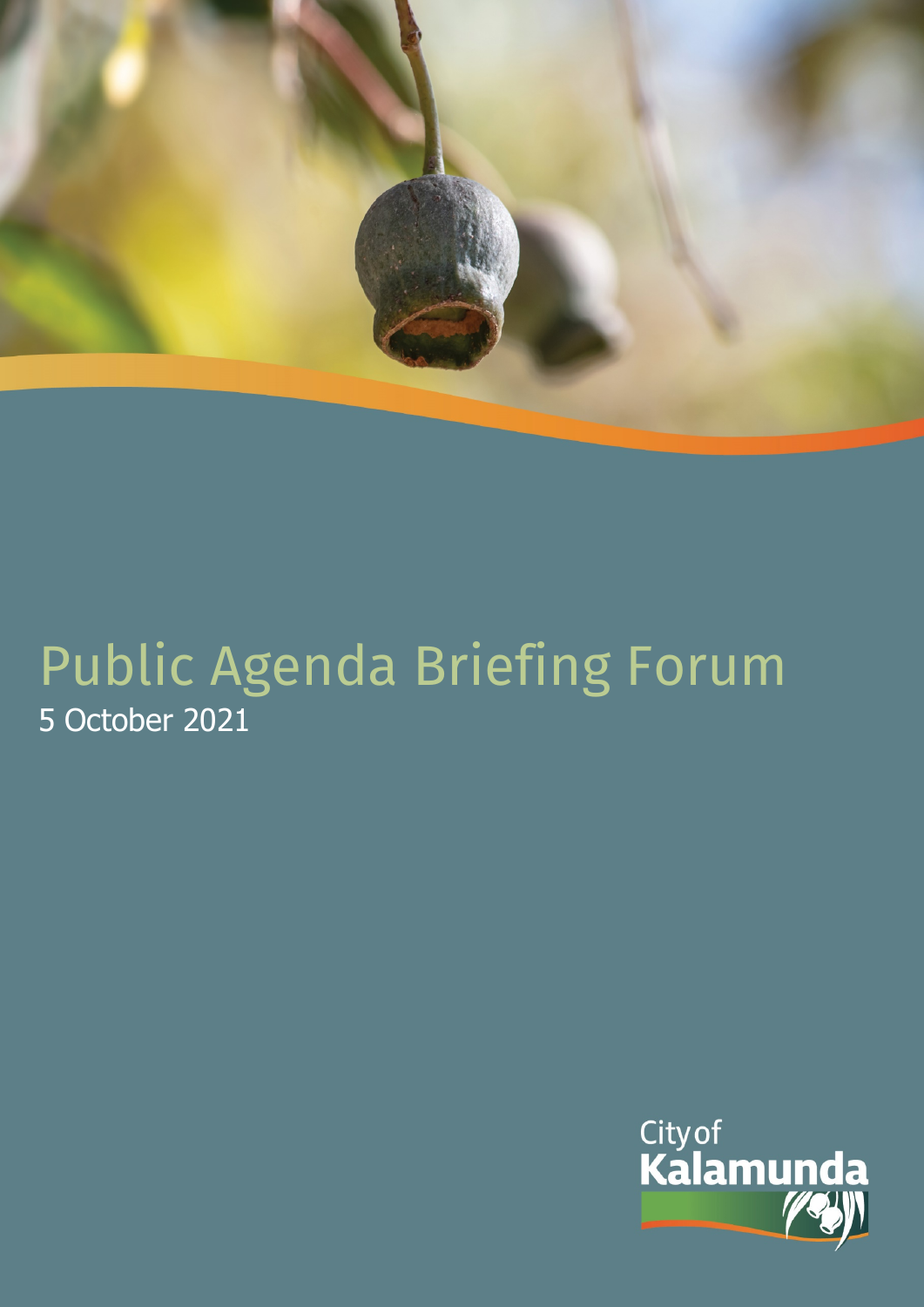# **Our Vision**



## **Connected Communities, Valuing Nature** and Creating our Future Together

#### **Core Values**

Service: We demonstrate a 'can do' attitude, we listen, we understand, and we go above and beyond when we serve others.

Professionalism: We look, speak, act & do what it takes to show others we are reliable, respectful and competent.

Quality: We think clearly, plan mindfully, act decisively, measure carefully and review regularly everything we do.

#### **Aspirational Values**

Courage: We make brave decisions and take calculated risks to lead us to a bold and bright future. We show courage in our pursuit for the protection of the environment, for the well being of our people and to support the economy.

Diversity: We challenge ourselves by keeping our minds open and looking for all possibilities and opportunities.

Innovation: We believe in a workplace where you're safe to try new thingswhere we can push the boundaries of the norm and learn from things that don't always go according to plan. We strive for a just and blameless culture that respects people as individuals and paves the way to genuine learning and improvement.

Our simple guiding principle will be to ensure everything we do will make the City of Kalamunda socially, environmentally and economically sustainable.

kalamunda.wa.gov.au

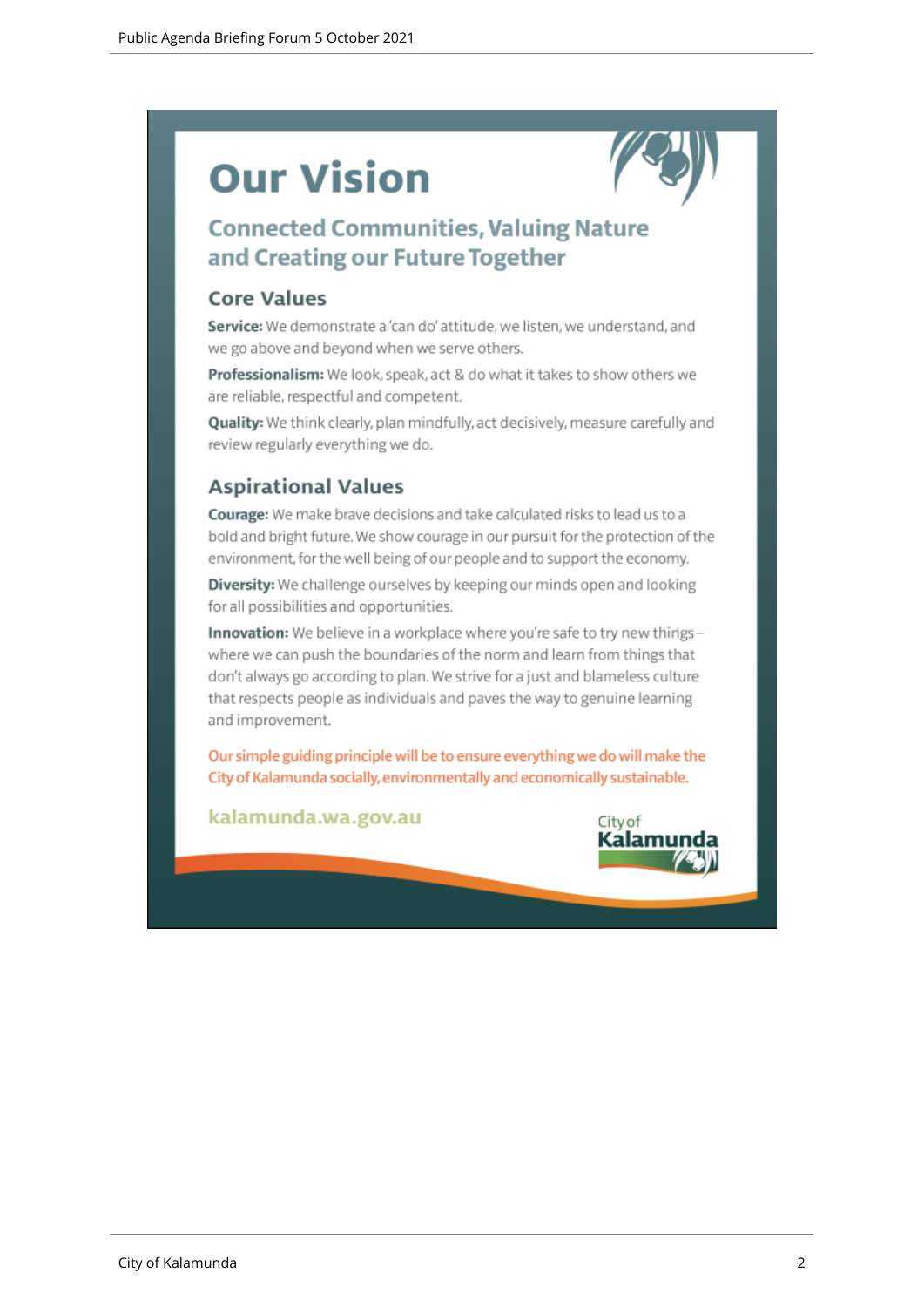#### **INFORMATION FOR THE PUBLIC ATTENDING PUBLIC AGENDA BRIEFING**

Agenda Briefing Forums will involve Elected Members, employees as determined by the Chief Executive Officer and external advisors (where appropriate) and will be open to the public. **The Briefing Session will be held at the City of Kalamunda commencing at 6.30pm**.

Agenda Briefing Forums will provide the opportunity for Elected Members to be equally informed and seek additional information on matters prior to the presentation of such matters to the next Ordinary Council Meeting for formal consideration and decision.

#### **Acknowledgement of Traditional Owners**

We wish to acknowledge the traditional custodians of the land we are meeting on, the Whadjuk Noongar people. We wish to acknowledge their Elders' past, present and future and respect their continuing culture and the contribution they make to the life of this City and this Region.

#### **Emergency Procedures**

**Please view the position of the Exits, Fire Extinguishers and Outdoor Assembly Area as displayed on the wall of Council Chambers.**

**In case of an emergency follow the instructions given by City Personnel.** 

**We ask that you do not move your vehicle as this could potentially block access for emergency services vehicles.** 

**Please remain at the assembly point until advised it is safe to leave.**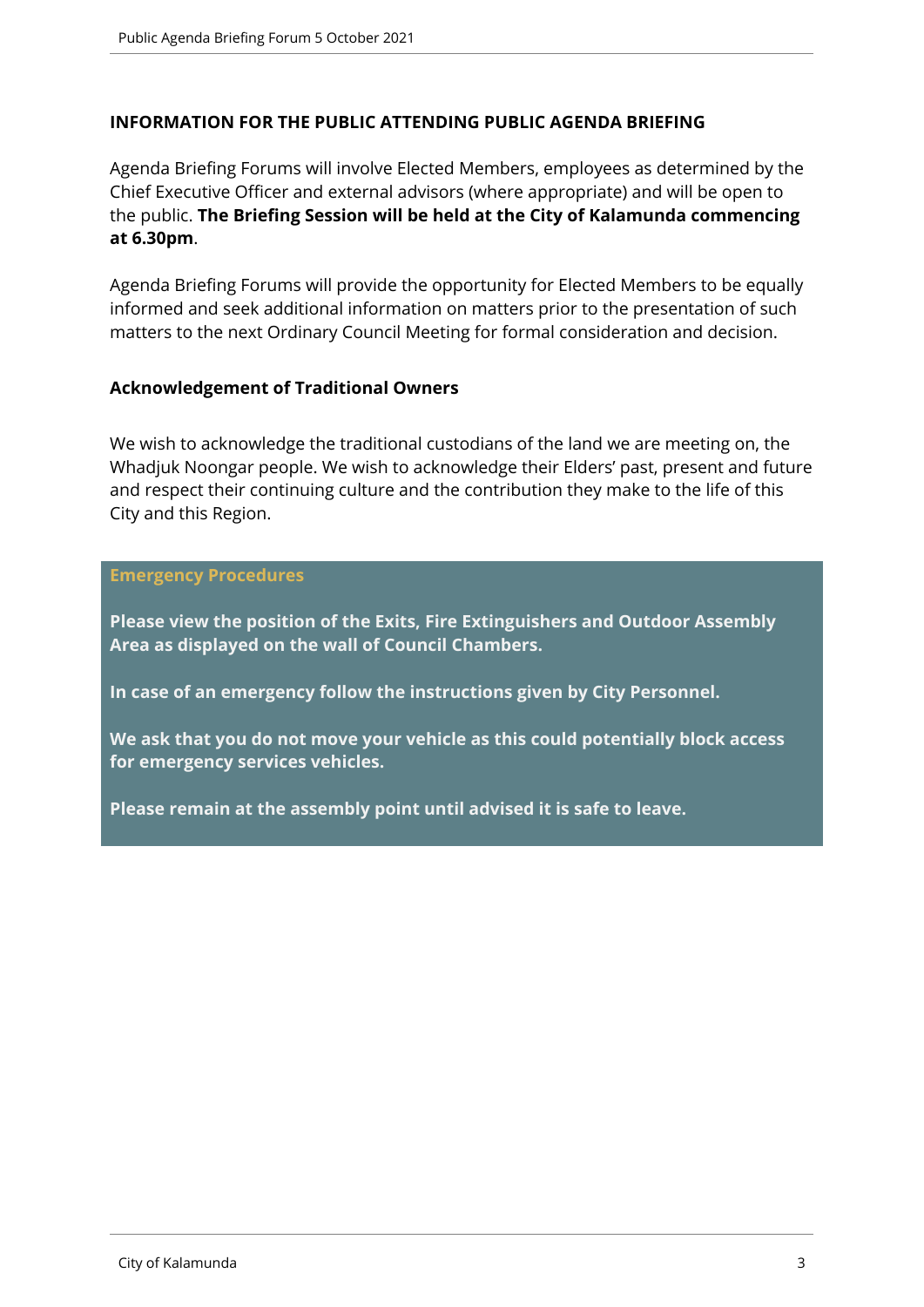#### **INDEX**

| 1. |                                                                                 |  |
|----|---------------------------------------------------------------------------------|--|
| 2. |                                                                                 |  |
| 3. |                                                                                 |  |
| 4. |                                                                                 |  |
| 5. |                                                                                 |  |
| 6. |                                                                                 |  |
| 7. |                                                                                 |  |
| 8. |                                                                                 |  |
| 9. |                                                                                 |  |
|    |                                                                                 |  |
|    |                                                                                 |  |
|    |                                                                                 |  |
|    |                                                                                 |  |
|    |                                                                                 |  |
|    |                                                                                 |  |
|    |                                                                                 |  |
|    | 10.4.1. Kalamunda Aged Care Advisory Committee Recommendations 8 September 2021 |  |
|    |                                                                                 |  |
|    |                                                                                 |  |
|    | 10.4.3. Jorgensen Park Overflow Car-park Community Consultation 41              |  |
|    |                                                                                 |  |
|    |                                                                                 |  |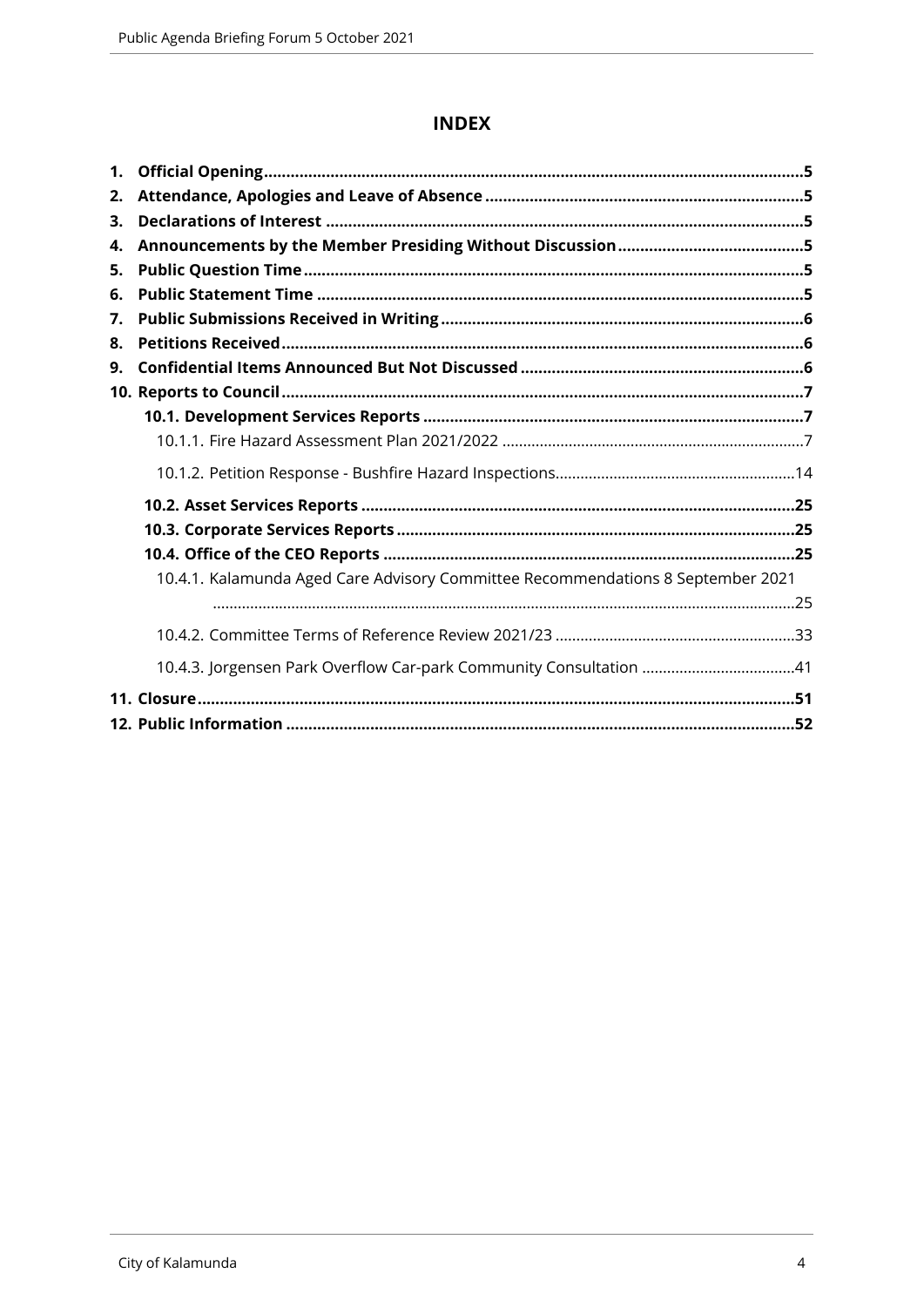#### <span id="page-4-0"></span>**1. Official Opening**

#### <span id="page-4-1"></span>**2. Attendance, Apologies and Leave of Absence**

#### <span id="page-4-2"></span>**3. Declarations of Interest**

#### **3.1. Disclosure of Financial and Proximity Interests**

- a. Members must disclose the nature of their interest in matter to be discussed at the meeting. (Section 5.56 of the *Local Government Act 1995*.)
- b. Employees must disclose the nature of their interest in reports or advice when giving the report or advice to the meeting. (Section 5.70 of the *Local Government Act 1995*.)

#### **3.2. Disclosure of Interest Affecting Impartiality**

a. Members and staff must disclose their interest in matters to be discussed at the meeting in respect of which the member or employee had given or will give advice.

#### <span id="page-4-3"></span>**4. Announcements by the Member Presiding Without Discussion**

#### <span id="page-4-4"></span>**5. Public Question Time**

*Public question time will be allocated a maximum of 10 minutes and will be limited to two (2) minutes per member of the public, with a limit of two (2) verbal questions per member of the public.*

*Statements are not to precede the asking of a question during public question time. Statements should be made during public submissions.*

*For the purposes of Minuting, these questions and answers will be summarised.*

#### <span id="page-4-5"></span>**6. Public Statement Time**

*A period of maximum 10 minutes is provided to allow public statements from the gallery on matters relating to a matter contained on the agenda or the functions of Council. Public Statement Time will be limited to two (2) minutes per member of the public.*

*Public Statement Time is declared closed following the 10 minute allocated time period, or earlier if there are no further statements.* 

*For the purposes of Minuting, these statements will be summarised.*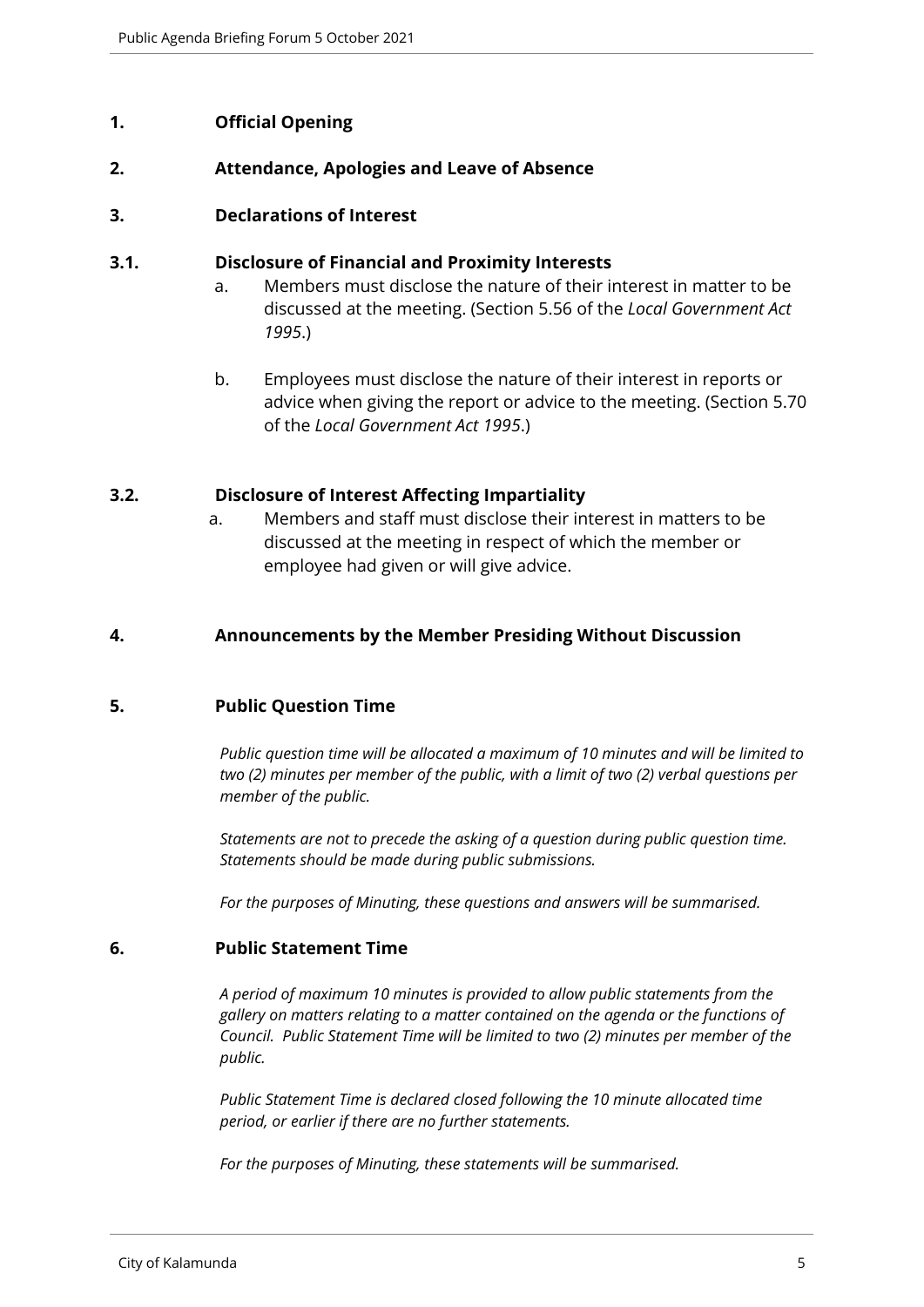### <span id="page-5-0"></span>**7. Public Submissions Received in Writing**

- <span id="page-5-1"></span>**8. Petitions Received**
- <span id="page-5-2"></span>**9. Confidential Items Announced But Not Discussed**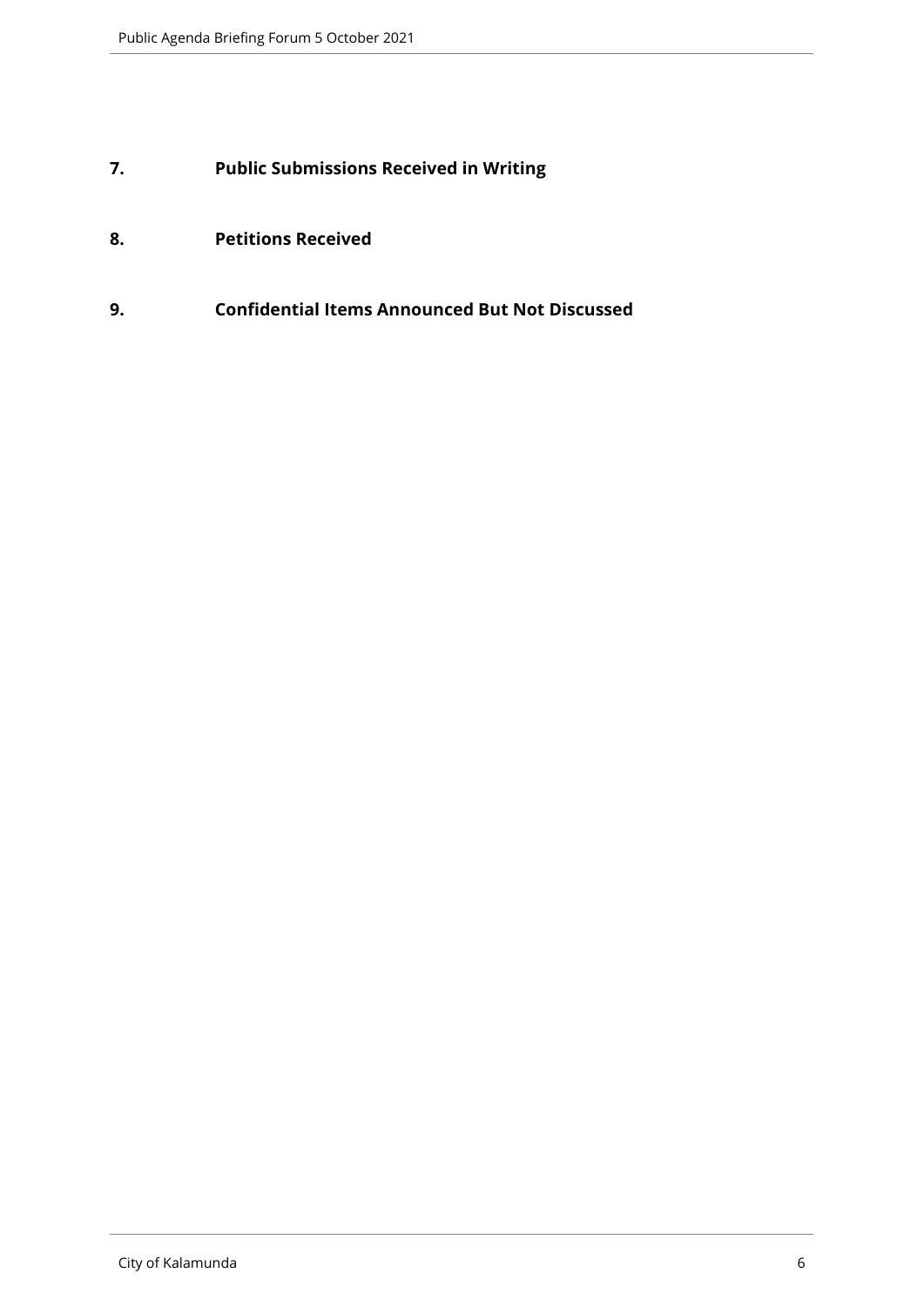#### <span id="page-6-0"></span>**10. Reports to Council**

#### <span id="page-6-1"></span>**10.1. Development Services Reports**

#### <span id="page-6-2"></span>**10.1.1. Fire Hazard Assessment Plan 2021/2022**

*Declaration of financial / conflict of interests to be recorded prior to dealing with each item.*

| Previous             | OCM 197/2020            |
|----------------------|-------------------------|
| ltems                |                         |
| Directorate          | Development Services    |
| <b>Business Unit</b> | <b>Community Safety</b> |
| File Reference       | RA-BFC-002              |
| Applicant            | N/A                     |
| )wner                | NI/A                    |

- Attachments 1. Fire Hazard Assessment Plan 2021/2022 [**10.1.1.1** 56 pages]
	- 2. Communications Plan Activity Schedule Bushfire Preparedness 2021/2022 [**10.1.1.2** - 13 pages]
	- 3. Fire Hazard Reduction Notice 2021/2022 [**10.1.1.3** 2 pages]
	- 4. Post-Season Summary Report 2020/2021 [**10.1.1.4** 54 pages]
	- 5. Highly Commended Recipient 2021 Resilient Australia State Local Government Award [**10.1.1.5** - 1 page]

#### **TYPE OF REPORT**

|   | Advocacy    | When Council is advocating on behalf of the community to        |
|---|-------------|-----------------------------------------------------------------|
|   |             | another level of government/body/agency                         |
|   | Executive   | When Council is undertaking its substantive role of direction   |
|   |             | setting and oversight (e.g., accepting tenders, adopting plans  |
|   |             | and budgets                                                     |
| ₳ | Information | For Council to note                                             |
|   | Legislative | Includes adopting Local Laws, Town Planning Schemes and         |
|   |             | Policies. When Council determines a matter that directly        |
|   |             | impacts a person's rights and interests where the principles of |
|   |             | natural justice apply. Examples include town planning           |
|   |             | applications, building licences, other permits or licences      |
|   |             | issued under other Legislation or matters that could be         |
|   |             | subject to appeal to the State Administrative Tribunal          |
|   |             |                                                                 |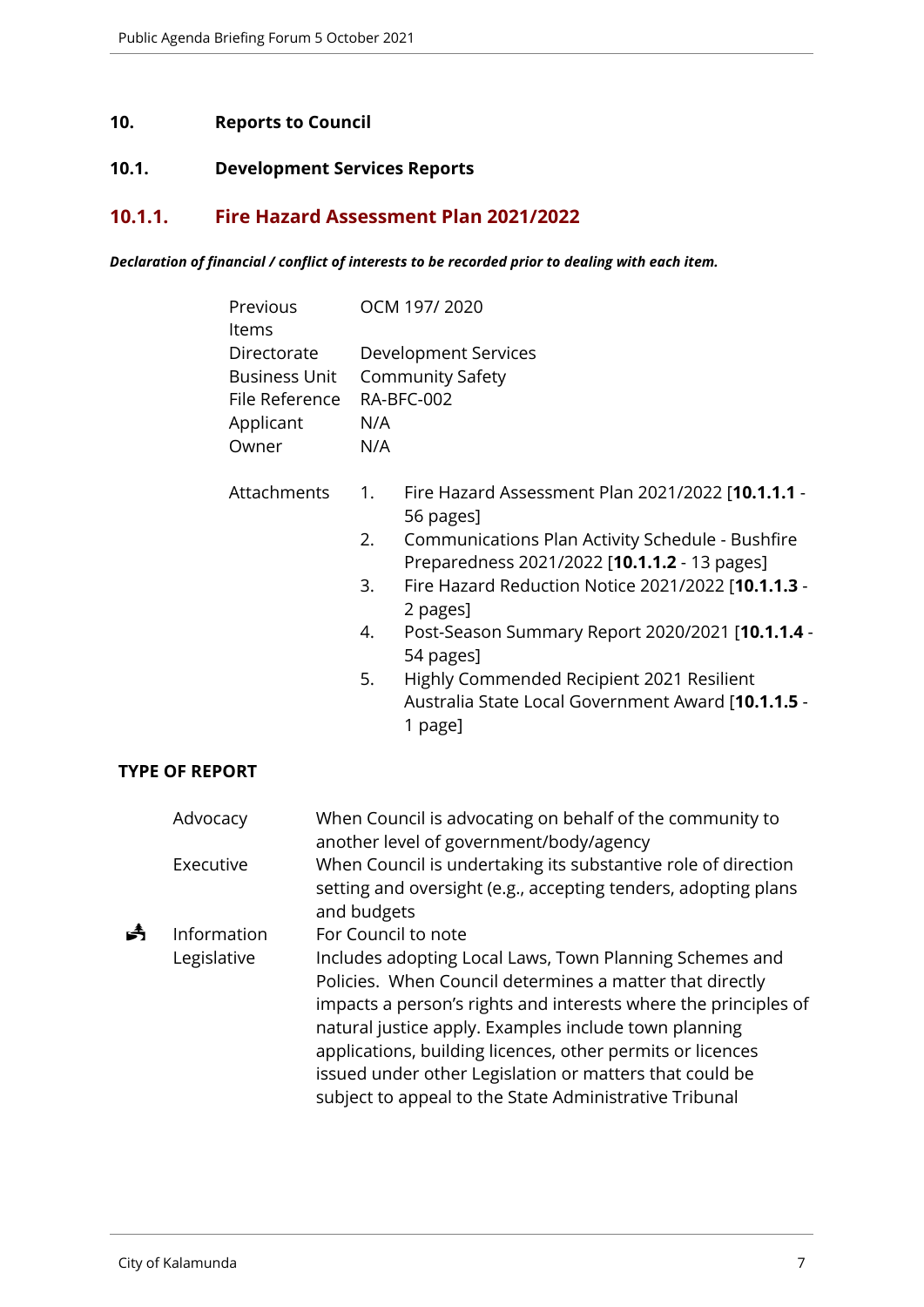#### **STRATEGIC PLANNING ALIGNMENT**

*Kalamunda Advancing Strategic Community Plan to 2031*

#### **Priority 1: Kalamunda Cares and Interacts**

**Objective 1.2** - To provide a safe and healthy environment for community to enjoy.

*Strategy - 1.2.1* Facilitate a safe community environment.

#### **Priority 4: Kalamunda Leads**

**Objective 4.1** - To provide leadership through transparent governance. *Strategy 4.1.1* - Provide good governance.

#### **Priority 4: Kalamunda Leads**

**Objective 4.2** - To proactively engage and partner for the benefit of community. *Strategy 4.2.1* - Actively engage with the community in innovative ways.

#### **EXECUTIVE SUMMARY**

- 1. The purpose of this item is to report to Council on the City of Kalamunda's (City) approach to fire hazard management and assessment through the implementation of the Fire Hazard Assessment Plan 2021-2022 (Assessment Plan) and the Communications and Engagement Activity Schedule - Bushfire Preparedness 2021/2022 (Activity Schedule) as outlined in Attachment 1 and 2.
- 2. The Plan aims to support the requirements of the City's Fire Hazard Reduction Notice 2021/2022 (Notice) (Attachment 3), gazetted on 1 June 2021 whilst providing a risk-based approach to fire hazard assessments, and increasing the City's engagement focus to build a more resilient community.
- 3. The item also provides Council with a summary of the City's Post-Season Summary Report (Summary Report) for 2020/2021 as outlined in Attachment 4.
- 4. Council is recommended note the implementation of the Notice, Plan, Plan 2021/ 2022 and receive the Summary Report for 2020/2021.

#### **BACKGROUND**

5. Bushfire prevention and preparedness planning is critical to the implementation of the City's strategic objectives regarding community safety and emergency management.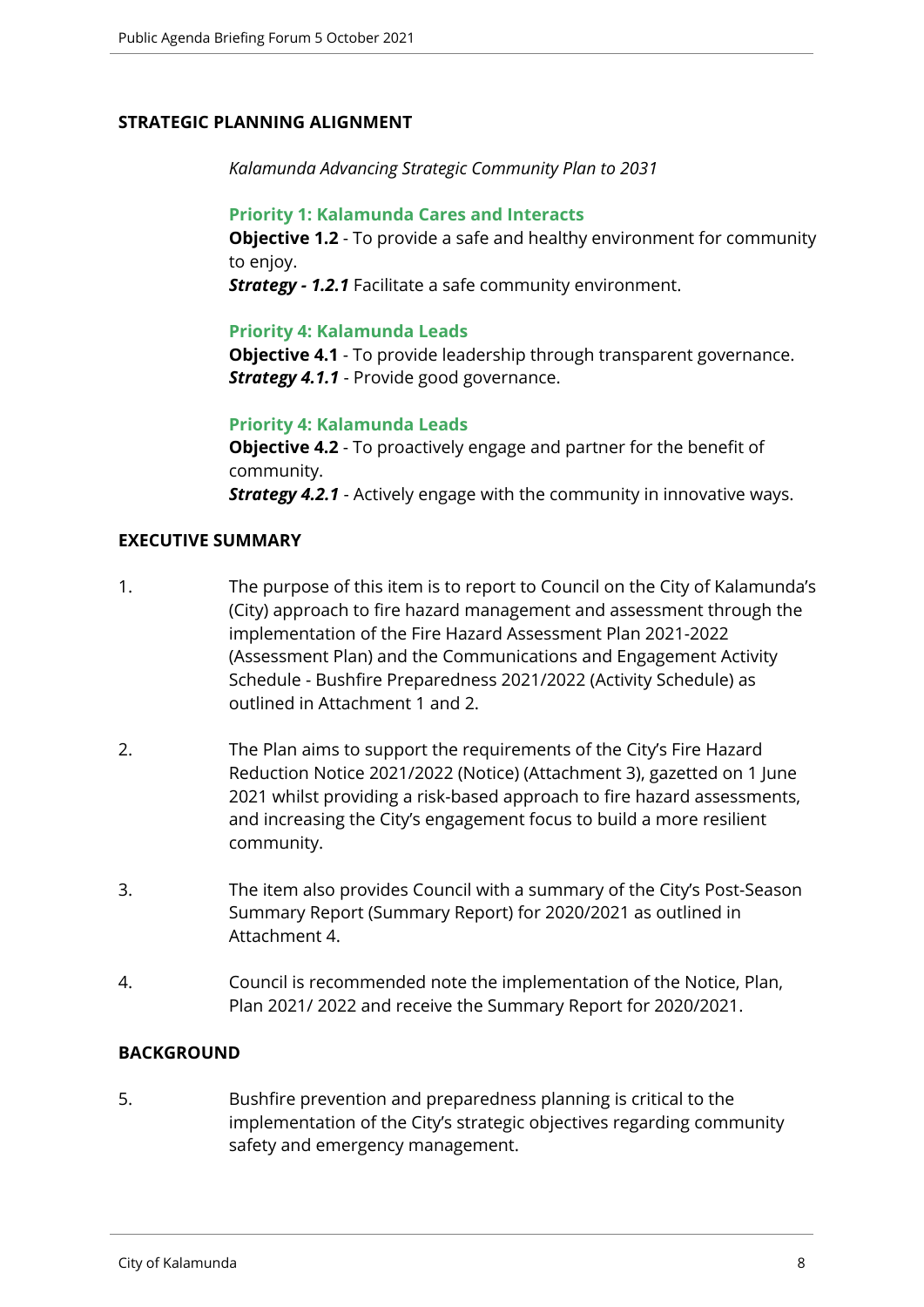- 6. Pursuant to Section 33 of the Bush Fires Act 1954, the City issues a Fire Hazard Reduction Notice every year to put measures in place to prevent the outbreak, spread or extension of bush fire.
- 7. In support of the Notice, the City undertakes private property inspections to ensure compliance with the Notice.
- 8. To guide the City's private property inspections, the City prepares a Assessment Plan. The purpose of the Assessment Plan is to outline the manner in which the City will undertake private property inspections.
- 9. The Assessment Plan utilises findings from the Summary Report including previous non-compliance, complaints, and a comprehensive risk assessment to determine the priority of assessments throughout the City. The purpose of broader program is to reduce the overall risk profile of the City by ensuring all very high and extreme private properties are assessed before moving onto lower risk properties.
- 10. The Assessment Plan also utilises a combination of community engagement programs to support the assessments, which are focused on empowering residents to be fire ready before the 1 November 2021 assessment program. The focus of the community engagement programs is to increase fire safe practices, asset preparedness and community resilience, while giving residents information on how to comply with the Notice.

#### **DETAILS AND ANALYSIS**

- 11. In recent years, following the conclusion of the bushfire season, a Summary Report has been prepared (Attachment 4). The purpose of this report is to provide the City with a comprehensive summary of the implementation of the Plan outcomes from the relevant season. The Summary Report was developed to expand on the City's prior documentation by including all elements of bushfire compliance and efforts working towards bushfire preparedness throughout the year. These elements provide a summary of comparable data which is utilised to inform the upcoming season Plan.
- 12. The findings from the Summary Report also help inform elements of the Activity Schedule and other consultation strategies such as pre-season walk-throughs and assessments.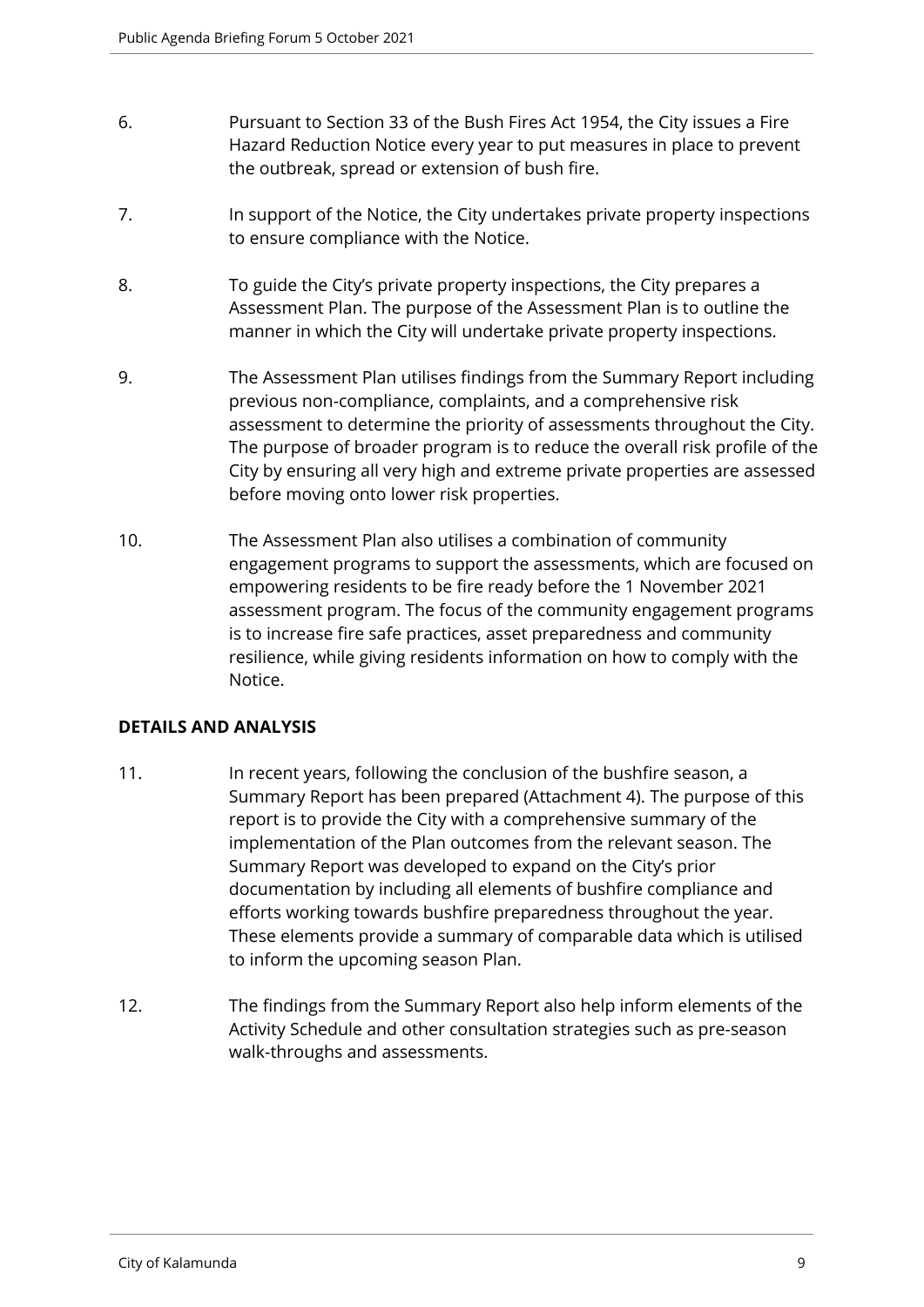- 13. One of the key findings from last season is the lower levels of compliance for the foothill's suburbs with bushfire risk compared to the escarpment and hinterland areas. As a result, the City has posted 1,800 letters to properties in these areas offering pre-season property assessments and offering advice on meeting the requirements of the Notice.
- 14. The community engagement program guided by the Activity Schedule has also commenced with pre-season assessments, community workshops, social media infomercials, updated City website, static displays, variable message boards, letterbox drops of information booklets and the dissemination of the Notice.
- 15. The City also uses the Department of Fire and Emergency Service's (DFES) 'Bushfire Risk Management System' (BRMS), which is a digital database enabling DFES, in collaboration with local government, to log bushfire risks throughout Western Australia. The BRMS allows the City to capture data specific risk ratings for all assets within its district. The assets are divided into four categories, cultural, economic, environmental and human settlement. Although most assets will be one or the other, the BRMS provides the ability to rate multiple risks against the one asset. Once all the risk data has been logged into the BRMS, the BRMS automatically provides the rating category, which the assessment program is based around.
- 16. As part of the implementation of the Plan, the City's Fire Control Officers (FCOs) will drive all fire breaks on the properties they assess. The purpose of driving the fire breaks is to ensure they comply with the 3m wide by 4m high clearance. This is a critical safety requirement to ensure our Volunteer Bush Fire Brigade, State Emergency Service and Fire and Rescue Services can safely drive a fire appliance along a fire break in times of an emergency.
- 17. The City is encouraging those residents that consider the physical characteristics of their property make it impossible to comply with the Notice, to have applied for a variation (pursuant to the mechanism for this as set out in the Notice) before 1 October 2021. Late variation applications may incur an administration fee of \$150.
- 18. The City's commitment to fire compliance and property preparedness has evolved over recent years taking on lessons learnt from the previous seasons. This has recently been recognised with City being named a highly commended recipient for the 2021 Resilient Australia Local Government Awards (Attachment 5). The Resilient Australia Awards are managed by the Australian Institute for Disaster Resilience and sponsored by the Australian Government.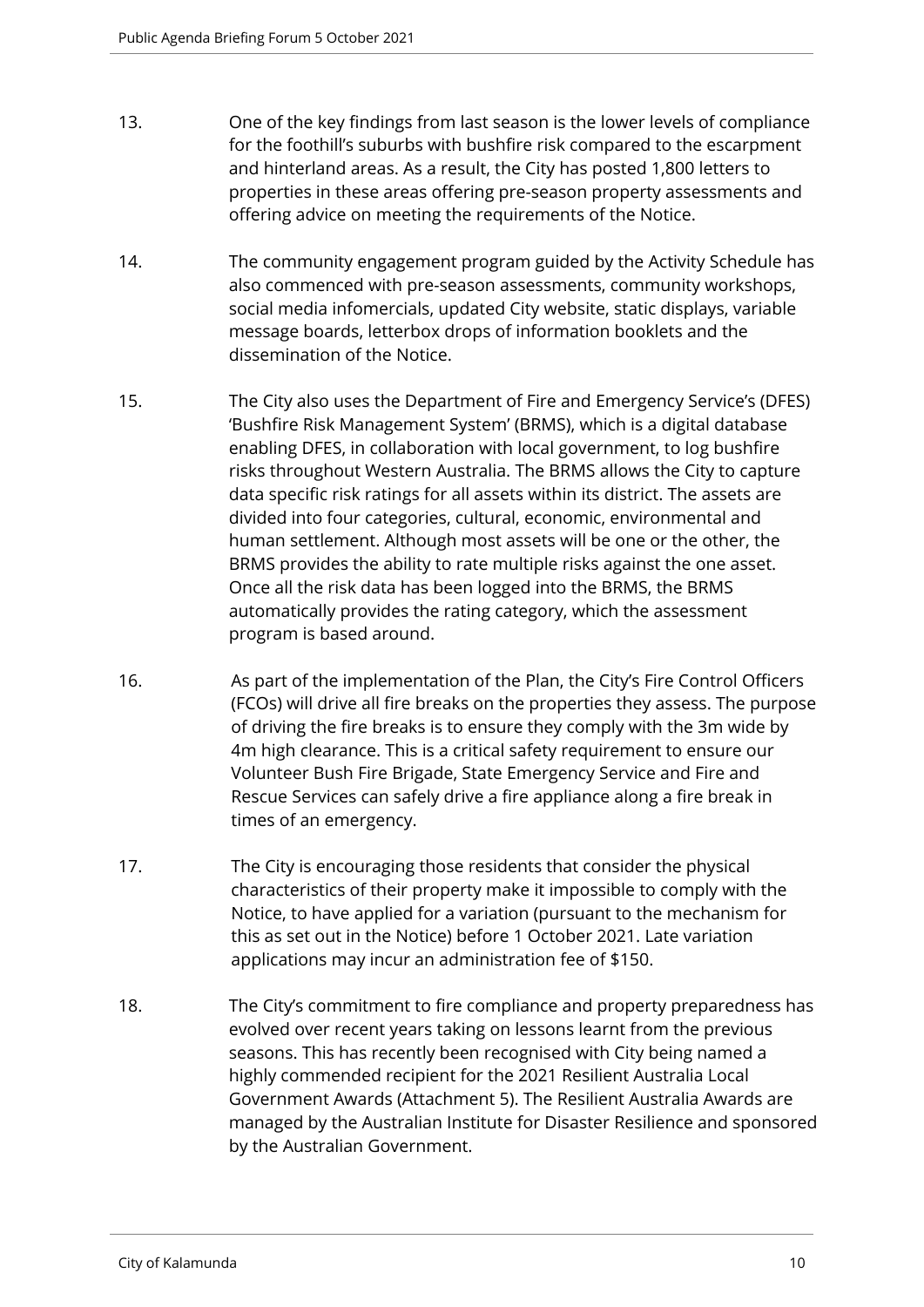- 19. This award recognises the City's leadership in building whole of community resilience, especially during and in the lead up to high threat periods, such as the bushfire season. The City was further commended on its efforts by the Minister for Emergency Services.
- 20. Further to this the City has also been successful in taking out the Local Government Professionals Innovative Partnership category for the work the City has been doing in building community resilience for emergencies through implementation of the Assessment and Activity Schedule and establishing key partnerships with State Government agencies including DFES and the Department of Primary Industries and Regional Development.

#### **APPLICABLE LAW**

21. Section 33 and 39, Bush Fires Act 1954.

#### **APPLICABLE POLICY**

22. NIL

#### **STAKEHOLDER ENGAGEMENT**

23. The Assessment Plan has been prepared in consultation with the DFES and was presented at the 16 September 2021 Bush Fire Advisory Committee meeting.

#### **FINANCIAL CONSIDERATIONS**

19. Provision for the proposed Assessment and Activity Schedule was costed in the 2021/22 operational budget. No additional funding is being requested as part of this report.

#### **SUSTAINABILITY**

20. The Assessment and Activity Schedule empowers the City's residents, recognising their autonomy, to comply with the Notice thereby building a more resilient community. The Assessment Plan achieves this by providing residents with the information they need to not only comply with the Notice before 1 November, but to ensure they are bushfire ready.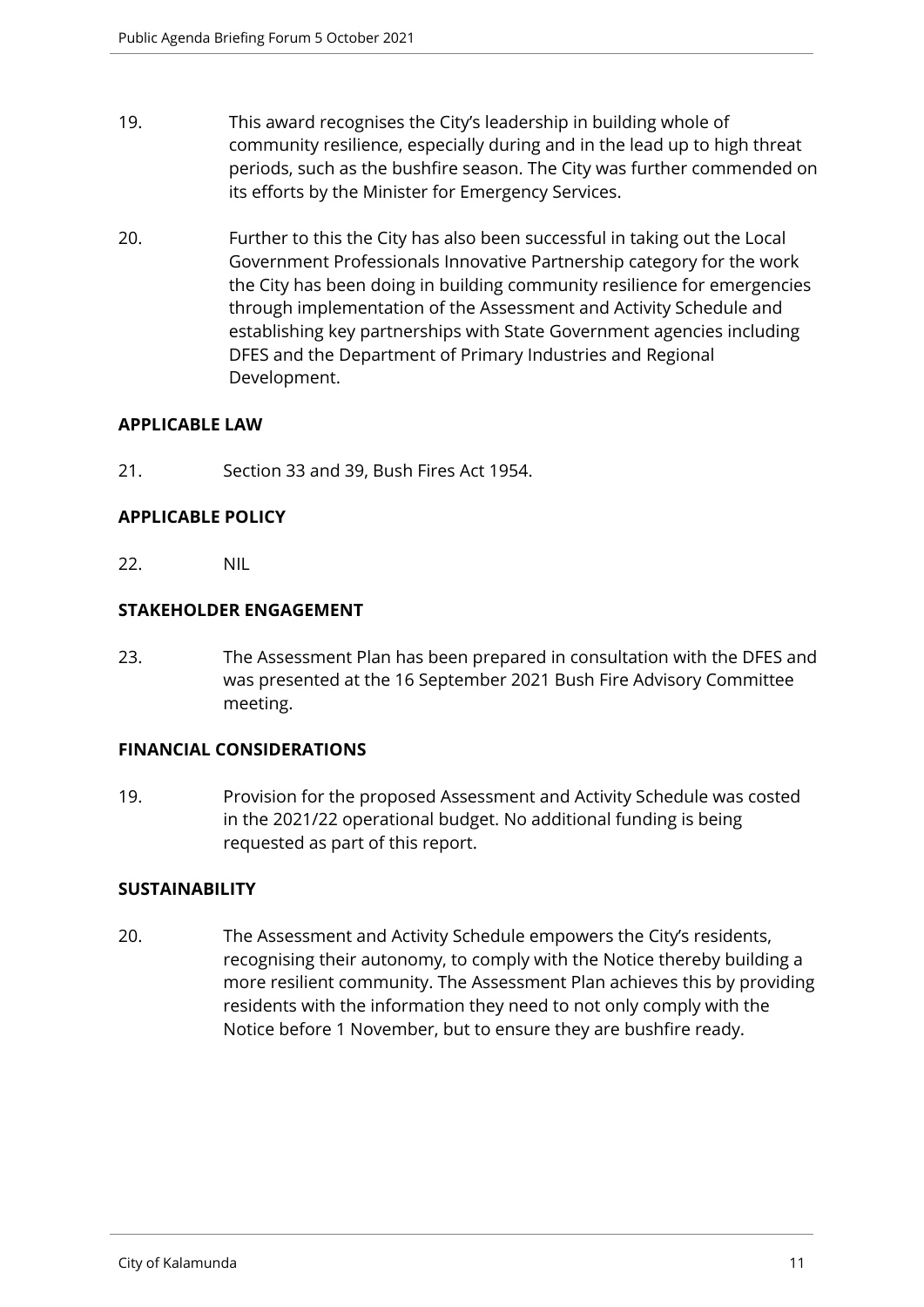#### **RISK MANAGEMENT**

21. **Risk**: The City does not implement the Assessment Plan and there is a significant increase in fuel loads and bushfire risks throughout the City's district. **Consequence Likelihood Rating** Critical Almost certain Extreme **Action/Strategy**

#### Through implementation of the Notice and the Assessment Plan, the City will reduce the risk in the most high-risk areas.

22. **Risk**: There is a reputational risk, if the City is impacted by a fire event resulting in loss of property and/or life.

| Consequence                                                              | Likelihood | <b>Rating</b> |  |  |
|--------------------------------------------------------------------------|------------|---------------|--|--|
| Critical                                                                 | Unlikely   | High          |  |  |
| <b>Action/Strategy</b>                                                   |            |               |  |  |
| The processes contained in the Assessment Plan, if followed correctly,   |            |               |  |  |
| will reduce the impact of incidents, and will also assist with answering |            |               |  |  |
| enquiries from external sources.                                         |            |               |  |  |

23.

**Risk**: There is a health and safety risk if the City is impacted by a fire event resulting in loss of property and/or life.

| Consequence | Likelihood | <b>Rating</b> |
|-------------|------------|---------------|
| Critical    | Unlikely   | High          |

**Action/Strategy**

The Plan will increase community awareness and preparedness through a better approach to engaging with residents. This will assist to mitigate the risk by making residents fire safe ready and build the overall resilience of the community.

24.

**Risk**: There is an environmental risk if the City is impacted by a large fire which damages the local environment and/or asbestos cement clad/roofed buildings or other like structures.

| Consequence                                                            | Likelihood | <b>Rating</b> |  |  |
|------------------------------------------------------------------------|------------|---------------|--|--|
| Unlikely<br>Critical<br>High                                           |            |               |  |  |
| <b>Action/Strategy</b>                                                 |            |               |  |  |
| The Notice was gazetted on 7 July 2020. The Plan will reduce this risk |            |               |  |  |
| through increased education and a risk-based assessment program.       |            |               |  |  |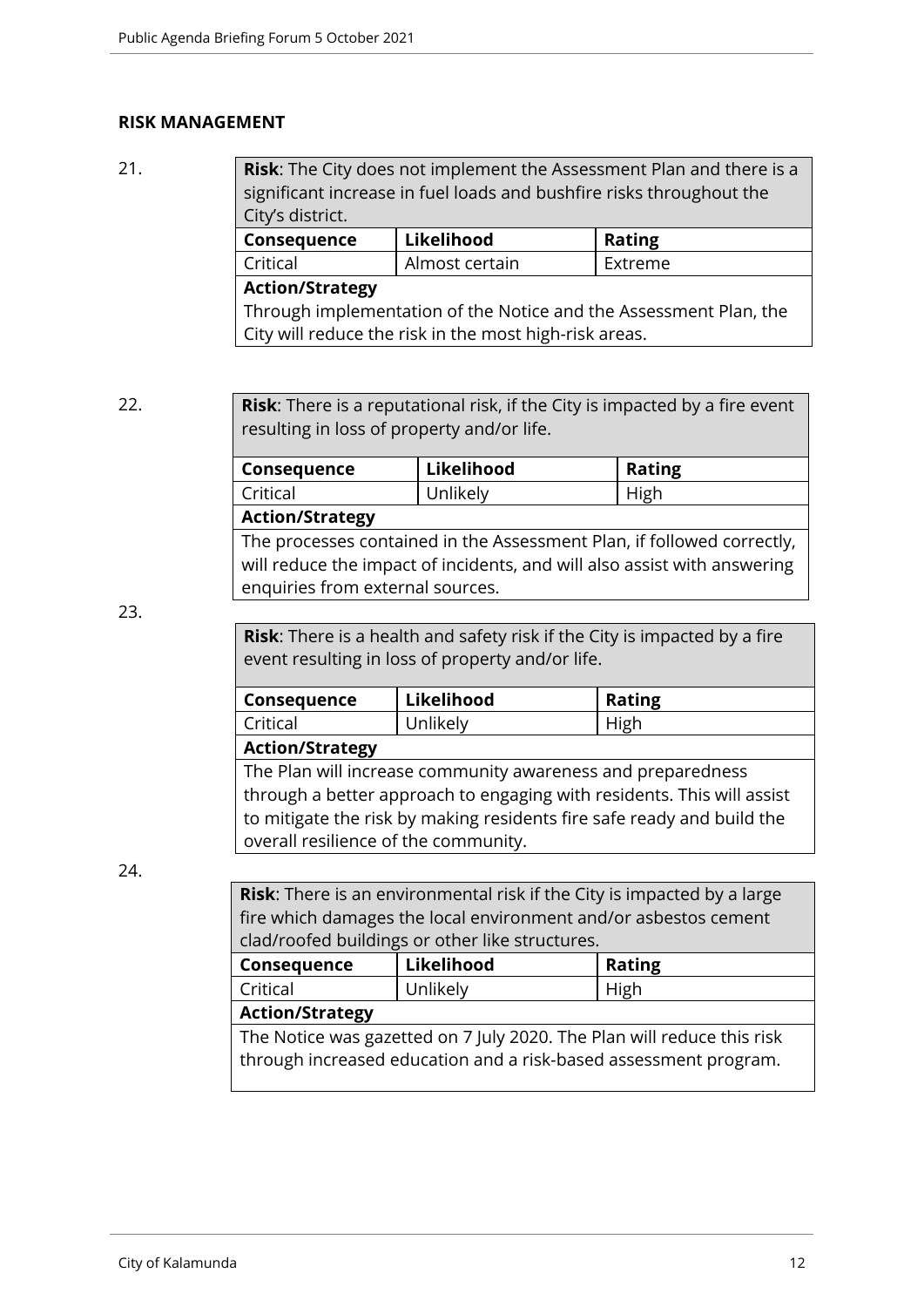#### **CONCLUSION**

- 25. The City is using the Notice and Assessment Plan as an opportunity to engage with the community and educate residents on how to prepare and protect their properties. The implementation of the Assessment Plan is one of the City's largest face-to-face interactions with the community.
- 26. The City prepares a Summary Report each year which helps improve and inform the following years Assessment and Activity Schedule.
- 21. It is recommended that Council note the implementation of the Notice, Assessment and Activity Schedule and receives the Summary Report.

#### **Voting Requirements: Simple Majority**

#### **RECOMMENDATION**

That Council:

- 1. NOTE the implementation of the City of Kalamunda: Fire Hazard Reduction Notice, Fire Hazard Assessment Plan and Communications and Engagement Activity Schedule - Bushfire Preparedness 2021/2022
- 2. RECEIVE the Post-Season Summary Report 2020 / 2021.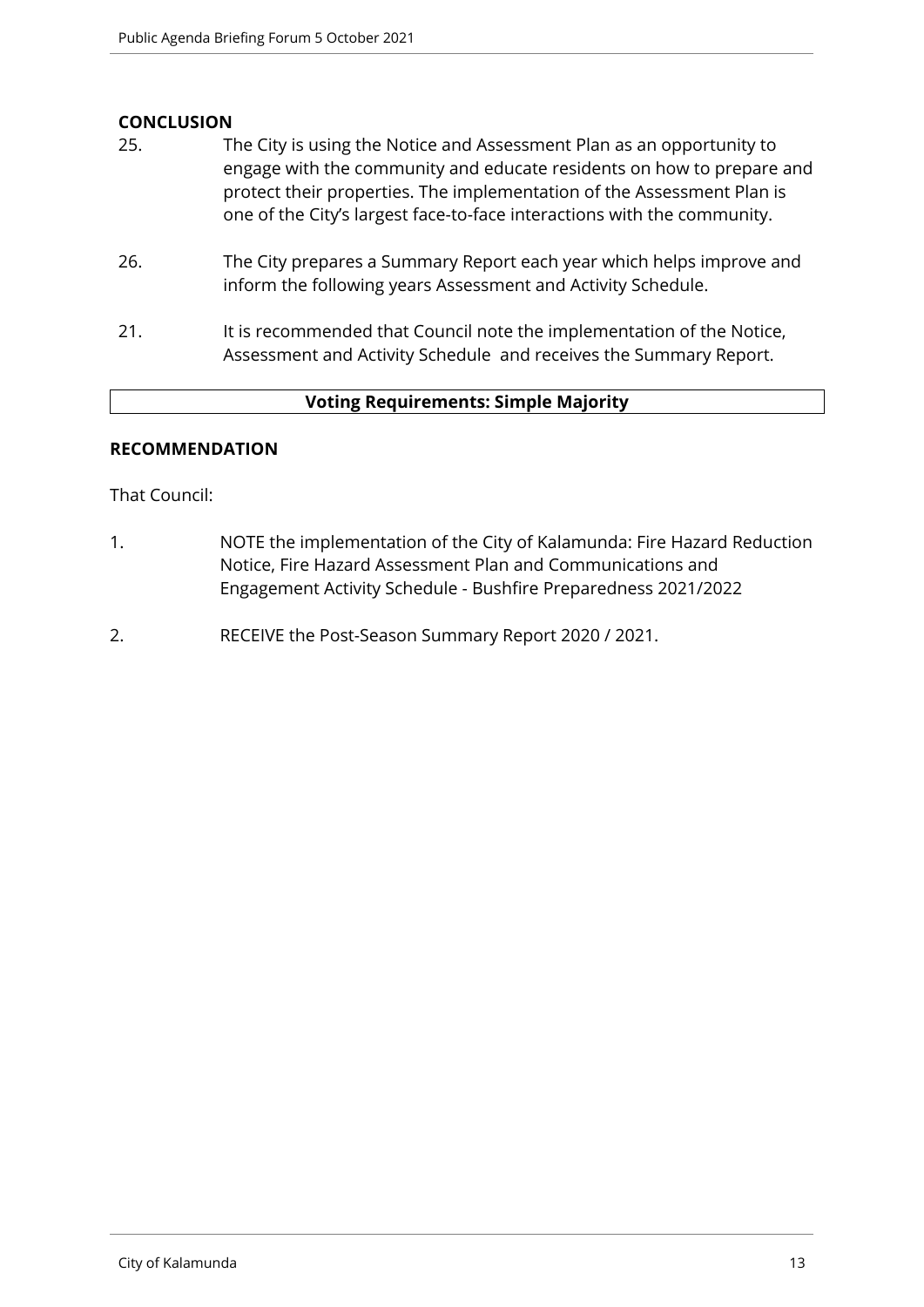### <span id="page-13-0"></span>**10.1.2. Petition Response - Bushfire Hazard Inspections**

*Declaration of financial / conflict of interests to be recorded prior to dealing with each item.*

| Previous<br>Items                                                  |                                  | OCM44/2021                                                                                                                                                                                                                                                                                                                                                                                                               |
|--------------------------------------------------------------------|----------------------------------|--------------------------------------------------------------------------------------------------------------------------------------------------------------------------------------------------------------------------------------------------------------------------------------------------------------------------------------------------------------------------------------------------------------------------|
| Directorate<br><b>Business Unit</b><br>File Reference<br>Applicant |                                  | <b>Development Services</b><br><b>Community Safety</b><br>Ray Hawes                                                                                                                                                                                                                                                                                                                                                      |
| Owner                                                              | N/A                              |                                                                                                                                                                                                                                                                                                                                                                                                                          |
| Attachments                                                        | 1.<br>2.<br>3.<br>4.<br>5.<br>6. | 2021/2022 Fire Hazard Reduction Notice [10.1.2.1 -<br>2 pages]<br>2021/2022 Fire Hazard Assessment Plan [10.1.2.2 -<br>56 pages]<br>Communications Plan Activity Schedule - Bushfire<br>Preparedness 2021/2022 [10.1.2.3 - 89 pages]<br>Post-Season Summary Report 2020/2021 [10.1.2.4 -<br>54 pages]<br>Acknowledgement for Resilient Award [10.1.2.5 - 1<br>page]<br>Local Government Benchmarking [10.1.2.6 - 1 page] |
|                                                                    |                                  |                                                                                                                                                                                                                                                                                                                                                                                                                          |

#### **TYPE OF REPORT**

|   | Advocacy    | When Council is advocating on behalf of the community to<br>another level of government/body/agency                                                                                                                                                                                                                                                                                                                                |
|---|-------------|------------------------------------------------------------------------------------------------------------------------------------------------------------------------------------------------------------------------------------------------------------------------------------------------------------------------------------------------------------------------------------------------------------------------------------|
| ₳ | Executive   | When Council is undertaking its substantive role of direction<br>setting and oversight (e.g. accepting tenders, adopting plans<br>and budgets)                                                                                                                                                                                                                                                                                     |
|   | Information | For Council to note                                                                                                                                                                                                                                                                                                                                                                                                                |
|   | Legislative | Includes adopting Local Laws, Town Planning Schemes and<br>Policies. When Council determines a matter that directly<br>impacts a person's rights and interests where the principles of<br>natural justice apply. Examples include town planning<br>applications, building licences, other permits or licences<br>issued under other Legislation or matters that could be<br>subject to appeal to the State Administrative Tribunal |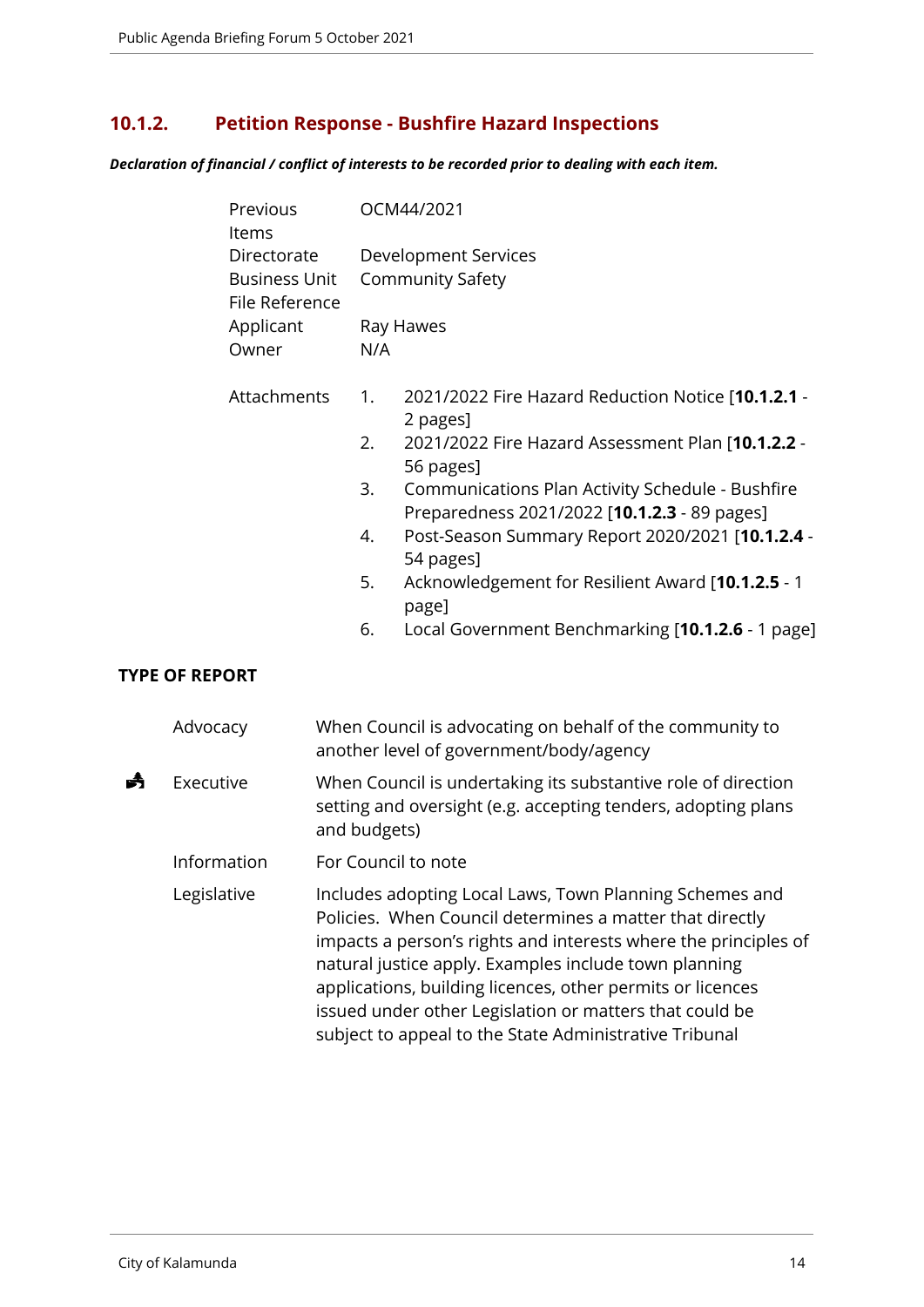#### **STRATEGIC PLANNING ALIGNMENT**

*Kalamunda Advancing Strategic Community Plan to 2031*

#### **Priority 1: Kalamunda Cares and Interacts**

**Objective 1.2** - To provide a safe and healthy environment for community to enjoy.

*Strategy - 1.2.1* Facilitate a safe community environment.

#### **Priority 4: Kalamunda Leads**

**Objective 4.1** - To provide leadership through transparent governance. *Strategy 4.1.1* - Provide good governance.

#### **Priority 4: Kalamunda Leads**

**Objective 4.2** - To proactively engage and partner for the benefit of community. *Strategy 4.2.1* - Actively engage with the community in innovative ways.

#### **EXECUTIVE SUMMARY**

- 1. At the 24 August 2021 Ordinary Council Meeting, the Council of the City of Kalamunda (City) received a petition of 100 signatures concerning the City's Bushfire Hazard Mitigation Program and requesting an audit be undertaken by an independent expert in bushfire mitigation programs within local government.
- 2. The City has considered the request of the petition, reflected on its fire hazard inspection program, reviewed statistics from previous years and had regard for the estimated cost of undertaking such an audit. On balance, and having regard for the information, it is not evident to the City that the information before it warrants the expenditure of unbudgeted municipal funds on such an audit.
- 3. It is recommended that Council:
	- a) Note the petition.
	- b) Not support the request to undertake an audit.

#### **BACKGROUND**

4. At the 24 August 2021 Ordinary Council Meeting, the Council received a petition of 100 signatures concerning the City's Bushfire Hazard Mitigation Program. The petition requested an audit be undertaken by an independent expert in bushfire mitigation programs within local government.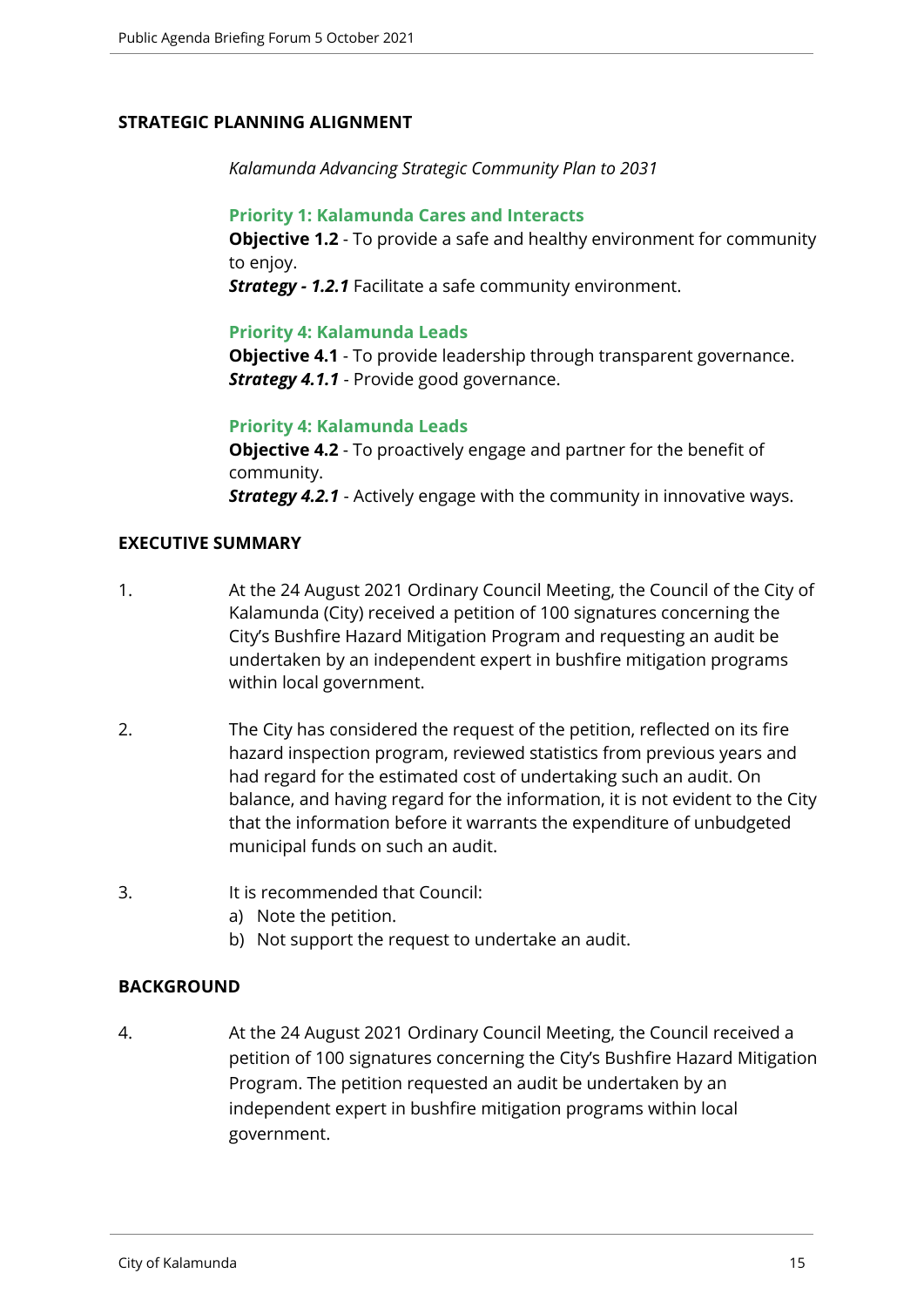5. Specifically, the petition states as follows:

*To the Mayor and Councillors of the City of Kalamunda We the undersigned ratepayers and residents of the City of Kalamunda (the City) formally request the Council to commission an audit of our City's Bushfire Hazard Mitigation Program. We request that the audit be done by an independent expert in bushfire mitigation programs within local government. For genuine independence, the auditor must not be connected with the current staff of the City or with any organisation that has an association with the City, including any financial links. Sufficient funds must be allocated by the City for a comprehensive independent audit which should be completed in time to implement any recommendations arising from it prior to the commencement of the 2021/22 bushfire season.* 

*The terms of reference for the audit should include but not be limited to the following:* 

*1. Evaluation of current community education and engagement strategies 2. Evaluation of the balance between education and engagement strategies and compliance and enforcement activities.* 

*3. Evaluation of the bushfire control program and its relationship with preserving our environment, with particular reference to preservation of trees and tree canopy* 

*4. Benchmarking the City's fire control program against best practice in other bushfire prone local government areas in Western Australia and in other jurisdictions* 

*5. Consultation with the community must be included*

6. In March 2021, the Council considered a similar request through a Notice of Motion requesting the Chief Executive Officer to seek quotes from external auditors to undertake an audit of the City's Fire Hazard Mitigation practices. The Notice of Motion was lost and is outlined below.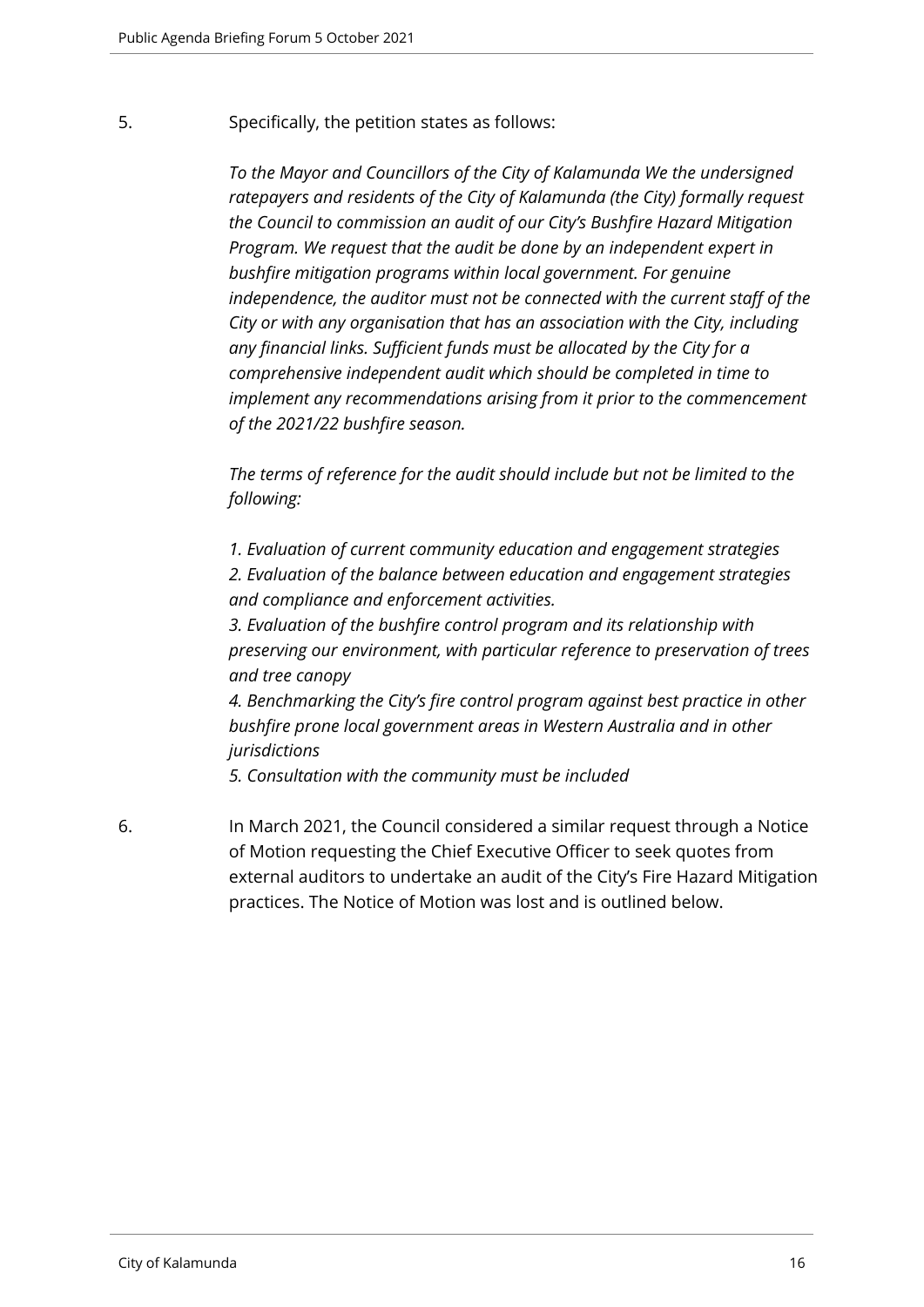7.

| RESOLVED OCM 44/2021 |  |  |
|----------------------|--|--|
|----------------------|--|--|

|           |                                                                                                                                          | <b>Voting Requirements: Simple Majority</b>                                                                      |  |  |
|-----------|------------------------------------------------------------------------------------------------------------------------------------------|------------------------------------------------------------------------------------------------------------------|--|--|
|           | That Council REQUEST the Chief Executive Officer to:                                                                                     |                                                                                                                  |  |  |
| 1.        | seek quotes from external auditors to undertake an audit of the City's<br>Fire Hazard Mitigation practices including but not limited to; |                                                                                                                  |  |  |
|           | a)                                                                                                                                       | Current funding allocation.                                                                                      |  |  |
|           | b)                                                                                                                                       | Community engagement strategy/s.                                                                                 |  |  |
|           | Community education packages.<br>C)                                                                                                      |                                                                                                                  |  |  |
|           | Staff training package.<br>d)                                                                                                            |                                                                                                                  |  |  |
|           | e)                                                                                                                                       | Efficacy of timing and method of issuing Fire Hazard Reduction<br>Notices and other communications to residents. |  |  |
|           | f)<br>Benchmarking against the City's practices against other similar<br>Local governments (ie Cities of Armadale, Wanneroo and Swan     |                                                                                                                  |  |  |
| 2.        | and Shires of Mundaring and Chittering).                                                                                                 |                                                                                                                  |  |  |
|           | include the quotations within the draft 2021/22 operating budget for<br>consideration by Council.                                        |                                                                                                                  |  |  |
| Moved:    | <b>Cr Lesley Boyd</b>                                                                                                                    |                                                                                                                  |  |  |
| Seconded: | <b>Cr Geoff Stallard</b>                                                                                                                 |                                                                                                                  |  |  |
| Vote:     | For                                                                                                                                      | <b>Against</b>                                                                                                   |  |  |
|           | <b>Cr Lesley Boyd</b>                                                                                                                    | Cr John Giardina                                                                                                 |  |  |
|           | <b>Cr Geoff Stallard</b>                                                                                                                 | <b>Cr Janelle Sewell</b>                                                                                         |  |  |
|           | <b>Cr Mary Cannon</b>                                                                                                                    | <b>Cr Brooke O'Donnell</b>                                                                                       |  |  |
|           | Cr Dylan O'Connor                                                                                                                        | <b>Cr Sue Bilich</b><br><b>Cr Lisa Cooper</b>                                                                    |  |  |
|           |                                                                                                                                          | <b>Cr Cameron Blair</b>                                                                                          |  |  |
|           |                                                                                                                                          | <b>Cr Kathy Ritchie</b>                                                                                          |  |  |
|           |                                                                                                                                          | <b>Cr Margaret Thomas</b>                                                                                        |  |  |

**LOST (4/8)** 

#### **DETAILS AND ANALYSIS**

- 8. **Fire Hazard Reduction Notice and Fire Hazard Inspection Plan** Pursuant to Section 33 of the Bush Fires Act 1954, the City issues a Fire Hazard Reduction Notice (Notice) every year to ensure measures are put in place to prevent the outbreak, spread or extension of bushfire.
- 9. A copy of the 2021/22 Notice is available in Attachment 1.
- 10. In support of the Notice, the City undertakes private property inspections to ensure compliance with the requirements of the Notice. In an annual season, the City may undertake up to approx. 4000 property inspections. The property inspections are one of the City's largest face-to-face annual interactions with property owners/occupiers.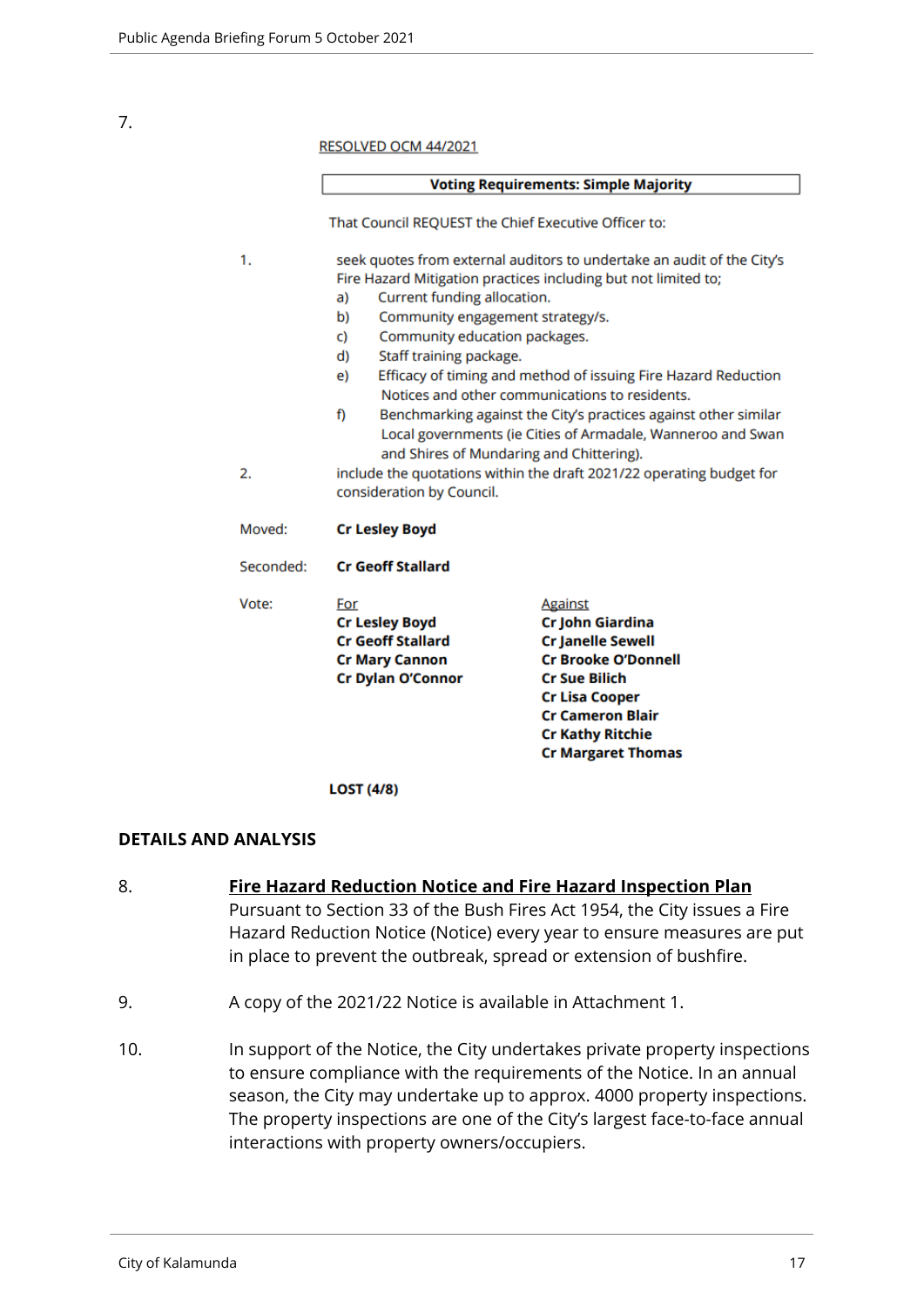- 11. To guide the City's private property inspections, the City prepares an annual Fire Hazard Assessment Plan (the Assessment Plan). The purpose of the Assessment Plan is to outline the manner in which the City will undertake private property inspections. A copy of the City's Assessment Plan is outlined in Attachment 2.
- 12. The Assessment Plan utilises previous non-compliance, complaints, and a comprehensive risk assessment to determine the priority of assessments throughout the City.
- 13. Key aspects of the inspection process addressed in the Plan include, but are not limited to:
	- a) Objectives
	- b) Limitations and anticipated risks
	- c) Measures of success
	- d) Lessons learnt from the preceding season
	- e) Execution of the assessment process
- 14. The key intent of the Notice and Assessment Plan is to reduce the overall risk profile of the City by ensuring all private properties in very high and extreme fire risk locations are assessed for compliance with the Notice before moving onto lower risk properties.
- 15. The Assessment Plan also utilises a combination of community engagement programs to support the assessments, which are focused on empowering residents to be fire ready before the 1 November assessment program. The focus of the engagement programs is to increase fire safe practices, asset preparedness and community resilience, while giving residents information on how to comply with the Notice.
- 16. The Assessment Plan is presented to the Council every year prior to the commencement of the bushfire season.
- 17. Prior to the presentation of the Notice of Motion at the March 2021 Ordinary Council Meeting, a comprehensive presentation was provided to Councillors at the 2 March 2021 Strategy Session in relation to the Notice, Assessment Plan and inspection process.

#### 18. **Response to Matters Outlined in the Petition**

The petition requests an audit be undertaken in relation to the following areas:

- a) Community engagement strategies / packages.
- b) Balance between education and enforcement
- c) Balance between preserving the environment and fire mitigation.
- d) Local Government benchmarking.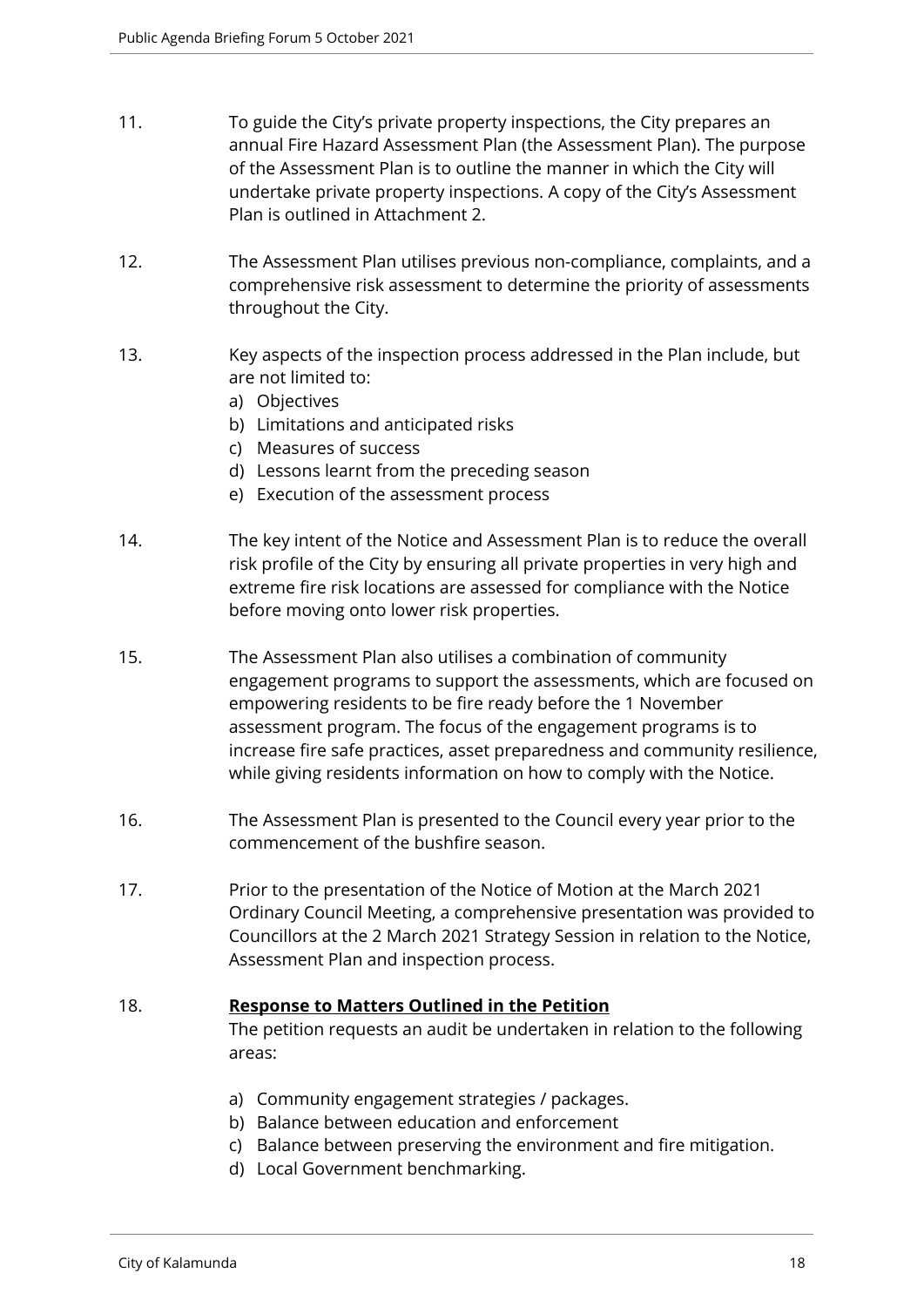- 19. Commentary around the City's current activities in relation to these matters is outlined below for Council's consideration.
- 20. *Community Engagement Strategies / Packages*  Extensive community engagement programs are prepared prior to and during the fire season. A copy of the extensive Communications and Engagement Activity Schedule - Bushfire Preparedness 2021/2022 (Activity Schedule) for this coming fire season is contained in Attachment 3. The Activity Schedule includes a variety of different communications be it social media posts, street meets, bushfire information's sessions, shopping centre engagement booths just to name a few.
- 21. The Activity Schedule for the upcoming season is currently in the process of being finalised and will include additional measures in line with the latest DFES campaigns as they launch for the season.
- 22. The City will showcase new videos prepared in partnership with the Western Australian Local Government Association and the Department of Primary Industries and Regional Development as a part of emergency management for those with pets this season. The videos are available at the following URLs:

Small: [https://www.youtube.com/watch?v=Wp7KueR\\_zB4](https://www.youtube.com/watch?v=Wp7KueR_zB4) Large: <https://www.youtube.com/watch?v=vAzrDcy2rew>

- 23. The City develops the Activity Schedule having regard to feedback that has been received from residents. The City also assimilates findings and improvements with information and feedback received from Councillors and the broader community at the end of every season with the aim of undertaking continual process improvements.
- 24. As part of this process, the City undertakes a review of the outcomes from each season with the aim of undertaking continual process improvements for the next season. A copy of the Post-Season Summary Report from 2020/2021 is outlined in Attachment 4.
- 25. *Balance Between Education and Enforcement*  The City undertakes significant community education leading into the bush fire season. Community engagement runs throughout the year, with an intensive campaign including with community sessions, social media posts, online promotion, shopping centre pop up's mailouts and advertising. Engagement is undertaken in collaboration with local brigades, bushfire ready groups, DFES, local residents, visitors to the region and other special interest groups. We also encourage residents to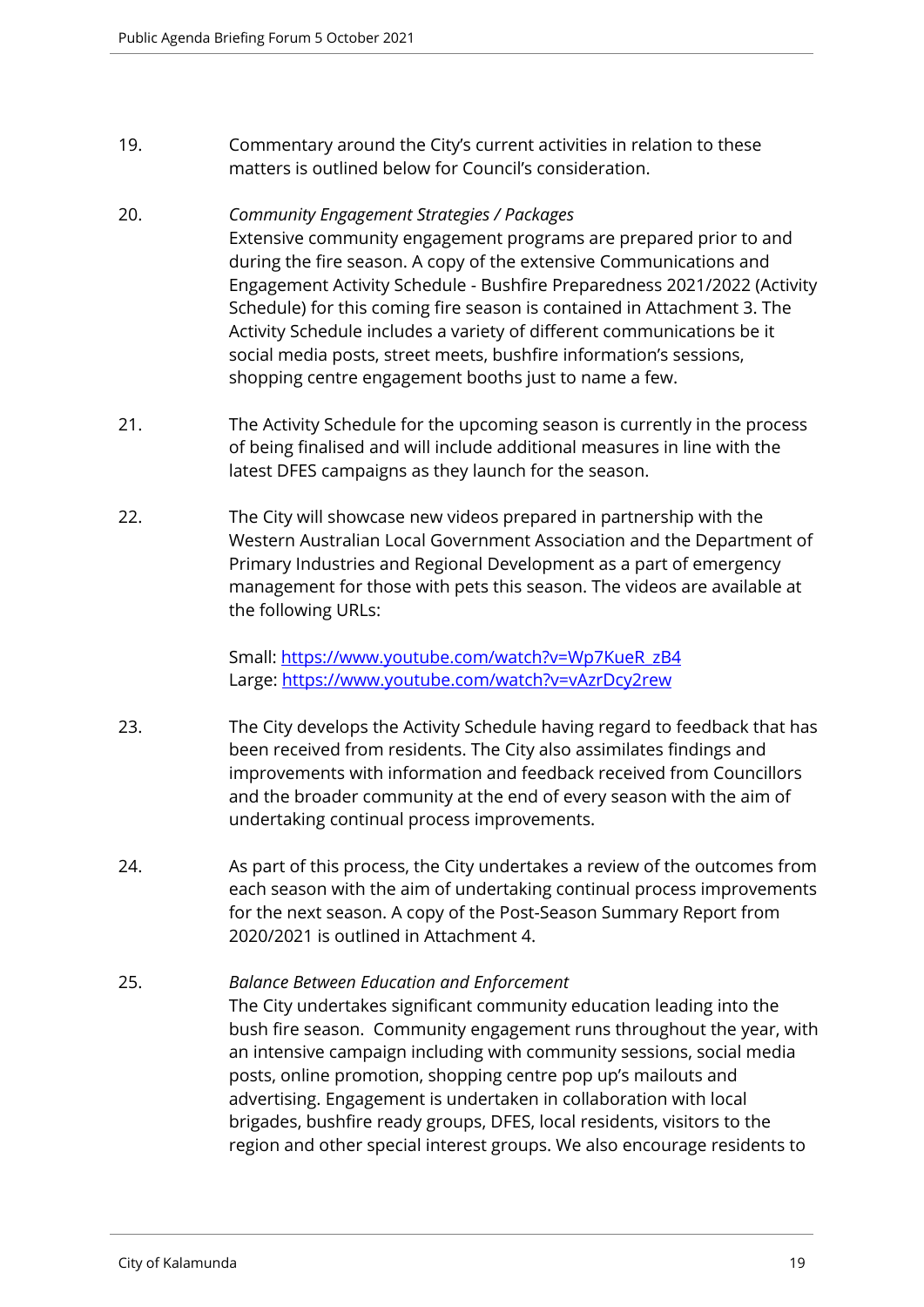contact us with any questions at any point in the year in order to personally assist to explain requirements on their properties.

- 26. The City undertakes pre-season inspections with letters sent out to at risk areas and areas identified through the City's evaluation and Summary Report as requiring further engagement. These inspections are voluntary and provide an opportunity for landowners to engage with the City's Fire Control Officer's to ensure their properties are ready by the start of the season.
- 27. *Balance Between Preserving the Environment and Fire Mitigation*  The City is home to a variety of native flora, fauna and tree species. Some of these are protected under certain environmental legislation and require additional permits and approvals should owners wish to remove them. The Notice does not require the removal of living flora with the exception of fire-breaks. The Notice only requires the removal of dead flammable material to reduce fuel loads. If rare or threatened flora is contained within a fire-break, than this would be a legitimate reason to seek a variation to the Notice.

#### 28. *Local Government Benchmarking*

Each local government area is different and requires a tailored approach to fire prevention. Feedback received from the Department of Fire and Emergency Services (DFES) indicates that the City has a comprehensive private property inspection process for ensuring compliance with the Notice. The City received high commendation at the 22nd Resilient Australia WA Awards 2021 for its work in community engagement and fire preparedness / mitigation. This was further acknowledged in a letter from the Minister Emergency Services to the City's Mayor, see Attachment 5.

29. The City has also been successful in taking out the Local Government Professionals Innovative Partnership category. The award was granted for the work the City has been doing in building community resilience for emergencies through implementation of its Activity Schedule enhancing key partnerships with State Government agencies including DFES and the Department of Primary Industries and Regional Development, Local Brigades, Community Groups and organisations.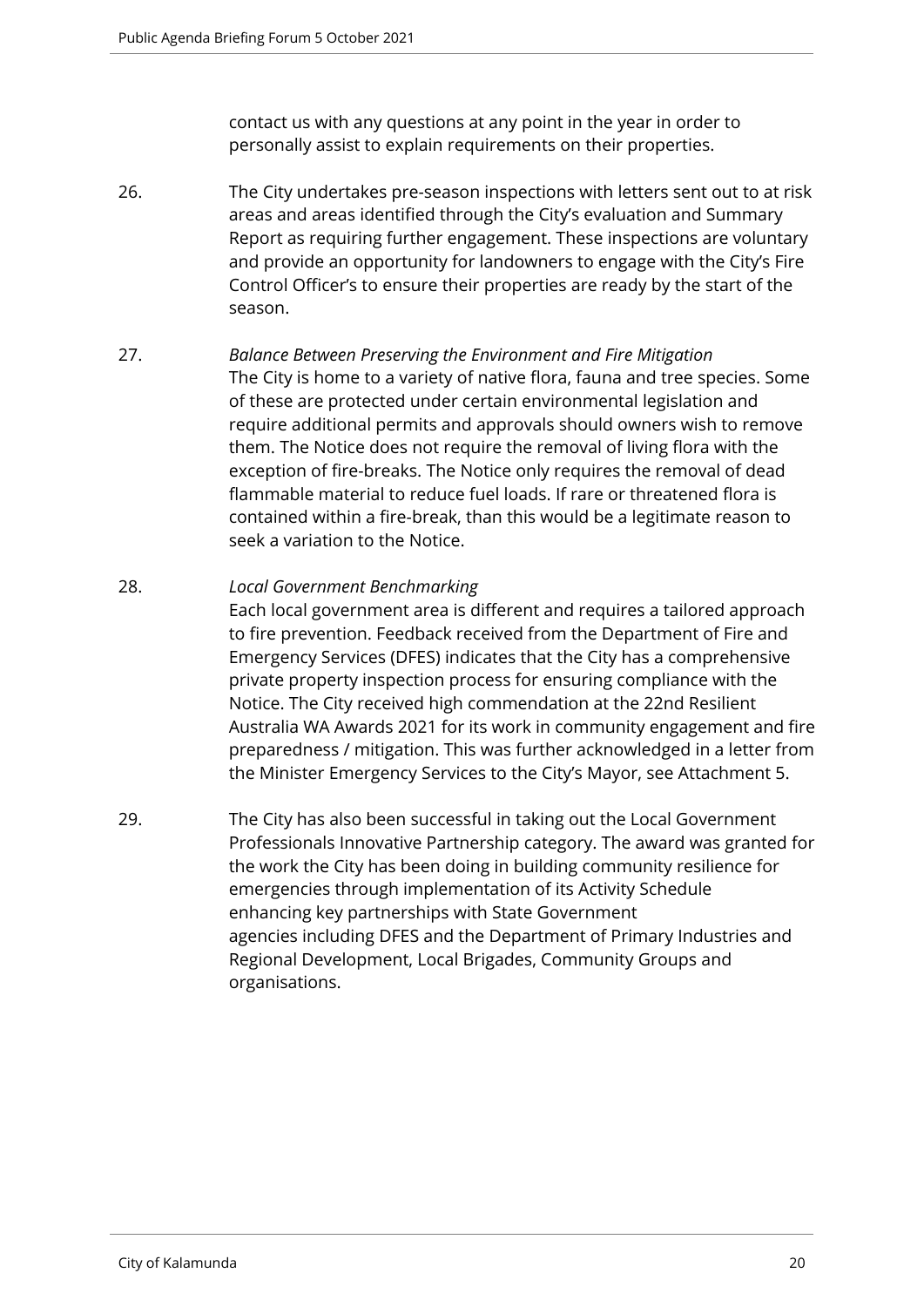- 30. Notwithstanding the acknowledgements and awards, there are always areas for continuous improvement, and the City, as part of this process, undertakes a post-season de-brief with key lessons learnt from the season feeding into the following season.
- 31. The City has also undertaken an analysis of the activities of other local governments along the escarpment. This analysis is contained in Attachment 6.
- 32. Based on a review of the activities of other local governments, it is apparent that the City is undertaking sufficient measures consistent with other local governments. The City has also been contacted by a number of other local governments within Western Australia seeking advice on how to prepare an Assessment Plan, and the comprehensive process undertaken for property inspections.

#### 33. **Statistics from 2020/21 Fire Season**

As part of the City's review process, an analysis of the outcomes from the previous fire season is undertaken. Statistics from the 2020/2021 Fire Season are outlined below.

| 34. | <b>No. of Assessments</b> | No. of Workorders | No. of Infringements |  |
|-----|---------------------------|-------------------|----------------------|--|
|     | 4077                      | 1001 (24.5%)      | 83 (2%)              |  |

- 35. **General Information on the Petition Signees Non-Property Specific**  To understand the concerns from those that signed the petition, the City has undertaken a review of general fire-related regulatory information associated with the signees. A summary of that review on a non-property specific basis is outlined below. Of the 100 signatories:
	- a) 43 Signatures came from people who collectively reside at 20 properties.
	- b) 64 signatures were from residents whose property are classified as urban/low risk and were not the subject of property inspections.
	- c) 3 signatures were from residents with larger urban properties and were assessed, with 1 receiving an infringement.
	- d) 28 signees previously received workorders from the City for noncompliance with the Notice last season.
	- e) 1 signee previously received an infringement from the City for noncompliance with the Notice last season.
	- f) 10 signees complied with the Notice.
	- g) 4 Signees on the petition referred their fire compliance matters to Councillors during the fire season.
	- h) 3 signees were given a second work order.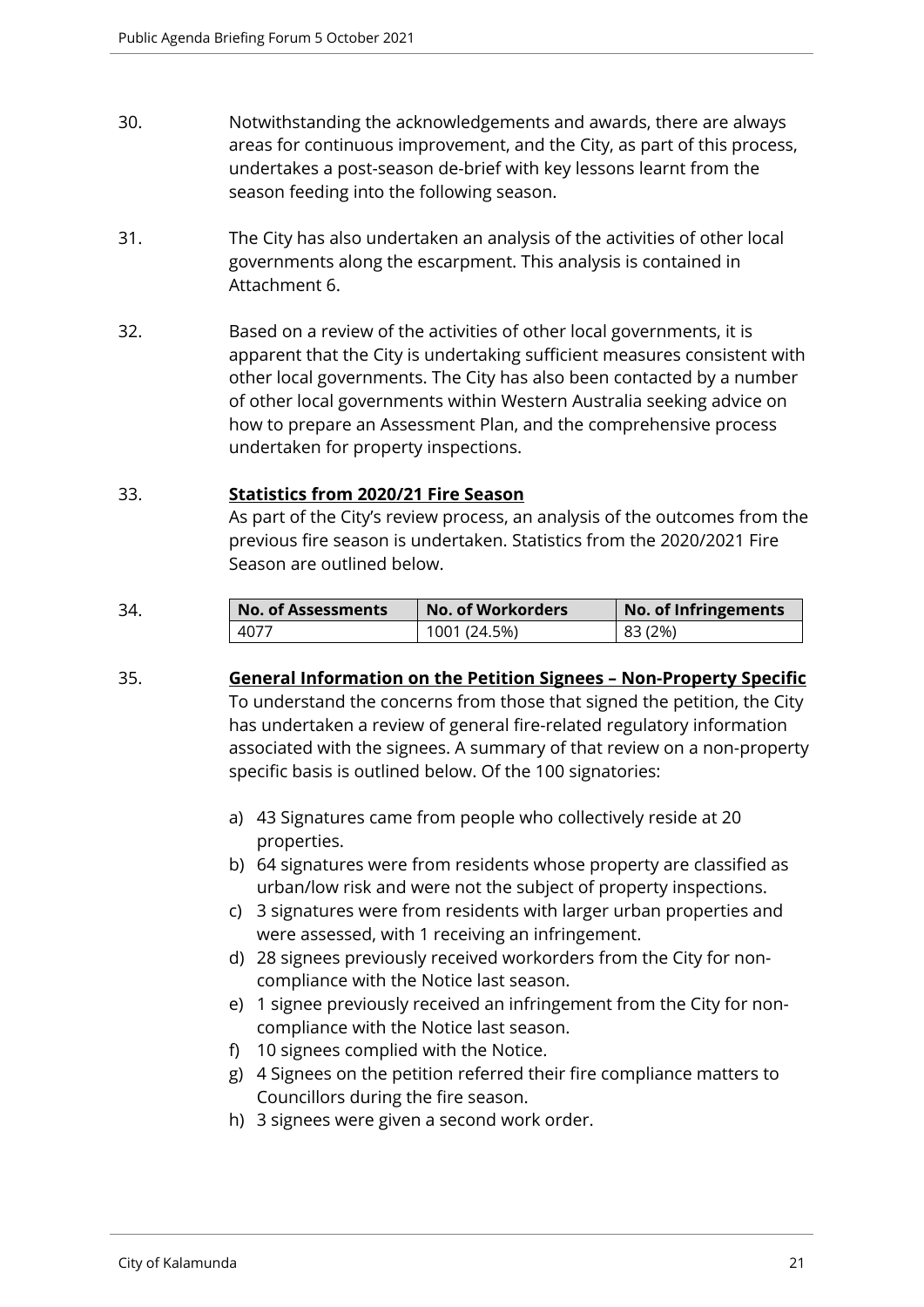#### **APPLICABLE LAW**

36. *Bush Fires Act 1958* 

#### **APPLICABLE POLICY**

37. N/A

#### **STAKEHOLDER ENGAGEMENT**

- 38. Extensive community engagement programs are prepared prior to and during the fire season. A copy of the Post Season Summary Report 2020/2021 is contained in Attachment 4.
- 39. The requested audit, and the very prescriptive terms, will impact the likely field of respondents (must not be connected with the current staff of the City, or any organisation that has an association with the City, including any financial links). Given the City's bushfire risk, this would result in a very narrow field of candidates, as many companies have clients that have, in one way or another, worked with or for the City. The City, on desktop review, deals with many bushfire planning consultants in some capacity.

#### **FINANCIAL CONSIDERATIONS**

- 40. To undertake a detailed audit as recommended through the petition, it is estimated to cost a total of approx. \$20,000 - \$25,000. This estimate is based on approximately 60 – 80 hours of audit time by an independent professional with expertise in fire hazard mitigation and approximately \$5,000 worth of officer time to manage and oversee the audit including any reporting to Council. Community engagement costs would be additional.
- 41. There is no budget allocation for this work and approval of unbudgeted funds would be necessary.
- 42. Total estimated cost to undertake the audit and consultation would be \$30,000 - \$35,000.
- 43. The Notice for 21/22 has been issued. As such, any potential changes to the City's processes, as a result of an audit, may not occur until 2022/23.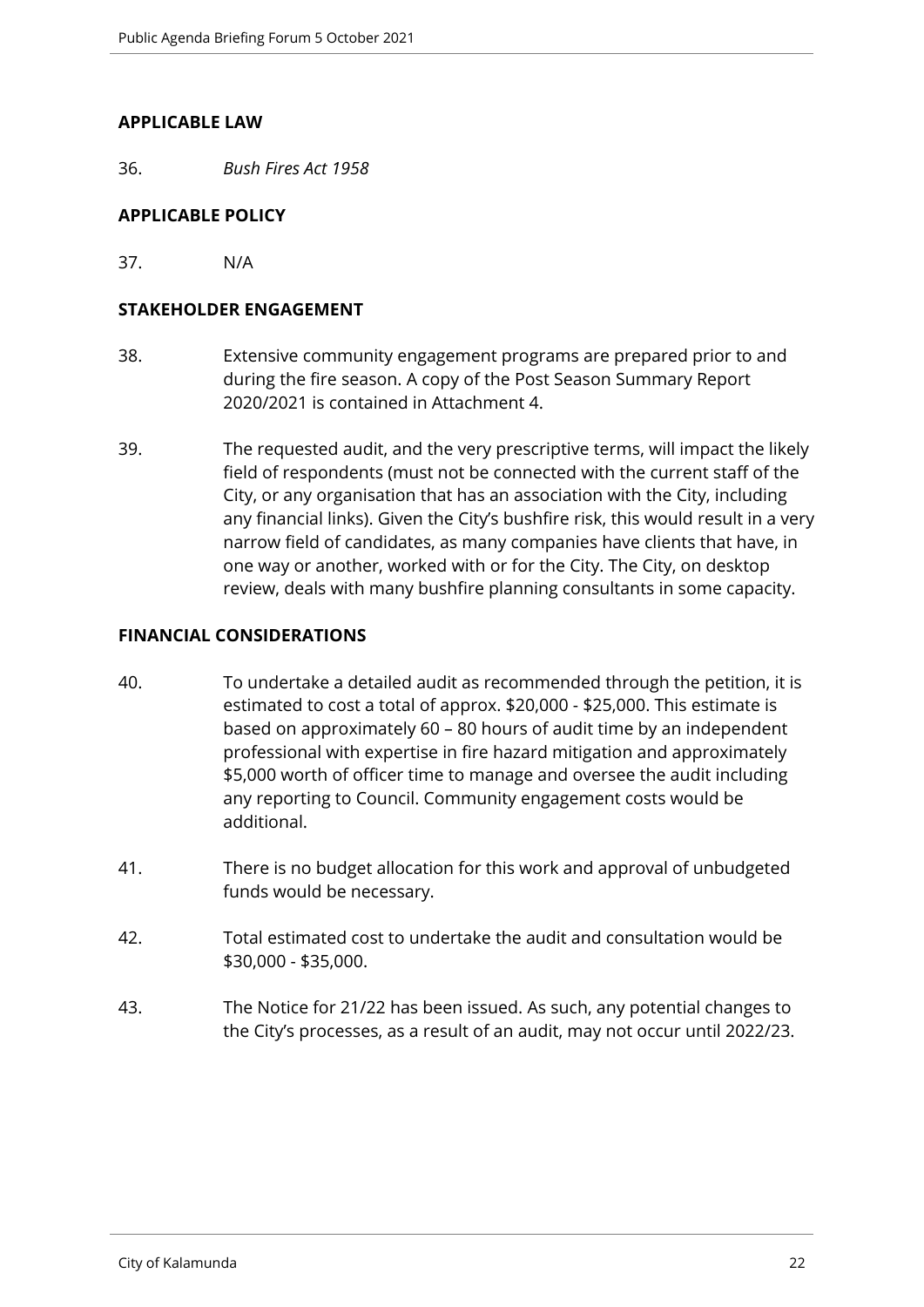#### **SUSTAINABILITY**

#### 44. **Social**

The prevention measures undertaken by the City seek to protect the community and mitigate the risk of bushfire. Bushfire has the potential to significantly impact social cohesion, this has been seen in neighbouring local government areas.

#### 45. **Economic & Environmental**

Bushfires can have devastating economic and environmental impacts. The prevention measures undertaken by the City seek to mitigate and avoid those impacts, wherever possible.

#### **RISK MANAGEMENT**

46. **Risk**: The audit is not undertaken and results in a lesser standard of fire prevention measures leading to significant reputational damage.

| Consequence                                                                                                                       | Likelihood | <b>Rating</b> |  |  |
|-----------------------------------------------------------------------------------------------------------------------------------|------------|---------------|--|--|
| Major                                                                                                                             | Unlikely   | Medium        |  |  |
| <b>Action/Strategy</b>                                                                                                            |            |               |  |  |
| Ensure the City undertakes annual reviews of each fire season and<br>works through a process of continual review and improvement. |            |               |  |  |

47. **Risk**: That the City undertakes the audit and doesn't find any material issues and thus the merit of the expenditure is questioned.

| Consequence            | Likelihood                                                         | <b>Rating</b> |
|------------------------|--------------------------------------------------------------------|---------------|
| Moderate               | Likely                                                             | High          |
| <b>Action/Strategy</b> |                                                                    |               |
|                        | Council to take an informed view if the audit is worth the expense |               |

48. **Risk**: By not undertaking the audit, the petitioners agitate further on the issue requiring the City to manage potential reputational issues.

| Consequence                                                             | Likelihood | <b>Rating</b> |
|-------------------------------------------------------------------------|------------|---------------|
| Moderate                                                                | Possible   | Medium        |
| <b>Action/Strategy</b>                                                  |            |               |
| City responses to further questions on the matter reflect the reasoning |            |               |
| for not undertaking the audit in clear and consistent manner            |            |               |
|                                                                         |            |               |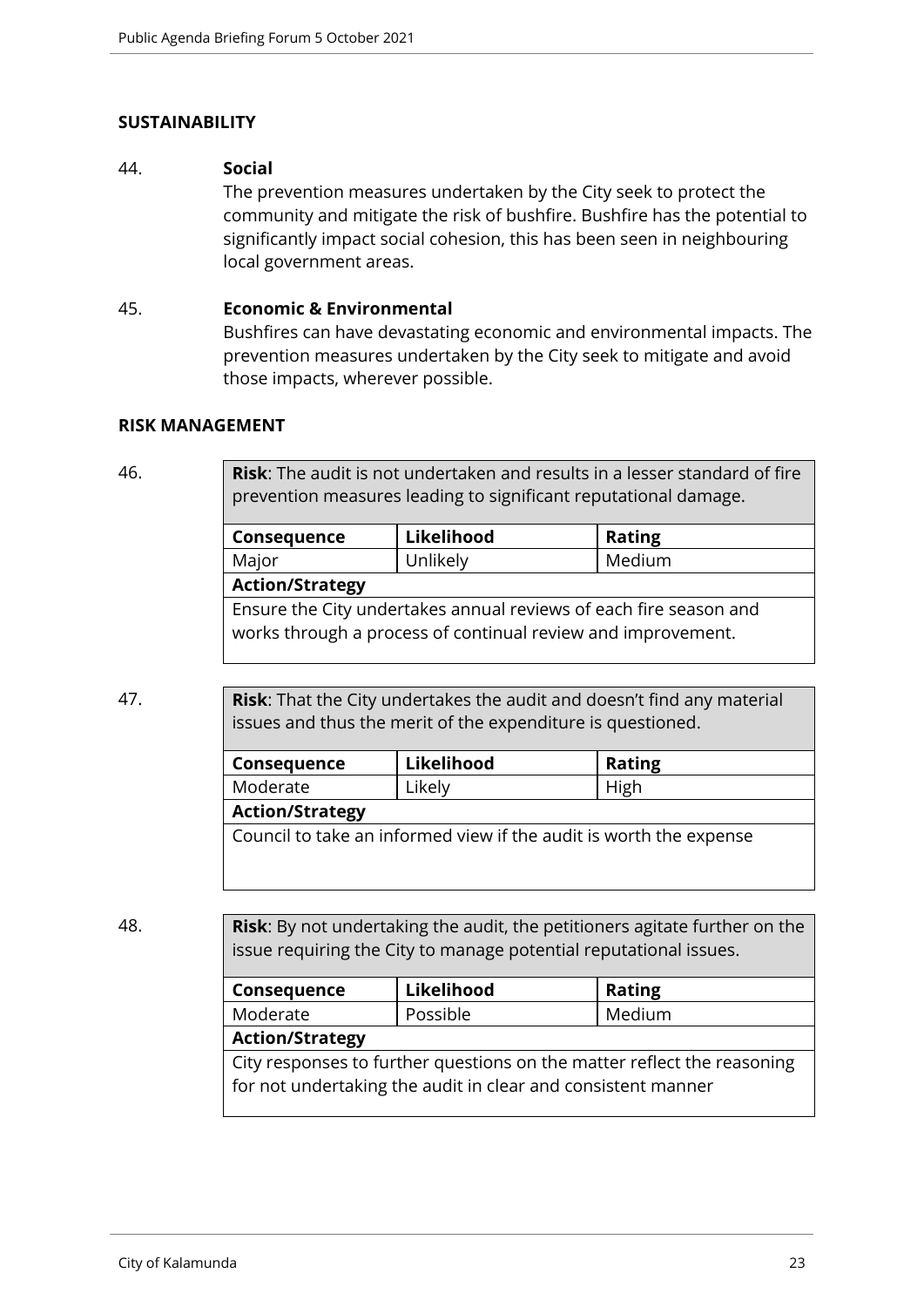#### **CONCLUSION**

- 49. The City provides comprehensive information and oversight to Council and the community through the following processes and measures:
	- a) Presentations at Strategy Sessions prior to the fire season commencing and on an as needs basis throughout the season.
	- b) A weekly update on infringements and cautions issued through the Councillor Information Bulletin.
	- c) Formal presentation of the Plan to Council prior to each season commencing, all this reporting and documentation is also available to the public.
	- d) Providing Councillors detailed information on any specific issues that arise throughout the season.
	- e) A comprehensive community engagement program is undertaken prior to and during the bushfire season.
- 50. Consistent with the recommendation provided to Council at the March 2021 Ordinary Council Meeting, the City is of the view that the statistics outlined above in conjunction with the comprehensive information and oversight provided to Council prior to, and during, the fire season does not warrant the cost of an independent audit of the City's fire mitigation practices. On this basis, the request in the petition is not supported.

#### **Voting Requirements: Simple Majority**

#### **RECOMMENDATION**

That Council:

- 1. NOTE the petition.
- 2. NOT SUPPORT the request to undertake an audit.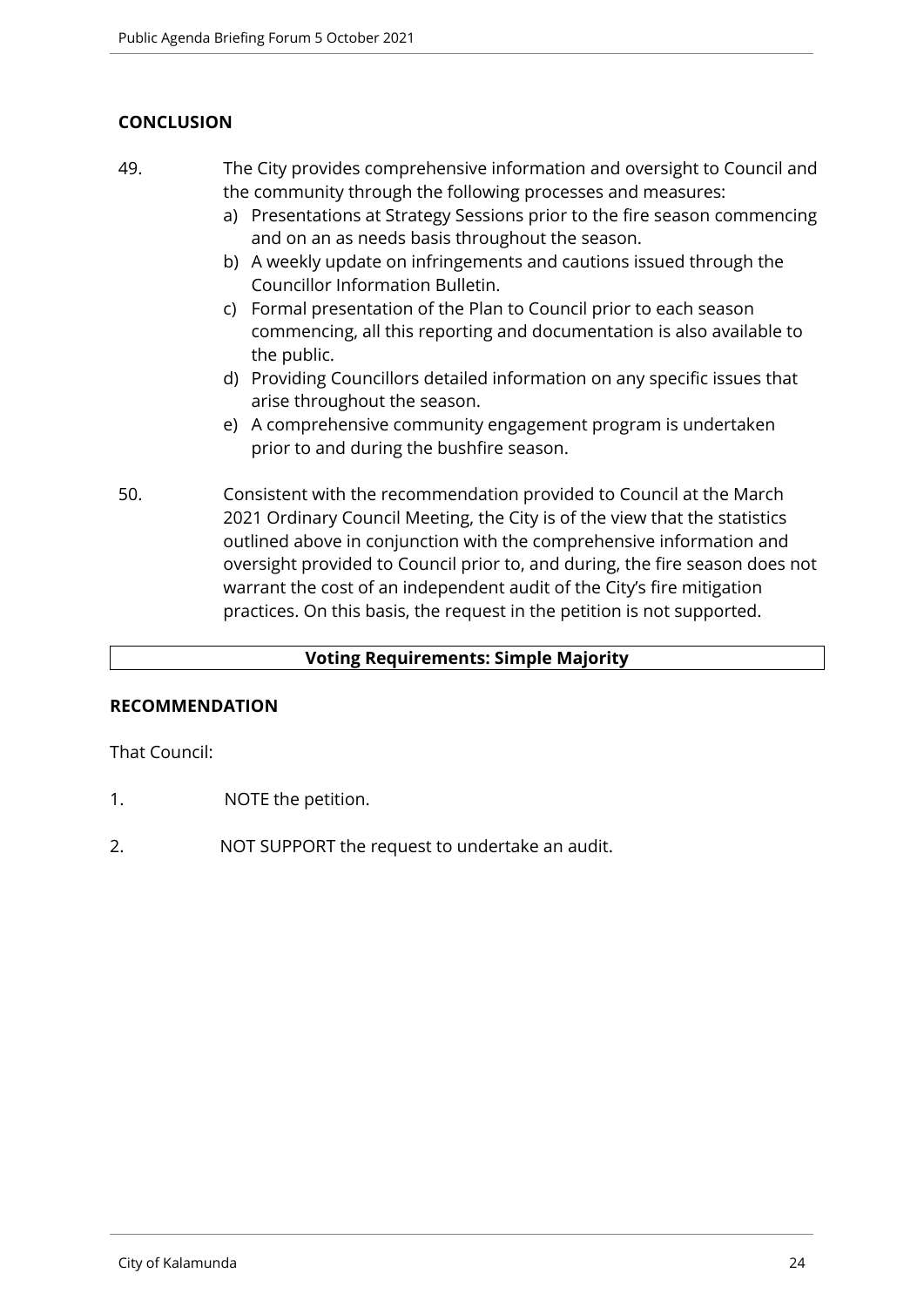#### <span id="page-24-0"></span>**10.2. Asset Services Reports**

#### **No Reports Presented.**

<span id="page-24-1"></span>**10.3. Corporate Services Reports**

**No Reports Presented.**

<span id="page-24-2"></span>**10.4. Office of the CEO Reports**

#### <span id="page-24-3"></span>**10.4.1. Kalamunda Aged Care Advisory Committee Recommendations 8 September 2021**

*Declaration of financial / conflict of interests to be recorded prior to dealing with each item.*

| Previous             | N/A               |
|----------------------|-------------------|
| ltems                |                   |
| Directorate          | Office of the CEO |
| <b>Business Unit</b> |                   |
| File Reference       |                   |
| Applicant            |                   |
| Owner                |                   |
|                      |                   |

Attachments Nil

#### **TYPE OF REPORT**

|   | Advocacy    | When Council is advocating on behalf of the community to<br>another level of government/body/agency                                                                                                                                                                                                                                                                                                                                |
|---|-------------|------------------------------------------------------------------------------------------------------------------------------------------------------------------------------------------------------------------------------------------------------------------------------------------------------------------------------------------------------------------------------------------------------------------------------------|
| Å | Executive   | When Council is undertaking its substantive role of direction<br>setting and oversight (eg accepting tenders, adopting plans<br>and budgets                                                                                                                                                                                                                                                                                        |
|   | Information | For Council to note                                                                                                                                                                                                                                                                                                                                                                                                                |
|   | Legislative | Includes adopting Local Laws, Town Planning Schemes and<br>Policies. When Council determines a matter that directly<br>impacts a person's rights and interests where the principles of<br>natural justice apply. Examples include town planning<br>applications, building licences, other permits or licences<br>issued under other Legislation or matters that could be<br>subject to appeal to the State Administrative Tribunal |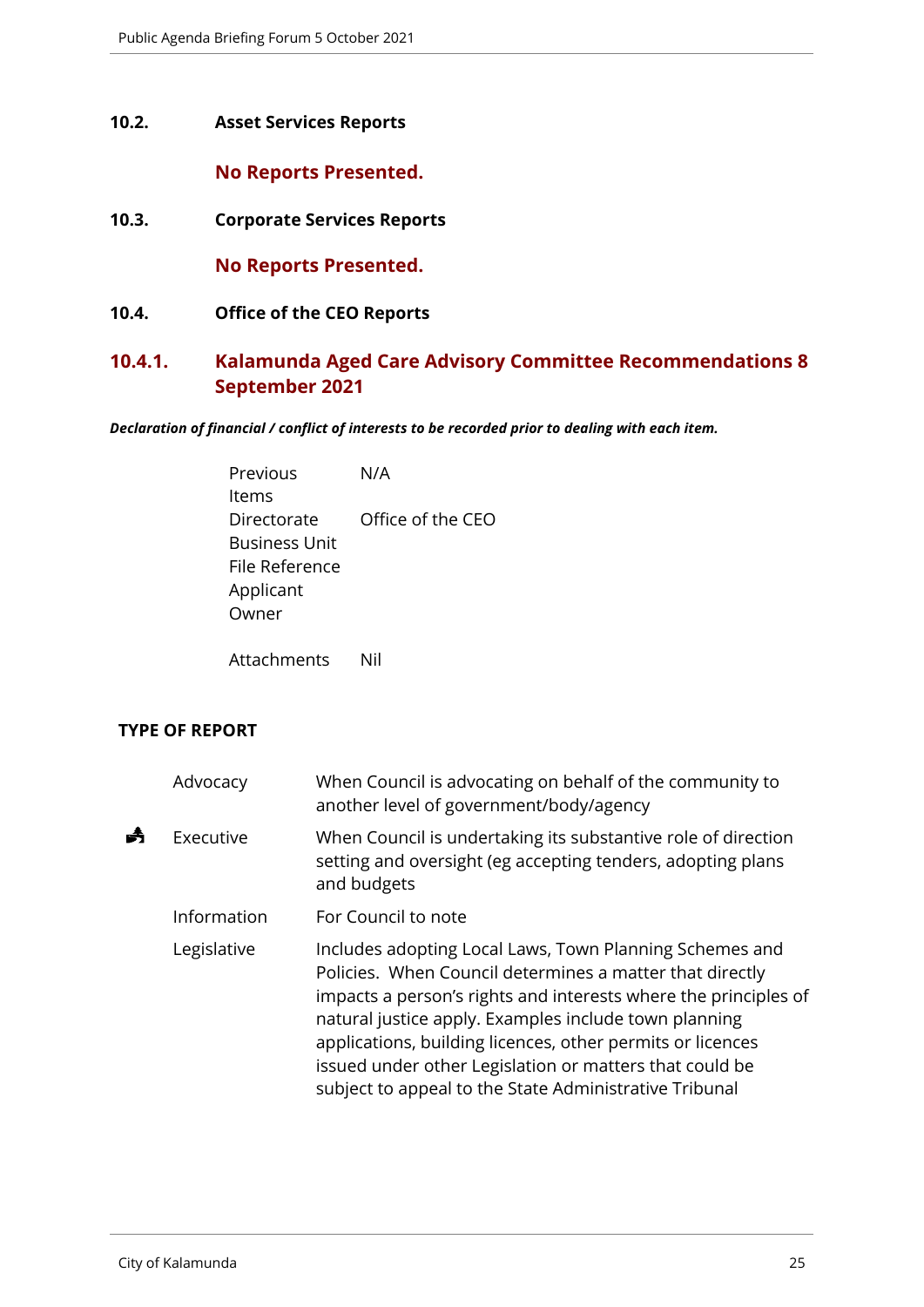#### **STRATEGIC PLANNING ALIGNMENT**

*Kalamunda Advancing Strategic Community Plan to 2031*

#### **Priority 1: Kalamunda Cares and Interacts**

**Objective 1.1** - To be a community that advocates, facilities and provides quality lifestyles choices. **Strategy 1.1.1** -- Ensure the entire community has access to information, facilities and services. *Strategy 1.1.2* - Empower, support and engage all of the community.

#### **Priority 3: Kalamunda Develops**

**Objective 3.1** - To plan for sustainable population growth. *Strategy 3.1.1* - Plan for diverse and sustainable activity centres, housing, community facilities and industrial development to meet future growth, changing social, economic and environmental needs.

#### **Priority 4: Kalamunda Leads**

**Objective 4.1** - To provide leadership through transparent governance. **Strategy 4.1.1** - Provide good governance.

#### **EXECUTIVE SUMMARY**

- 1. To consider the recommendations of the Kalamunda Aged Care Advisory Committee (KACAC).
- 2. The KACAC held an ordinary meeting on the 8 September 2021. At this meeting several motions were passed which are now presented for Council consideration.
- 3. This report recommends Council notes the Kalamunda Aged Care Advisory Committee recommendations.

#### **BACKGROUND**

- 4. Council established the Kalamunda Aged Care Advisory Committee in 2015 in response to the critical shortage of aged care beds in the City.
- 5. The purpose of the Aged Care Advisory Committee, as set out in the Terms of Reference, is to advise and make recommendations to Council on a range of strategic issues which affect the quality of life of the ageing population, their families and carers living in and visiting the City of Kalamunda.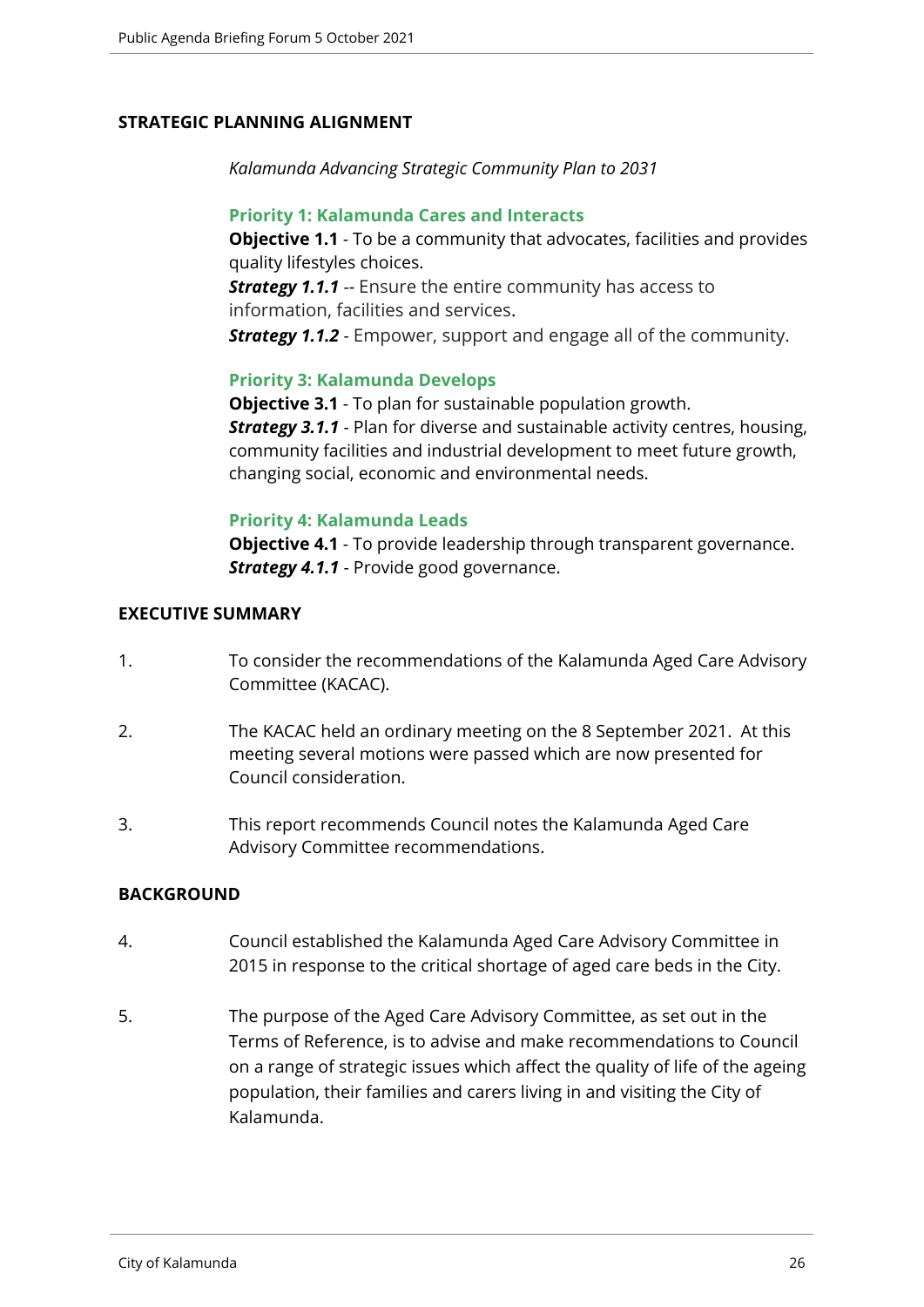- 6. To objectives of the KACAC are to:
	- 3.1 To promote and facilitate adequate access to Residential Aged Care accommodation in the City of Kalamunda.
	- 3.2 To monitor trends, issues and developments occurring at the local, state and national levels for the aged care sector.
	- 3.3 To undertake ongoing research and analysis of the aged care sector to ensure the City is at the forefront of any development opportunities that may emerge.
	- 3.4 To advocate and develop relationships with the aged care sector and identify opportunities for partnership ventures.
	- 3.4 To consider and advise upon greater access to community based aged care facilities and support services
	- 3.5 To investigate and promote regional approaches to aged care issues.

#### **DETAILS AND ANALYSIS**

7. The Committee met on the 8 September 2021 and tabled a number of recommendations for Council consideration as follows.

#### 8. **1. COMMITTEE RECOMMENDATION TO COUNCIL**

To form a randomised focus group of elderly residents to assess the City of Kalamunda Website by attempting to gain specific information, to check their ability to access and understand the system and the information gained.

Compare the result with the use of hard copy information and verbally delivered information. This would identify any information transfer issues, such as highlighted in the Royal Commission Report and, if significant issues are found, support a case for the provision of a Seniors/Aged Care Officer, readily available to provide guidance and assistance to Kalamunda senior citizens.

| Moved:             | <b>Malcolm Roberts</b> |
|--------------------|------------------------|
| Seconded: Bey Love |                        |
| Vote:              | <b>Carried</b>         |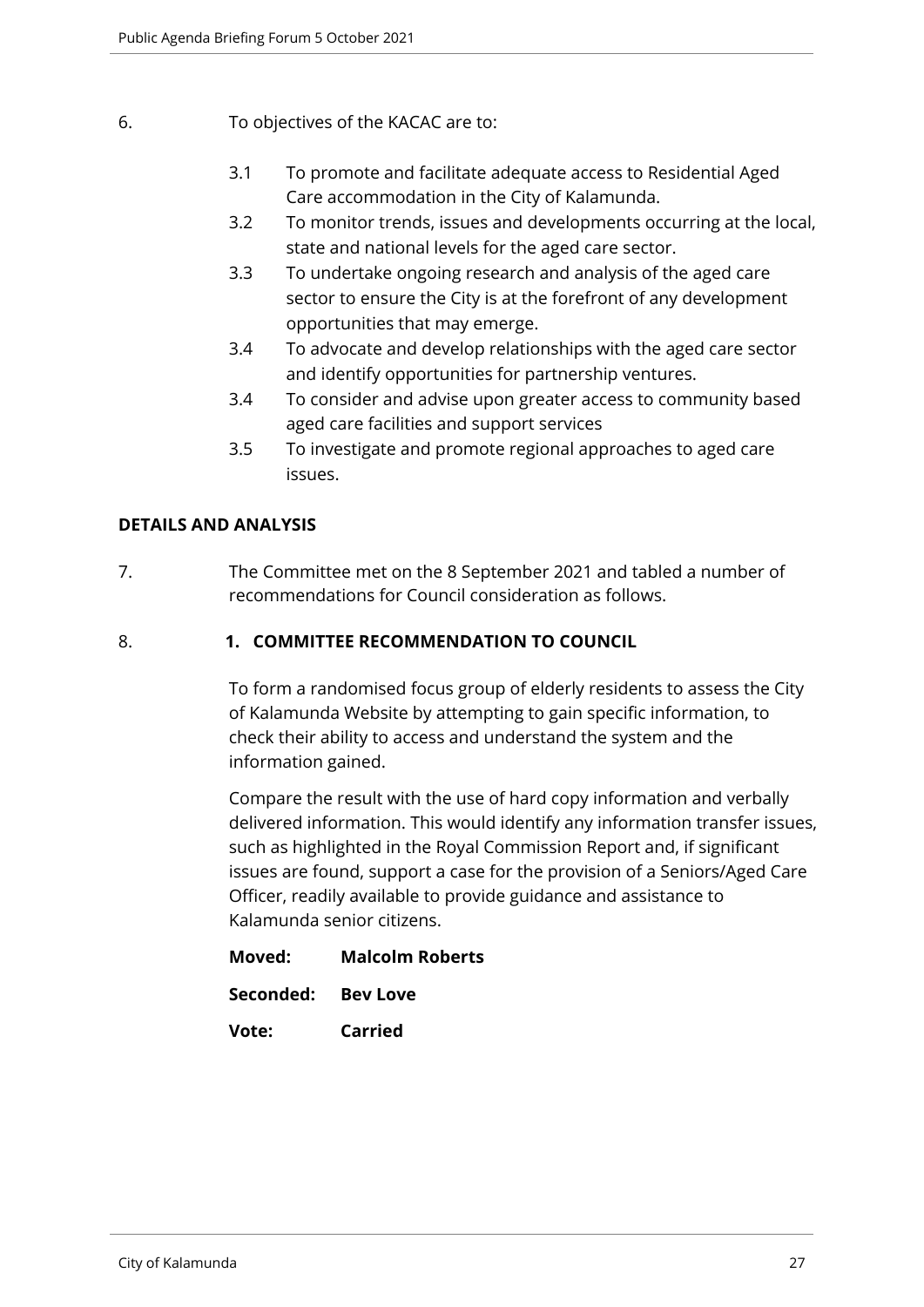#### 9. **City's Response:**

The City advised the KACAC this request would require Council allocating resources to undertake this task. The City currently does not have funding or resources allocated to undertake such a task and the budget and business plans have been set for the 2021/22 financial year.

The City's website was reviewed two years ago, and the review involved targeted focus groups to provide input. The City's website is not due for further review.

Furthermore, it is not the City's role to provide guidance and support on Federal Government legislation. The *My Aged Care* website performs that task, and it would not be prudent for the City to attempt to interpret and give advice of this nature to seniors. Understanding the aged care system is not a role for local government, however the City does take on the role of referring its seniors to the appropriate agencies or relevant websites when calls for direction are made.

The City, therefore, acts as a connector for seniors wanting information about the aged care systems and will refer seniors to the appropriate services. This is a role that is considered beneficial and within the resourcing capacity of the City.

It should also be noted a review of Kalamunda website is an operational matter and outside the terms of reference of the Aged Care Advisory Committee.

#### 10. **2. COMMITTEE RECOMMENDATION TO COUNCIL**

To recognise the Commonwealth Government Residential Aged Care Accommodation targets as the desired standard for The City, provide incentives to offset increased building costs in the Hills, and actively engage with governments and the aged care sector to promote and facilitate the development of appropriate residential aged care facilities in the City to assist in achieving these targets.

| Moved:             | <b>Malcolm Roberts</b> |
|--------------------|------------------------|
| Seconded: Bey Love |                        |
| Vote:              | <b>Carried</b>         |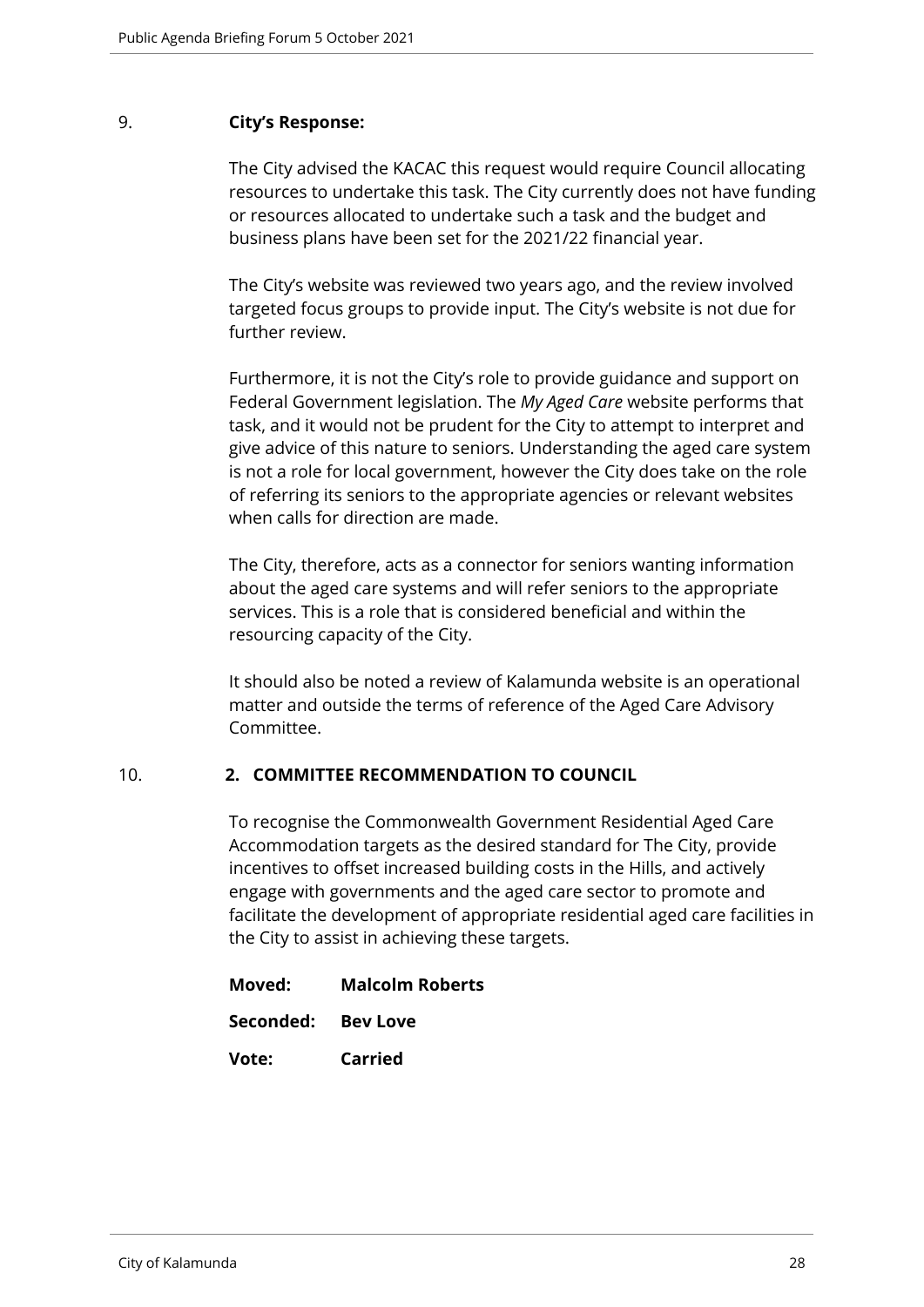#### 11. **City of Kalamunda Response to this recommendation is as follows:**

The City would not support setting targets for a matter that is outside the control of the City.

Setting targets would raise expectations in the community that may not be achievable by a local government. The risk could potentially be community criticism if targets were not achieved, given aged provision is not a local government responsibility.

- 12. When setting a target, it is standard operating procedure for the target to be SMART:
	- **Specific**
	- Measurable
	- Achievable
	- **Realistic**
	- **Timely**

It would be impossible to set a SMART target for aged care accommodation when the City is reliant on other agencies such as the State and Federal Government, as well as the private and not for profit sectors, who deliver aged care accommodation.

- 13. The City has already provided incentives through the creation of land at Cambridge Reserve and Heidelberg Park for aged care purposes. The City has vigorously assessed and pursued other aged care sites opportunities and it is conclusive that the only cites to date that are suitable are the Cambridge Reserve and Heidelberg sites.
- 14. The City was not able to gain State Government support for a development in Wilkins Road after spending in the order of \$250,000 to assess this site. The City is still working with the State Government to secure a site in the new High Wycombe South station precinct.
- 15. The City will continue to pursue and advocate where possible to attract aged care providers.
- 16. In 2016 the Council adopted the Aged Care Accommodation Strategy 2016 containing the following recommendations in relation to the role the city should pursue in aged care.
	- a) should not directly undertake any retirement or aged care developments. The sector has become increasingly demanding in terms of regulation, cost efficiency pressures, operational requirements and market demands that both the retirement living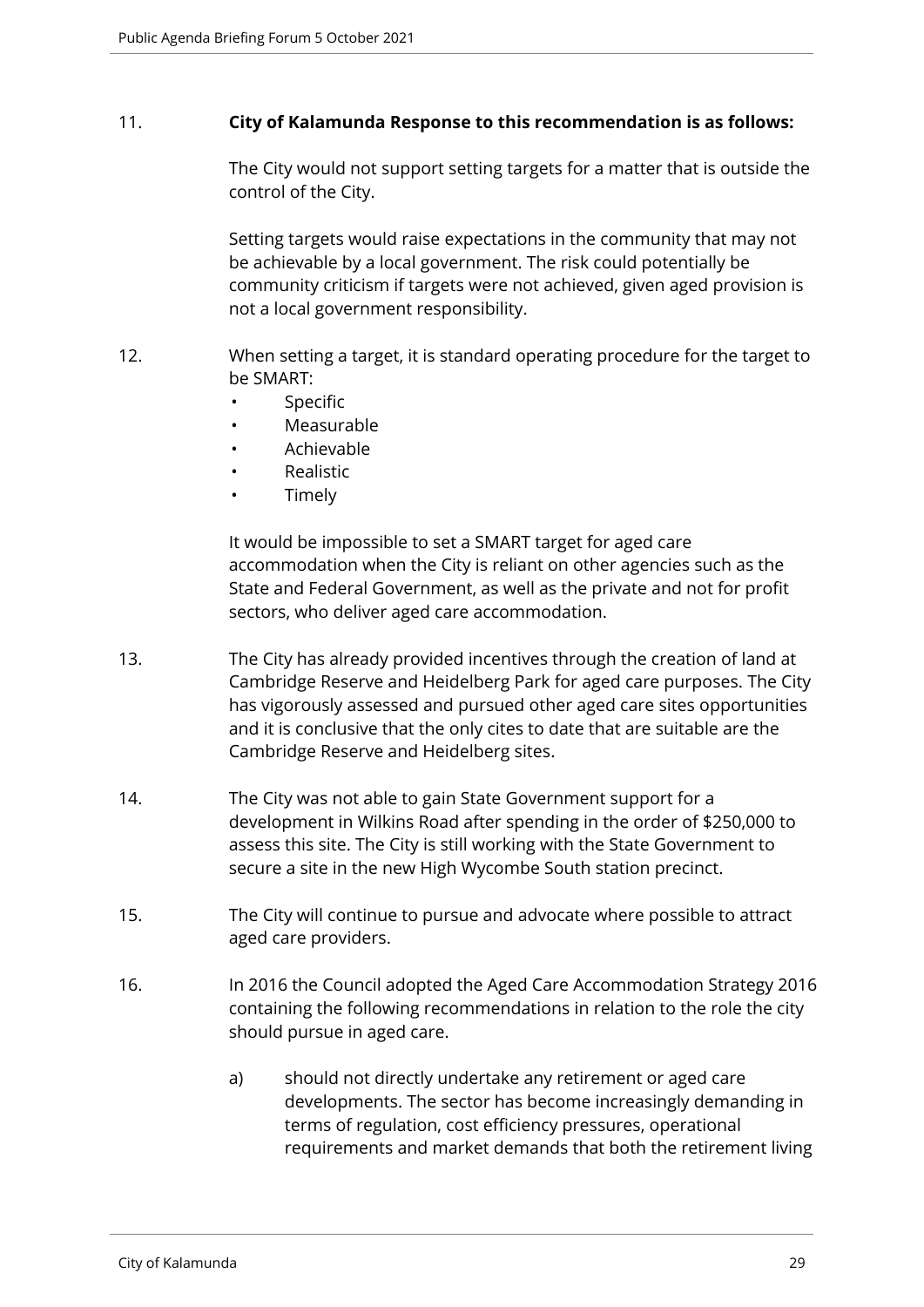and aged care sectors have become more demanding of their owner/operators;

- b) encourage providers that will provide a 'hub and spoke' approach to aged care which means they will have one or more home bases within the Shire and be able to use these to provide home (community) care services and therefore encourage ageing in place; and
- c) use government assets (including State Government land) to encourage retirement living and aged care developments (similar to the Carine Rise and Ridgewood Seniors Affordable Housing development examples); and
- d) prioritise sites close to existing amenities (shops, public transport) which also helps to address the social isolation that some residents have with retirement villages that are suitable for a ground lease to a retirement/aged care operator.
- 17. The request from the KACAC is outside of the position adopted by Council and should not be supported.

#### 18. **3. COMMITTEE RECOMMENDATION**

Seek KACAC advice on defining the role of a Seniors /Aged Care Officer, including in relation to aged care accommodation, and provide ongoing monitoring of local RACFs, provision of their services and Home Care Services in CoK, to ensure residents' needs are met at the prescribed standard.

**Moved Malcolm Roberts Seconded: Vote: LAPSED**

19. The CEO advised regarding this motion that the City has already defined its role for its community development officer – inclusive communities. The current role of the City is to connect seniors to the appropriate services that have expertise to assist seniors.

> KACAC could provide a submission to the CEO for consideration and assessment of such a role, and if determine to have merit the CEO would place a proposal to the Council to fund such a position in future budget years. This motion again is operational in nature and outside the of the scope of the aged care committee.

20. The recommendation was not supported and lapsed.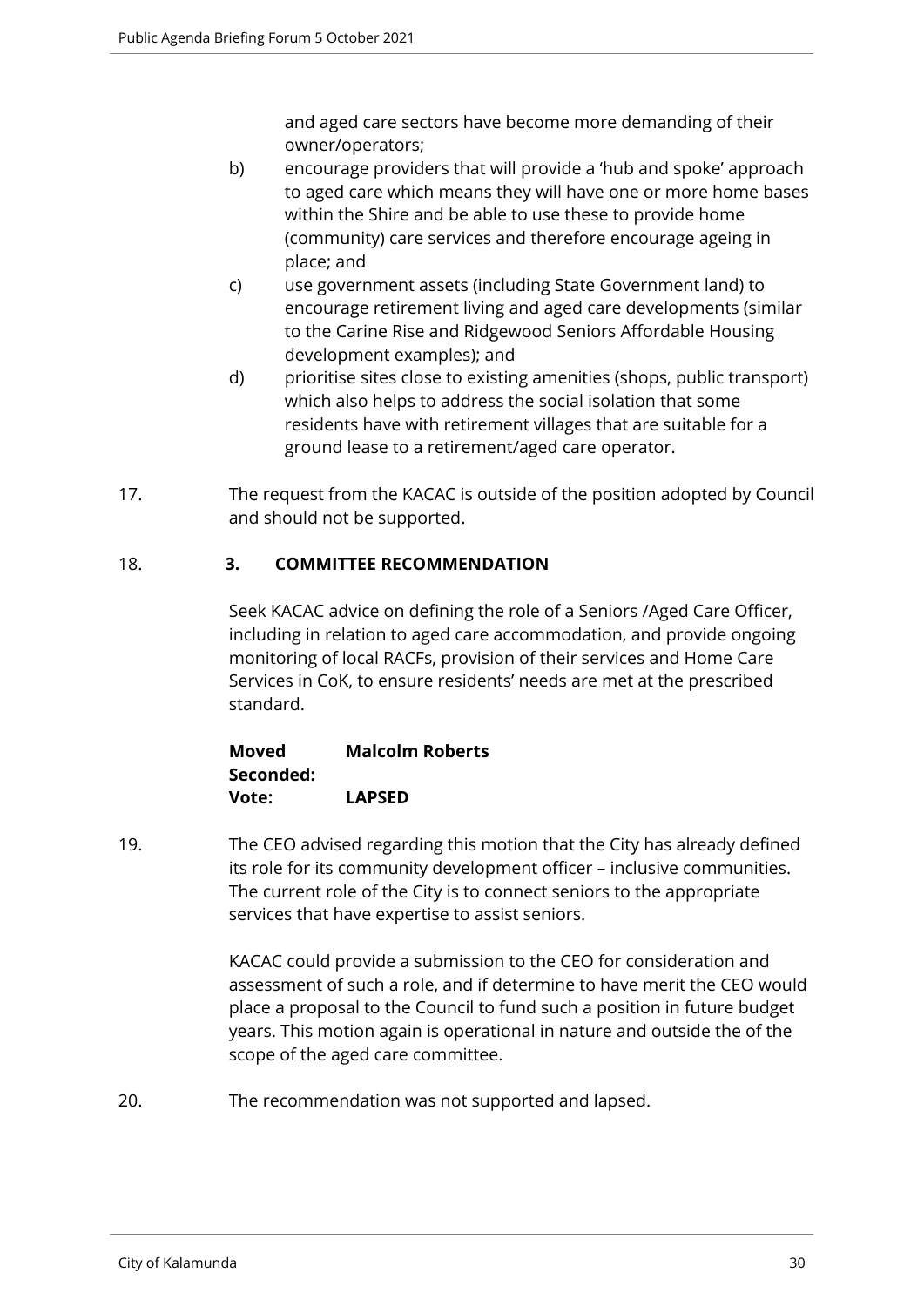#### **APPLICABLE LAW**

21. Sections 5.8, 5.9 and 5.10 of the *Local Government Act 1995*.

#### **APPLICABLE POLICY**

22. Nil.

#### **STAKEHOLDER ENGAGEMENT**

23. Nil.

#### **FINANCIAL CONSIDERATIONS**

24. The request from the KACAC would require additional funding for an officer and redevelopment the city's website.

A budget would be required in the order of \$100,000 to \$120,000.

#### **SUSTAINABILITY**

25. Nil.

#### **RISK MANAGEMENT**

26. **Risk**: Expanding the role of the city in operational matters regarding aged care provision will require additional resource with knowledge and expertise in the Federal Government aged care systems

| Consequence                                                      | Likelihood | <b>Rating</b> |
|------------------------------------------------------------------|------------|---------------|
| Moderate                                                         | Possible   | Medium        |
| <b>Action/Strategy</b>                                           |            |               |
| Council should not support the requests being made by the KACAC. |            |               |

#### **CONCLUSION**

27. In bringing forward recommendations that do not align with the Terms of Reference, as well as operational recommendations, this indicates Kalamunda Aged Care Advisory Committee it has moved away from its role.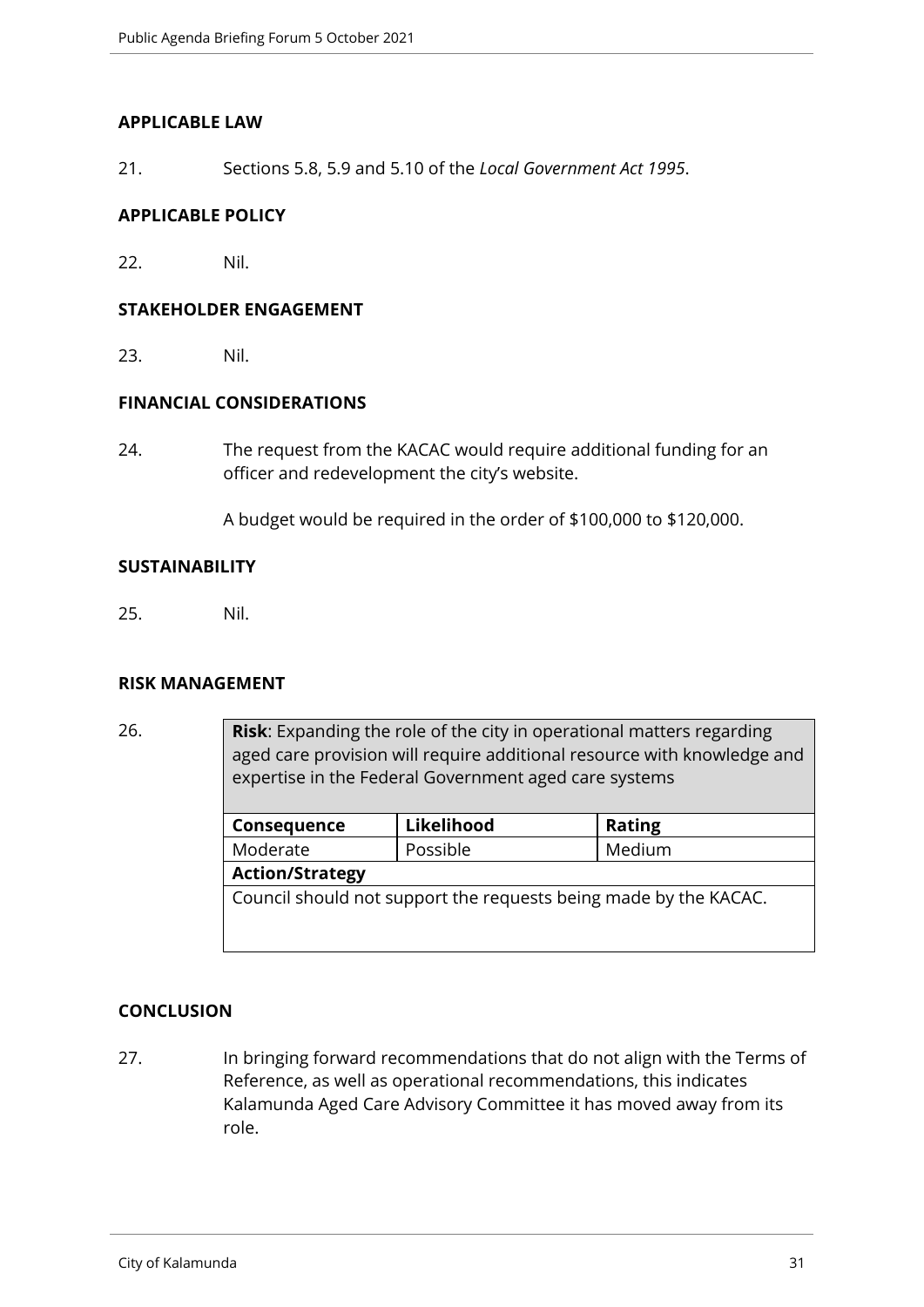28. It is therefore reasonable to conclude the Committee may have exhausted its usefulness regarding its key purpose.

#### **Voting Requirements: Simple Majority**

#### **RECOMMENDATION**

That Council NOTE the recommendations from the Kalamunda Aged Care Advisory Committee an take no further action.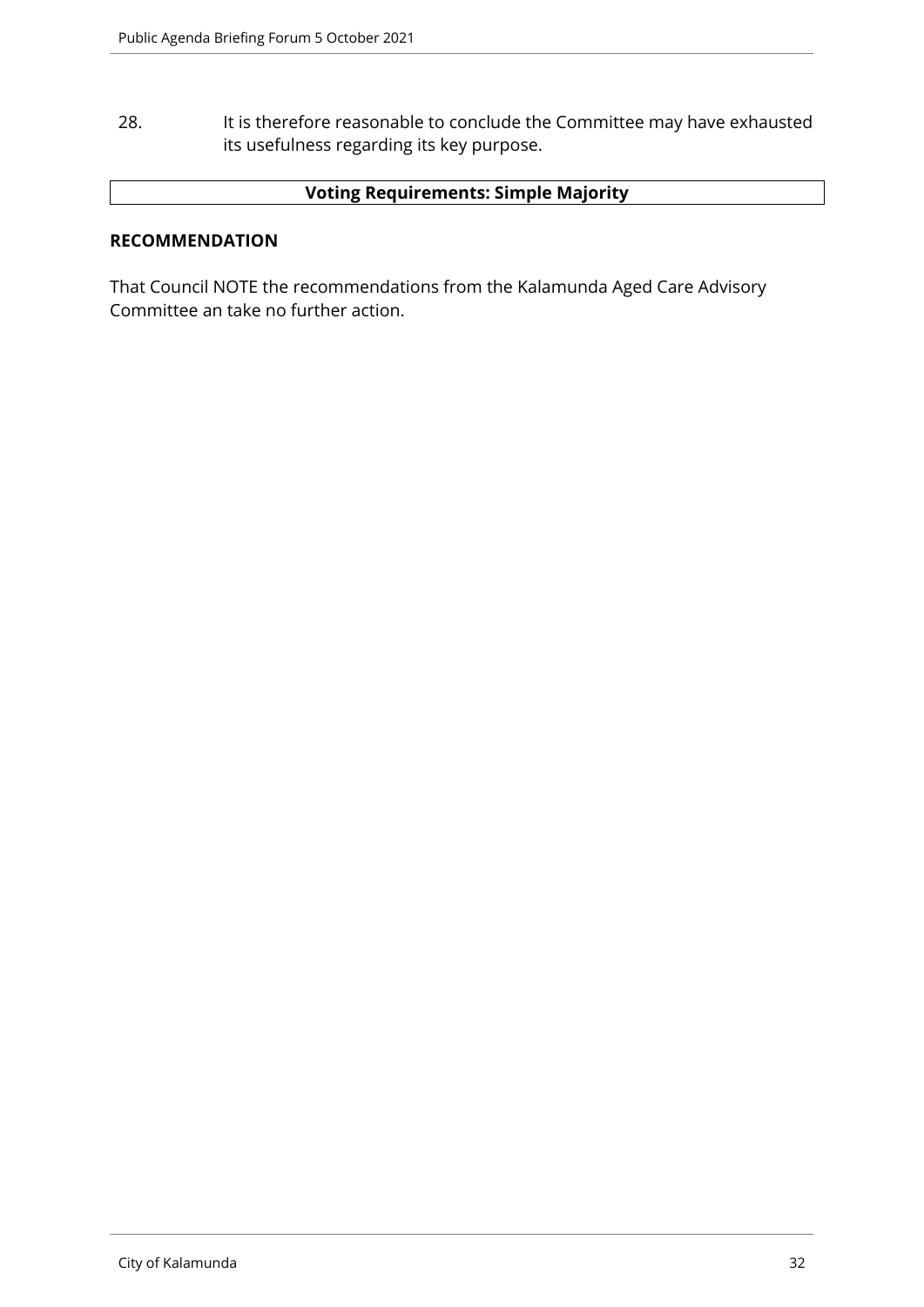#### <span id="page-32-0"></span>**10.4.2. Committee Terms of Reference Review 2021/23**

*Declaration of financial / conflict of interests to be recorded prior to dealing with each item.*

| OCM August 2019                                                                                                                                                                                                                                                                                                                                |  |
|------------------------------------------------------------------------------------------------------------------------------------------------------------------------------------------------------------------------------------------------------------------------------------------------------------------------------------------------|--|
| Directorate Chief Executive Officer<br><b>Business Unit</b> Governance                                                                                                                                                                                                                                                                         |  |
| Bush Fire Advisory Committee [10.4.2.1 - 6 pages]<br>1.<br>Community Safety & Crime Prevention Advisory<br>2.<br>Committee [10.4.2.2 - 5 pages]<br>Disability & Carers Advisory Committee [10.4.2.3 - 5<br>3.<br>pages]<br>Kalamunda Arts Advisory Committee [10.4.2.4 - 5<br>4.<br>pages]<br>Kalamunda Environmental and Sustainability<br>5. |  |
| Advisory Committee [10.4.2.5 - 6 pages]<br>Kalamunda Tourism Advisory Committee [10.4.2.6 -<br>6.<br>6 pages]<br>Strategic Sport & Recreation Committee [10.4.2.7 - 5<br>7.<br>pages]                                                                                                                                                          |  |
|                                                                                                                                                                                                                                                                                                                                                |  |

#### **TYPE OF REPORT**

|   | Advocacy    | When Council is advocating on behalf of the community to<br>another level of government/body/agency                                                                                                                                                                                                                                                                                                                                |
|---|-------------|------------------------------------------------------------------------------------------------------------------------------------------------------------------------------------------------------------------------------------------------------------------------------------------------------------------------------------------------------------------------------------------------------------------------------------|
| A | Executive   | When Council is undertaking its substantive role of direction<br>setting and oversight (eg accepting tenders, adopting plans<br>and budgets                                                                                                                                                                                                                                                                                        |
|   | Information | For Council to note                                                                                                                                                                                                                                                                                                                                                                                                                |
|   | Legislative | Includes adopting Local Laws, Town Planning Schemes and<br>Policies. When Council determines a matter that directly<br>impacts a person's rights and interests where the principles of<br>natural justice apply. Examples include town planning<br>applications, building licences, other permits or licences<br>issued under other Legislation or matters that could be<br>subject to appeal to the State Administrative Tribunal |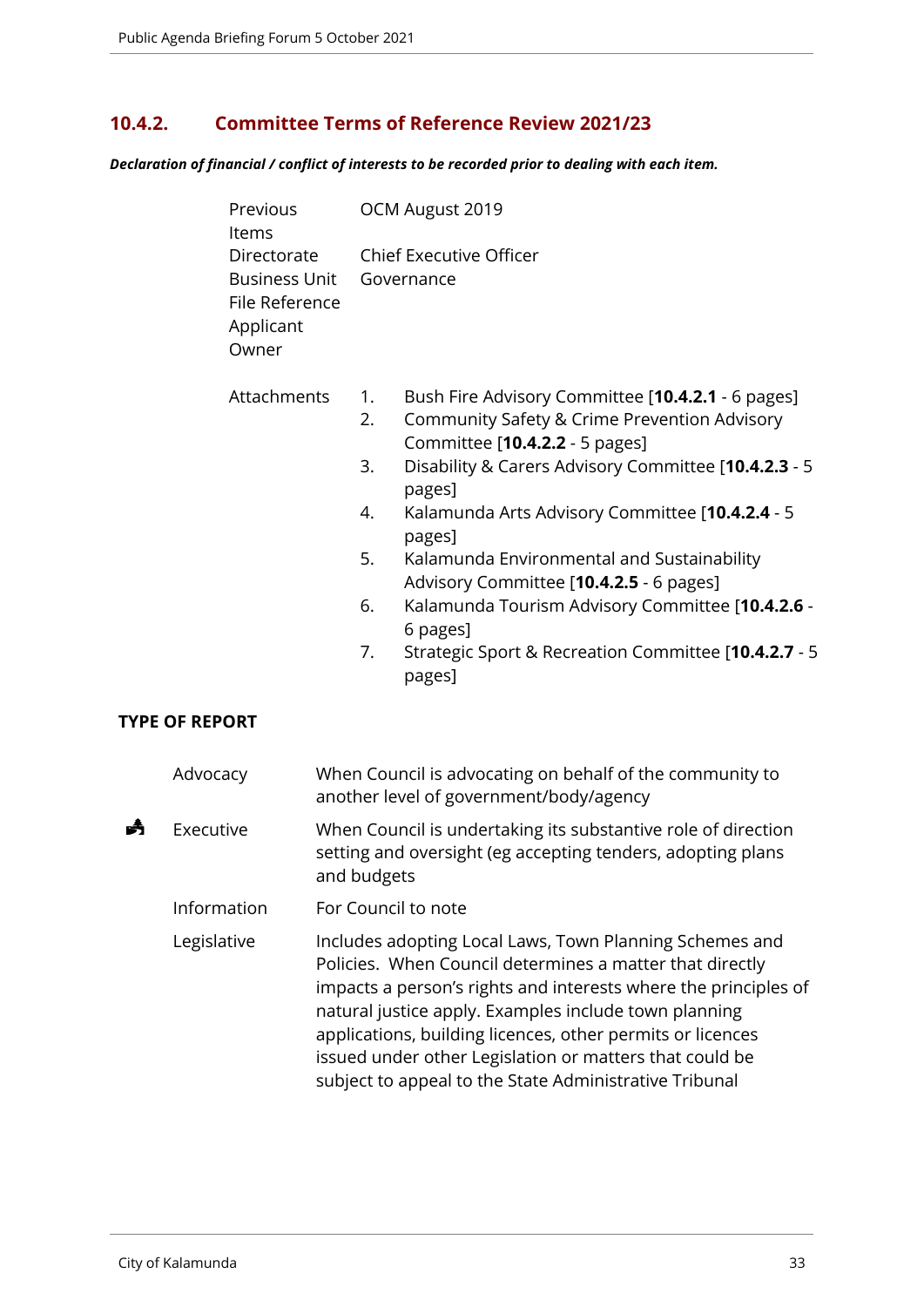#### **STRATEGIC PLANNING ALIGNMENT**

*Kalamunda Advancing Strategic Community Plan to 2031*

Priority 4: Kalamunda Leads Objective 4.1 - To provide leadership through transparent governance. Strategy 4.1.1 - Provide good governance

#### **EXECUTIVE SUMMARY**

- 1. The purpose of this report is for Council to review the Terms of Reference of Advisory and Management Committees and to make recommendations about changes.
- 2. Council has the ability under the *Local Government Act 1995* to establish Advisory Committees to assist in the provision of advice on various matters. It is good practice to review the Terms of Reference to ensure advisory committees are relevant before Council is required to nominate members to the committees.
- 3. The City has undertaken a full review of all existing Advisory Committees and updated aspects no longer relevant, aligned all Terms of Reference under a standard template.
- 4. This report recommends Council adopt the revised Membership and Terms of Reference for Advisory and Management Committees for the period November 2021 to October 2023, note that the Kalamunda Economic Development Advisory Committee is to remain in place unchanged until 2023, abolish the Kalamunda Aged Care Advisory Committee and expand the function of the Kalamunda Environmental Advisory Committee to become the Kalamunda Environmental & Sustainability Advisory Committee.

#### **BACKGROUND**

5. Every two years, in line with the local government election cycle, the City undertakes a review of all Advisory Committees.

#### This review ensures the Committees:

- a) remain relevant,
- b) are aligned with the direction and requirements of the Council,
- c) have current and applicable terms of reference
- d) enables a refreshing of Membership; and
- e) Reassesses the need for a committee to continue.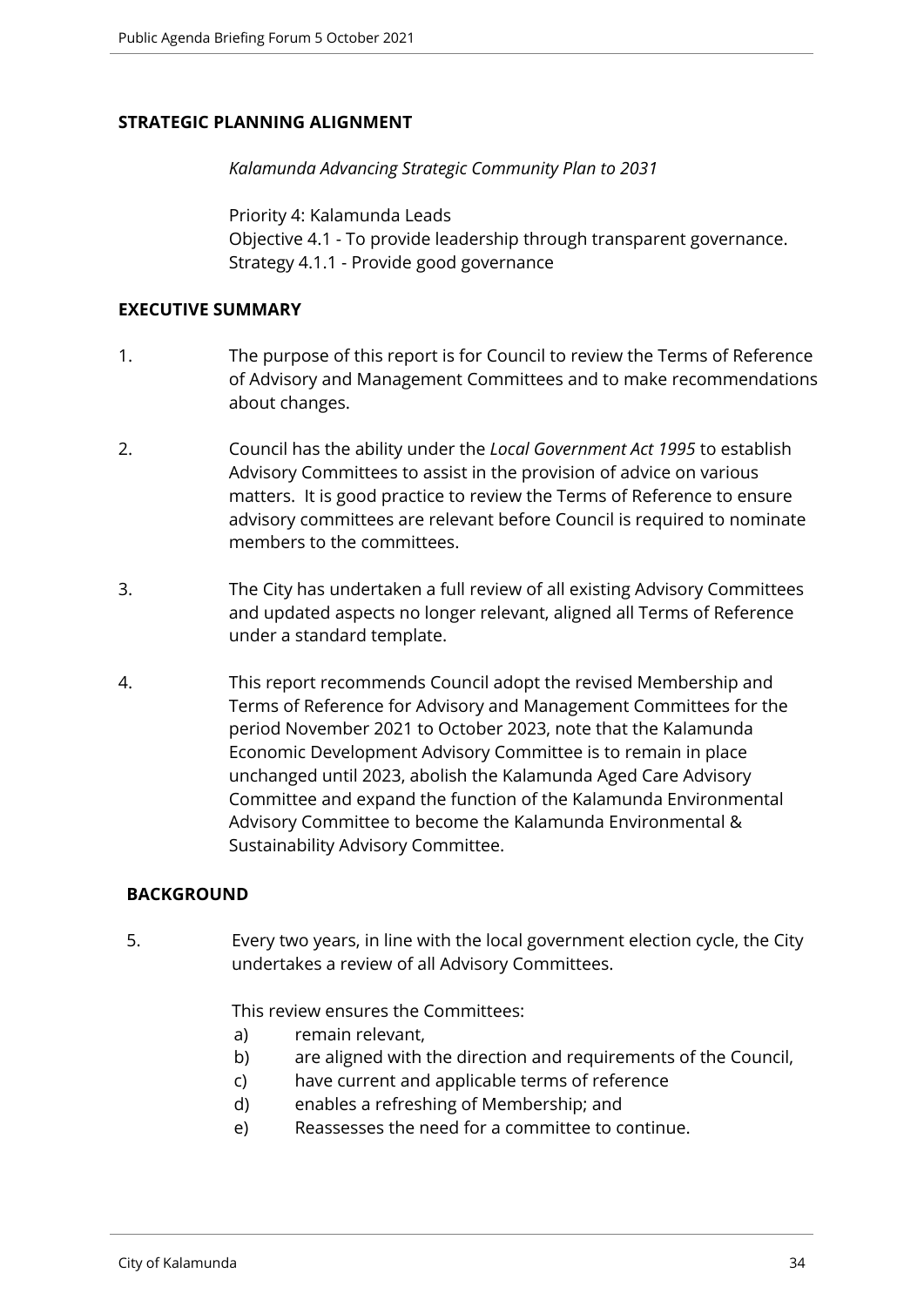6. The purpose of biennial review of committees of Council is to ensure the committees are providing efficacy, are relevant and are operating efficiently. Over time advisory committees will exhaust their purpose or may no longer be aligned with Council's strategic objectives. The review provides an opportunity to refresh and reset direction where required to ensure alignment with new or emerging strategic objective is being derived from the committees.

#### **DETAILS**

- 7. The review of all advisory committees was undertaken by the City of Kalamunda supporting each of the committees and a presentation provided to elected members at their strategic retreat in March 2021.
- 8. All Terms of Reference have been aligned to the Strategic Community Plan 2031 to ensure greater consistency across the operations of all advisory committees.
- 9. Key changes to Committees outlined in this report relate to the Kalamunda Aged Care Advisory Committee and the Kalamunda Environmental Advisory Committee.
- 10. All other committees have no significant changes to the objectives as they are still relevant to the objectives of the Council, other than refreshing the terms of reference to ensure greater alignment to City goals and to identify greater efficiencies in the operation of committees.
- 11. One area of improved efficiency relates to the membership of all committees. The City is recommending that all committees are supported by one Councillor and one deputy Councillor. This approach will alleviate the intense demand being placed upon Councillor's time, to not only undertake their councillor meeting role, but to effectively support all 9 advisory committees plus another 6 external committees.

#### 12. **Key Changes Recommended to Advisory Committees**

The following is a summary of key changes being made to each of Council's established advisory committees.

#### 13. **Kalamunda Aged Care Advisory Committee (KACAC)**

The KACAC was established in 2015 and its purpose was to support the City to promote and advocate for more land to facilitate the development of additional aged care facilities. Since that time City has made progress and finalised the examining of land assets across the City suitable for aged care for aged car development.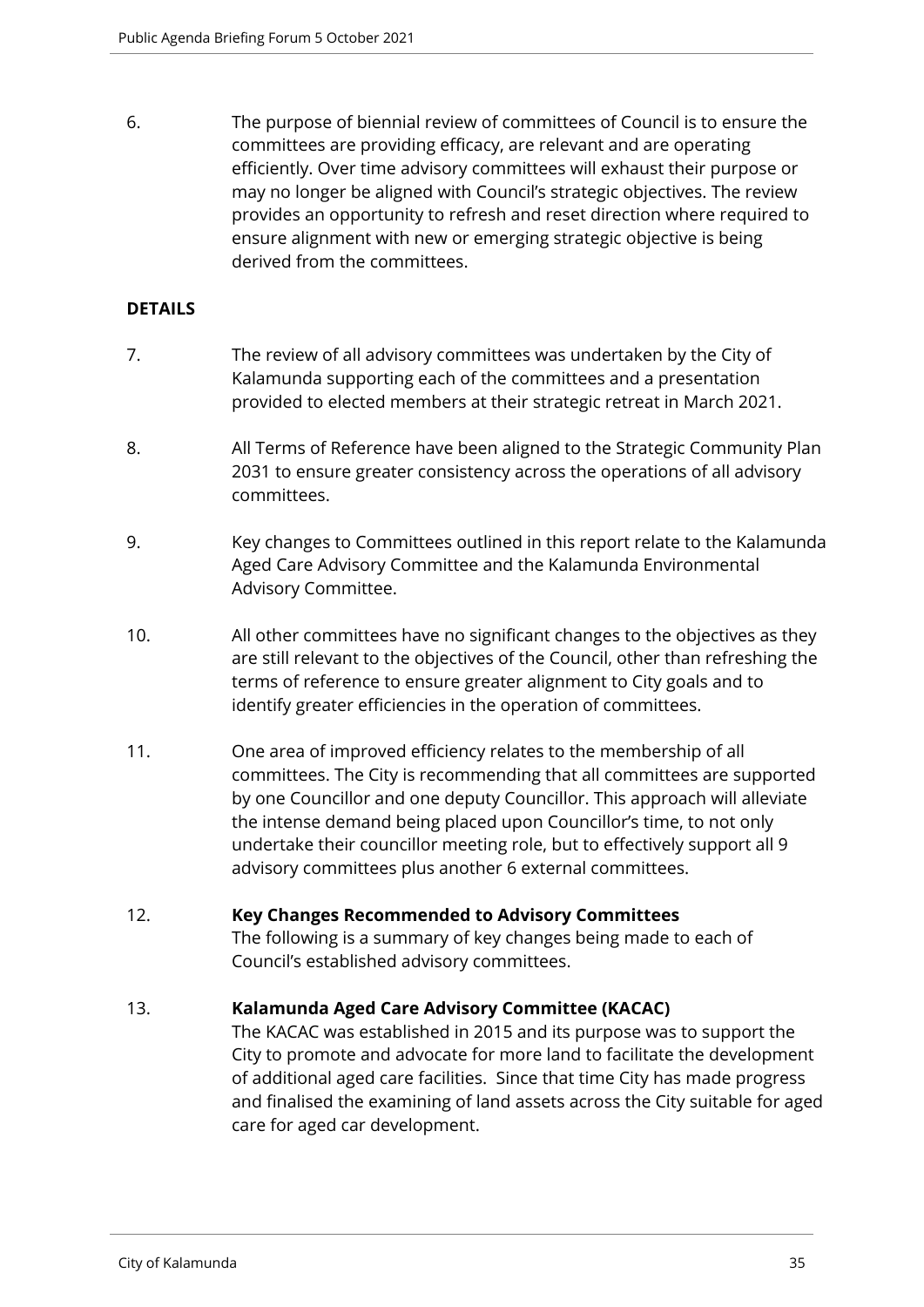These included:

- Wilkins Road
- Gavor Road
- Valencia , Carmel
- Karingal Green
- Cambridge Reserve and
- Heidelberg Park.

Of these sites:

- Karingal Green has now been constructed offering 160 beds. Wilkins Road site has been abandoned due to lack of State Government support.
- Valencia, Carmel is currently at construction stage offering additional 80 beds.
- Gavor Road proposal is in early stages of planning and expected to yield around 100 beds.
- Cambridge Reserve and Heidelberg Park are in the land transfer stages both expected to yield 100 beds each.

The City is of the view the work in aged care development land identification is complete as no more suitable sites exist and that the KACAC no longer has a sustainable role. The City is recommending the KACAC be abolished so resources can be redirected to new initiatives being pursued.

#### 14. **Kalamunda Environmental Advisory Committee (KEAC)**

The KEAC was established primarily to assist Council with improving environmental policy and practice. It has been effective in either development or review of key strategies namely:

- Local Environmental Strategy
- Urban Forest Strategy
- Local Biodiversity Strategy
- Environmental Land Use Planning Strategy
- 15. Council recently committed to address the issues of sustainability and climate change and its impact upon its Community through both declaring that there is a Climate Emergency and commitment to the WALGA Climate Change Policy Statement. There will be a significant amount of work to be undertaken in the coming years to develop comprehensive strategies, policies, plans, and actions addressing this issue. The matter is not solely confined to impacts upon the environment but moreover the issue of an agreed common understanding of "Sustainability".
- 16. It is proposed a new committee is formed Kalamunda Environmental and Sustainability Advisory Committee (KESAC) which builds on the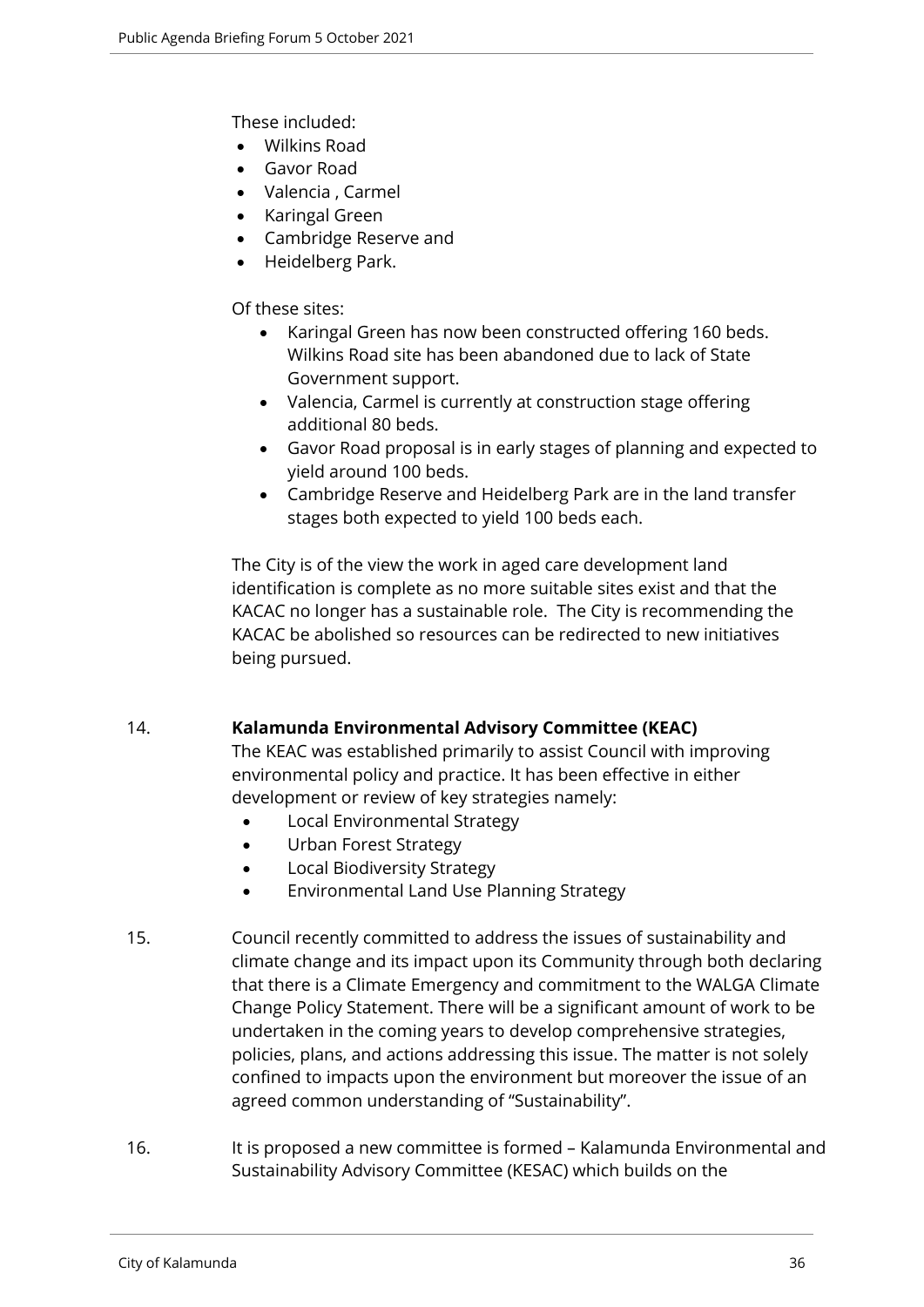foundations set in KEAC but expands its to more closely align with the strategies and goals of the Council regarding strengthening sustainability and addressing climate change.

- 17. It is foreseen expansion of the role will be of greater value and necessary in dealing with the climate change emergency priority as resolved by Council in May 2021.
- 18. It is also viewed the expanded role will attract members within the committee who have expertise in climate change and sustainability to give greater diversity to the committee.
- 19. This committee is proposed to have four community members, a professional subject expert on climate change who may or may not be a resident of the District.

#### 20. **Bush Fire Advisory Committee**

No changes are proposed to the Bushfire Advisory Committee.

#### 21. **Community Safety & Crime Prevention Advisory Committee**

A review of Councillor and community member attendance at the Community Safety and Crime Prevention Committee (CSCPAC) indicates that there is only a need for one Councillors and four community representatives to be appointed to CSCPAC. In this context, the Terms of Reference have been brought in line with other committees.

#### 22. **Kalamunda Arts Advisory Committee**

A review of Councillor and community member attendance at (KAAC) indicates that there is only a need for one Councillor, and four to six community representatives to be appointed to KAAC. In this context, the Terms of reference have been brought in line with other committees.

#### 23. **Kalamunda Tourism Advisory Committee**

A review of Councillor and community member attendance at (KTAC) indicates that there is only a need for one Councillor, three tourism operators within the City of Kalamunda, and three community members with experience within the Tourism field. The Terms of reference have been brought in line with other committees.

#### 24. **Kalamunda Economic Development Advisory Committee (KEDAC)**

It is proposed that the KEDAC is the only committee that is not advertised for new members. The reason being the KEDAC was only formed in late 2020, its members have served less than a year and this report recommends Council maintains the current membership base and the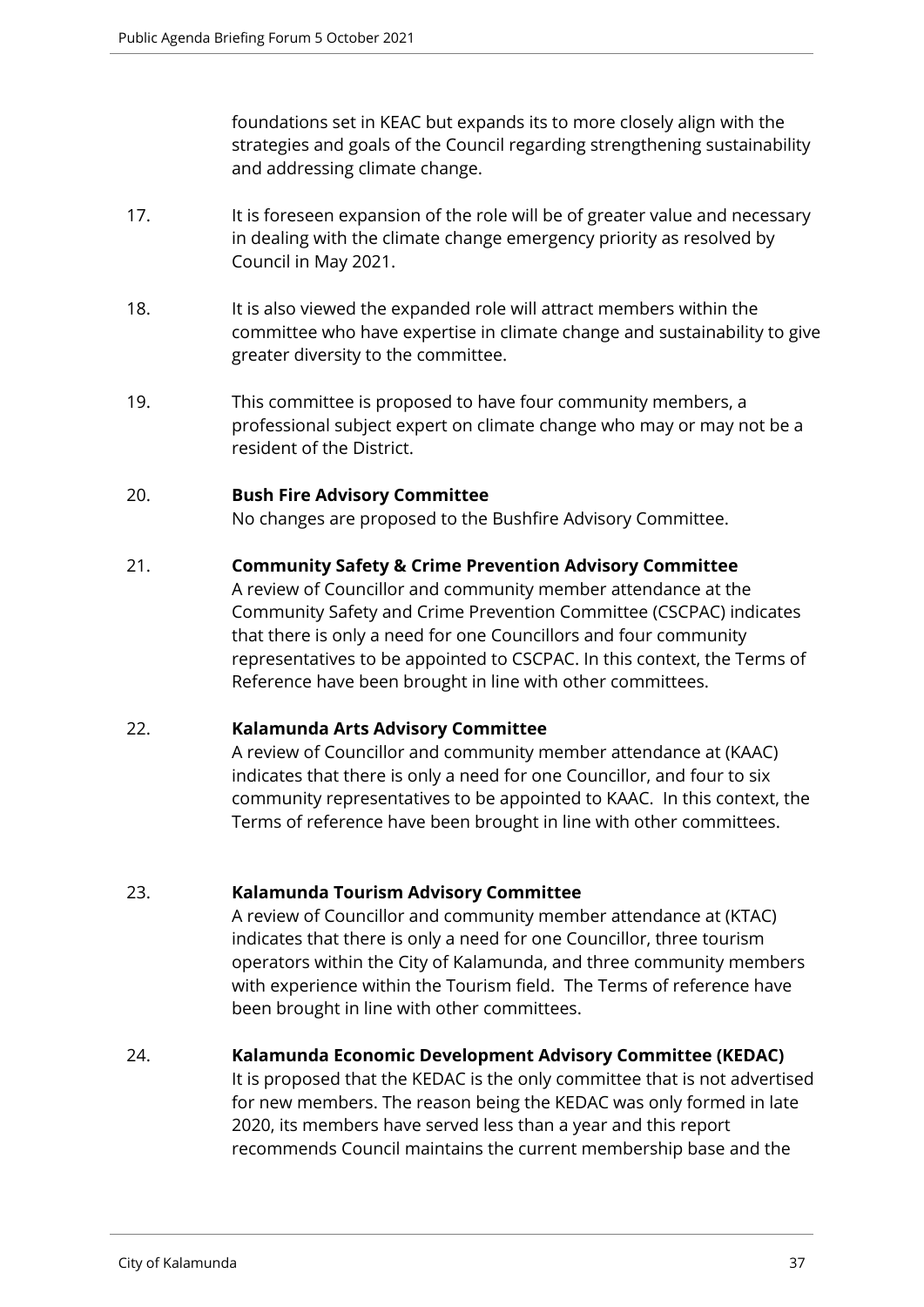existing terms of reference for the next two years. No changes are required to its Terms of Reference.

- 25. **Disability and Carers Advisory Committee**  No changes are proposed to the Disability and Carers Advisory Committee.
- 26. **Strategic Sport & Recreation Committee** No changes are proposed to the Strategic Sport & Recreation Committee.

#### **APPLICABLE LAW**

27. Section 5.8 of the Local Government Act 1995 – Establishment of **Committees** 

> Section 5.9 (2) (c) of the Local Government Act 1995 – Types of Committees.

Section 5.11 (2) (d) of the Local Government Act 1995 – Tenure of Committee Membership.

#### **APPLICABLE POLICY**

28. The Council does not have a policy position for advisory committees.

#### **STAKEHOLDER ENGAGEMENT**

- 29. Public consultation is not required for the review of the Management and Terms of Reference of Advisory Committees.
- 30. Once Council has approved the establishment of the Committee and Terms of Reference, nominations from appropriate community representatives for appointment to the Committee will be sought through a public advertising process.

#### **FINANCIAL CONSIDERATIONS**

31. The cost to administrate an advisory committee is in the order of \$5,000. This can vary depending on varied requirement of a particular committee.

| Meeting agenda preparation            | 4 hours/meeting | 400.00<br>S. |
|---------------------------------------|-----------------|--------------|
| Briefing Papers prepared and research | 16 hrs/meeting  | \$1,600.00   |
| Meeting attendance x 2-3 staff        | 2 hours/meeting | \$1,000.00   |
| <b>Minutes</b>                        | 3 hours/meeting | 300.00<br>\$ |
| Senior Officers review and signoff    | 3 hours/meeting | 600.00<br>S. |
| Ongoing Liaison                       | 4 hours/meeting | 400.00<br>ፍ  |
| Reporting to Council                  | 4 hours/meeting | 800.00<br>S  |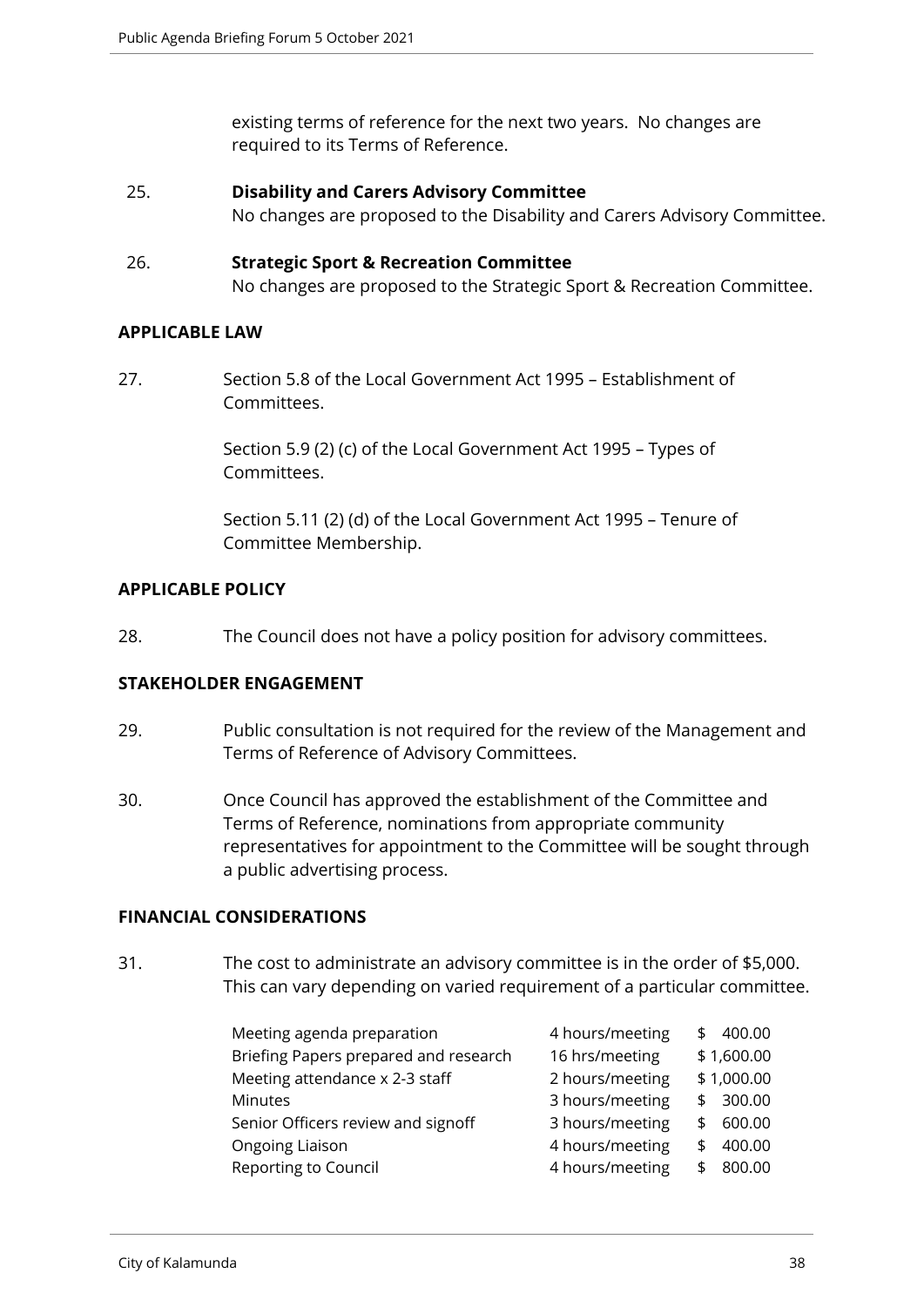#### **Total estimate \$ 5,100.00**

32. The City has 9 advisory committees and 6 external committees to resource. The total estimated cost to administer and support all committees is in the order of \$3000,000 worth of officer time per annum.

#### **SUSTAINABILITY**

33. Advisory committees provide a focussed pathway for engaging community leaders on specific topics to provide greater transparency and broader community views.

#### **RISK MANAGEMENT**

34. **Risk**: Advisory Committees become irrelevant and become a cost to the City rather than a benefit.

| Likelihood<br>Consequence                                           |          | <b>Rating</b> |
|---------------------------------------------------------------------|----------|---------------|
|                                                                     |          |               |
| Unlikely                                                            | Moderate | Low           |
| <b>Action/Strategy</b>                                              |          |               |
| By regularly reviewing the terms of reference and the efficacy of   |          |               |
| advisory committees the City will not incur a cost without benefit. |          |               |
|                                                                     |          |               |

35. **Risk**: Committee goals do not align with Council's objectives and strategies. **Likelihood Consequence Rating** Possible Moderate Medium

> **Action/Strategy** Provide guidance to the Chair and at the first meeting communicate the City's strategic plan and objectives to ensure the Committee understands its role and works within its Terms of Reference.

#### **CONCLUSION**

36. Every two years in line with Council election the City undertakes a review of the efficacy of its advisory committees and the relevance of the terms of reference for each committee. It is important to do so to ensure the advisory committees are refreshed and are adding value to the Council in terms of the advice and support the Council requires.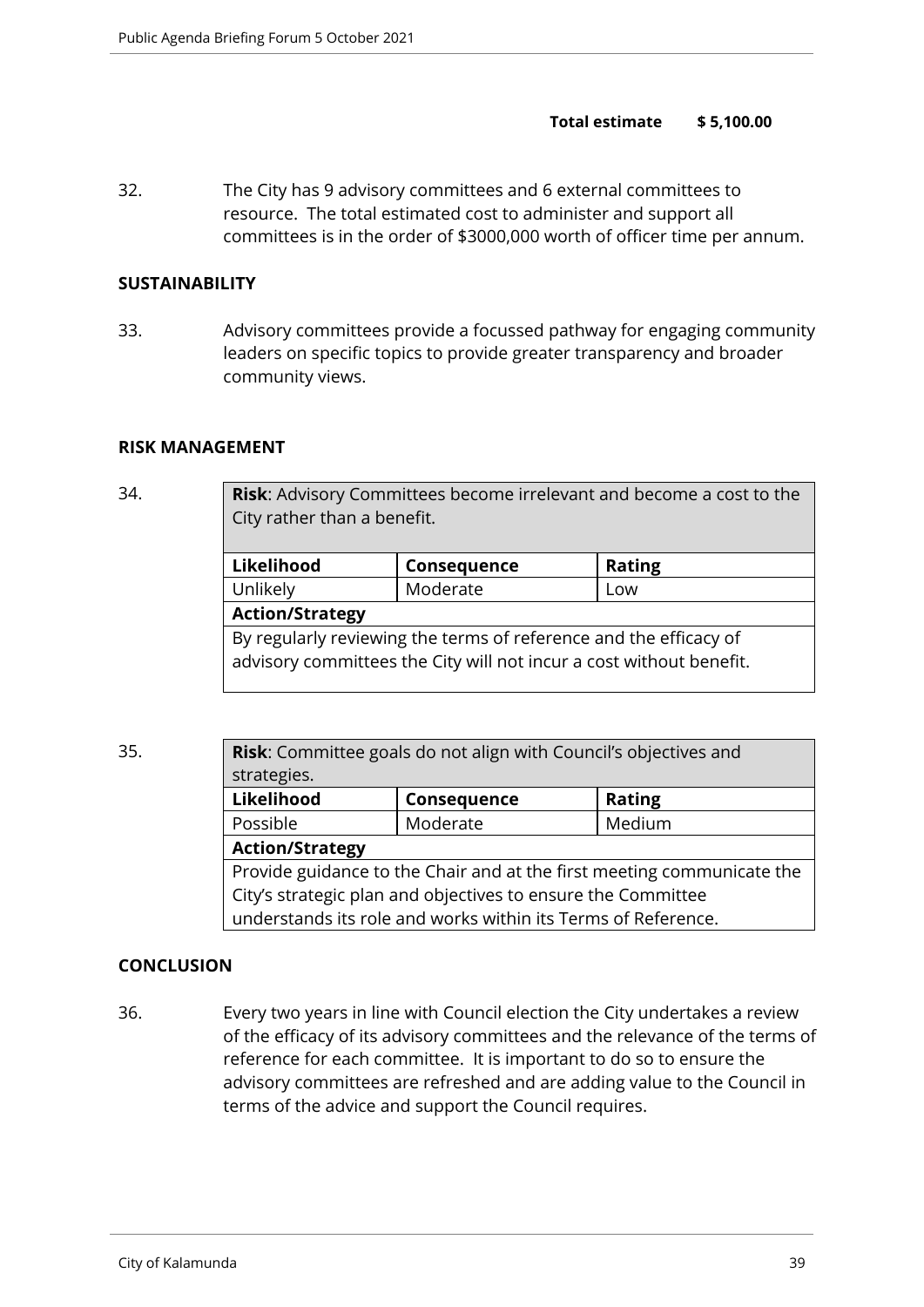37. Upon endorsement by Council of all the Terms of Reference and the establishment of all Committees, advertisements seeking nominations from the community for appointment to the various committees will be placed in the local newspapers and other medians. Following the advertising process, a report will be bought to Council to formalise the appointments in November 2021.

#### **Voting Requirements: Simple Majority**

#### **RECOMMENDATION**

That Council:

- 1. ABOLISH the Kalamunda Aged Care Advisory Committee.
- 2. ABOLISH the Kalamunda Environmental Advisory Committee.
- 3. CREATE the Kalamunda Environmental and Sustainability Advisory Committee.
- 4. ADOPT the reviewed Terms of Reference for the following Committees as outlined in Attachment 1:
	- **•** Bushfire Advisory Committee
	- Community Safety & Crime Prevention Advisory Committee
	- Kalamunda Arts Advisory Committee
	- Kalamunda Environmental & Sustainability Committee
	- Kalamunda Tourism Advisory Committee
	- Disability and Carers Advisory Committee
	- **•** Strategic Sport & Recreation Committee
- 5. NOTE there are no changes being proposed to the Kalamunda Economic Development Advisory Committee and the Terms of reference will be reviewed in 2023.
- 6. REQUEST the Chief Executive Officer to advertise all positions for all committees for 30 days with the exception of the Kalamunda Economic Development Advisory Committee.
- 7. PROVIDE a report to Council recommending new appointments to all advisory committees for the period November 2021 to October 2023.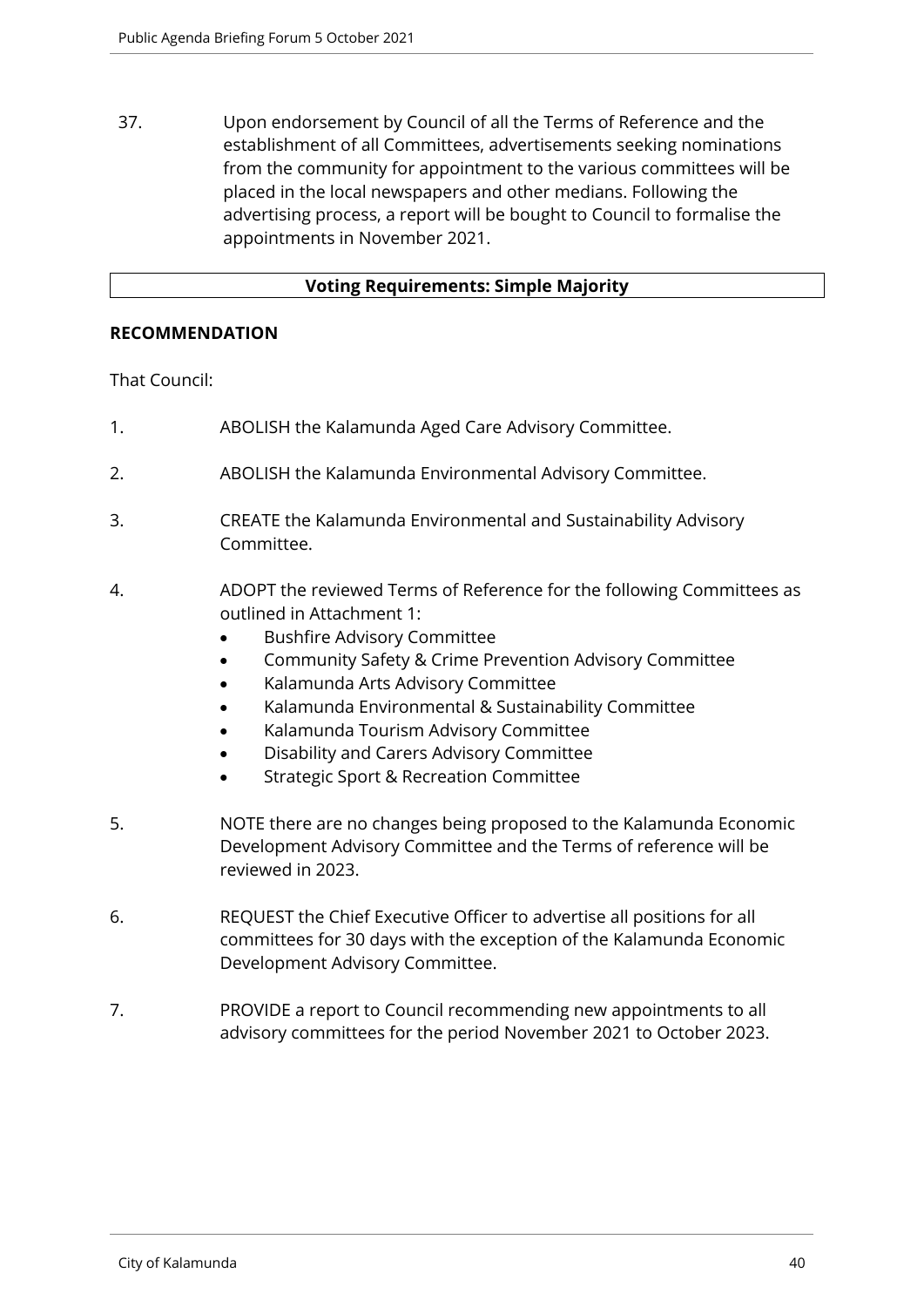#### <span id="page-40-0"></span>**10.4.3. Jorgensen Park Overflow Car-park Community Consultation**

*Declaration of financial / conflict of interests to be recorded prior to dealing with each item.*

| Previous             |                         |
|----------------------|-------------------------|
| ltems                |                         |
| Directorate          | Office of CEO           |
| <b>Business Unit</b> | <b>Public Relations</b> |
| File Reference       |                         |
| Applicant            |                         |
| Owner                |                         |
|                      |                         |

Attachments Nil

#### **TYPE OF REPORT**

|   | Advocacy    | When Council is advocating on behalf of the community to<br>another level of government/body/agency                                                                                                                                                                                                                                                                                                                                |
|---|-------------|------------------------------------------------------------------------------------------------------------------------------------------------------------------------------------------------------------------------------------------------------------------------------------------------------------------------------------------------------------------------------------------------------------------------------------|
| A | Executive   | When Council is undertaking its substantive role of direction<br>setting and oversight (eg accepting tenders, adopting plans<br>and budgets                                                                                                                                                                                                                                                                                        |
|   | Information | For Council to note                                                                                                                                                                                                                                                                                                                                                                                                                |
|   | Legislative | Includes adopting Local Laws, Town Planning Schemes and<br>Policies. When Council determines a matter that directly<br>impacts a person's rights and interests where the principles of<br>natural justice apply. Examples include town planning<br>applications, building licences, other permits or licences<br>issued under other Legislation or matters that could be<br>subject to appeal to the State Administrative Tribunal |

#### **STRATEGIC PLANNING ALIGNMENT**

*Kalamunda Advancing Strategic Community Plan to 2031*

#### **Priority 1: Kalamunda Cares and Interacts**

**Objective 1.1** - To be a community that advocates, facilities and provides quality lifestyles choices.

**Strategy 1.1.1** -- Ensure the entire community has access to information, facilities and services.

*Strategy 1.1.2* - Empower, support and engage all of the community.

#### **Priority 1: Kalamunda Cares and Interacts**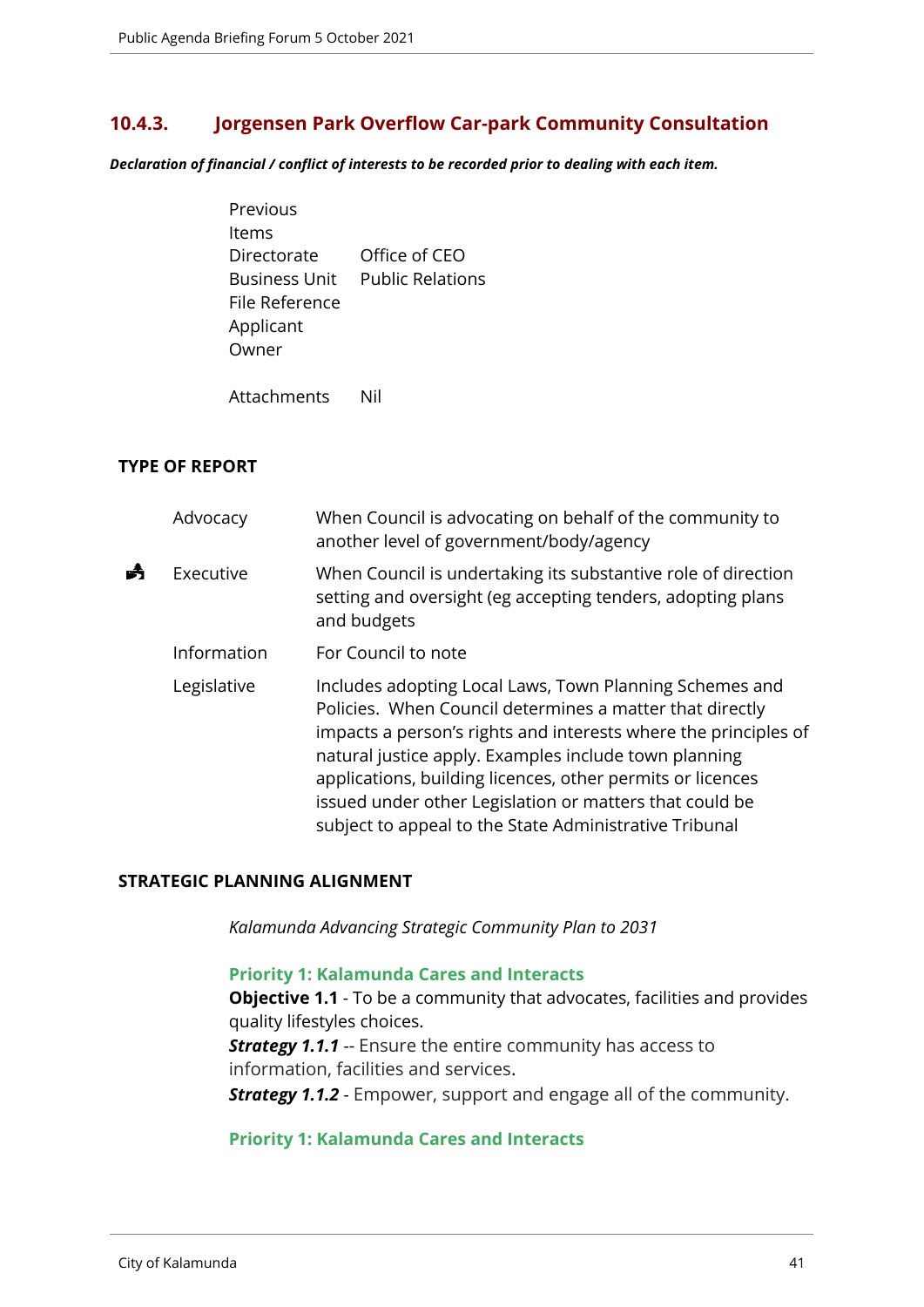**Objective 1.2** - To provide a safe and healthy environment for community to enjoy.

**Strategy** - 1.2.3 Provide high quality and accessible recreational and social spaces and facilities.

*Strategy - 1.2.1* Facilitate a safe community environment.

#### **Priority 1: Kalamunda Cares and Interacts**

**Objective 1.3** - To support the active participation of local communities. *Strategy 1.3.1* - Support local communities to connect, grow and shape the future of Kalamunda.

*Strategy 1.3.2* - Encourage and promote the active participation in social and cultural events in the City of Kalamunda.

#### **EXECUTIVE SUMMARY**

- 1. The purpose of this report is to consider the results of community engagement in regards to the use of the overflow carpark in Jorgensen Park.
- 2. The overflow area was originally designed for special events use.
- 3. The recommendation is to approve use of the overflow car parking area for visitors of Jorgensen Park for a 12 month trial.

#### **BACKGROUND**

- 4. Historically the overflow area was unmarked and was a gate with access to the old fairway.
- 5. The area was clearly defined during construction of the new Kalamunda Community Centre.

#### **DETAILS AND ANALYSIS**

- 6. The popularity of the park for bushwalking and dog exercise coupled with the new community centre's high visitation numbers has put the available car parking under pressure.
- 7. The previous overflow area allowed parking over the old fairway, the area has now been clearly gated and designated.
- 8. The overflow area of the site (near the fairway) has always been used for special events, and following a meeting with neighbours post opening of the new centre it was confirmed this will continue to be the case.
- 9. In recent months the City was alerted to the fact the asphalt car park was at capacity and received requests for it to be opened.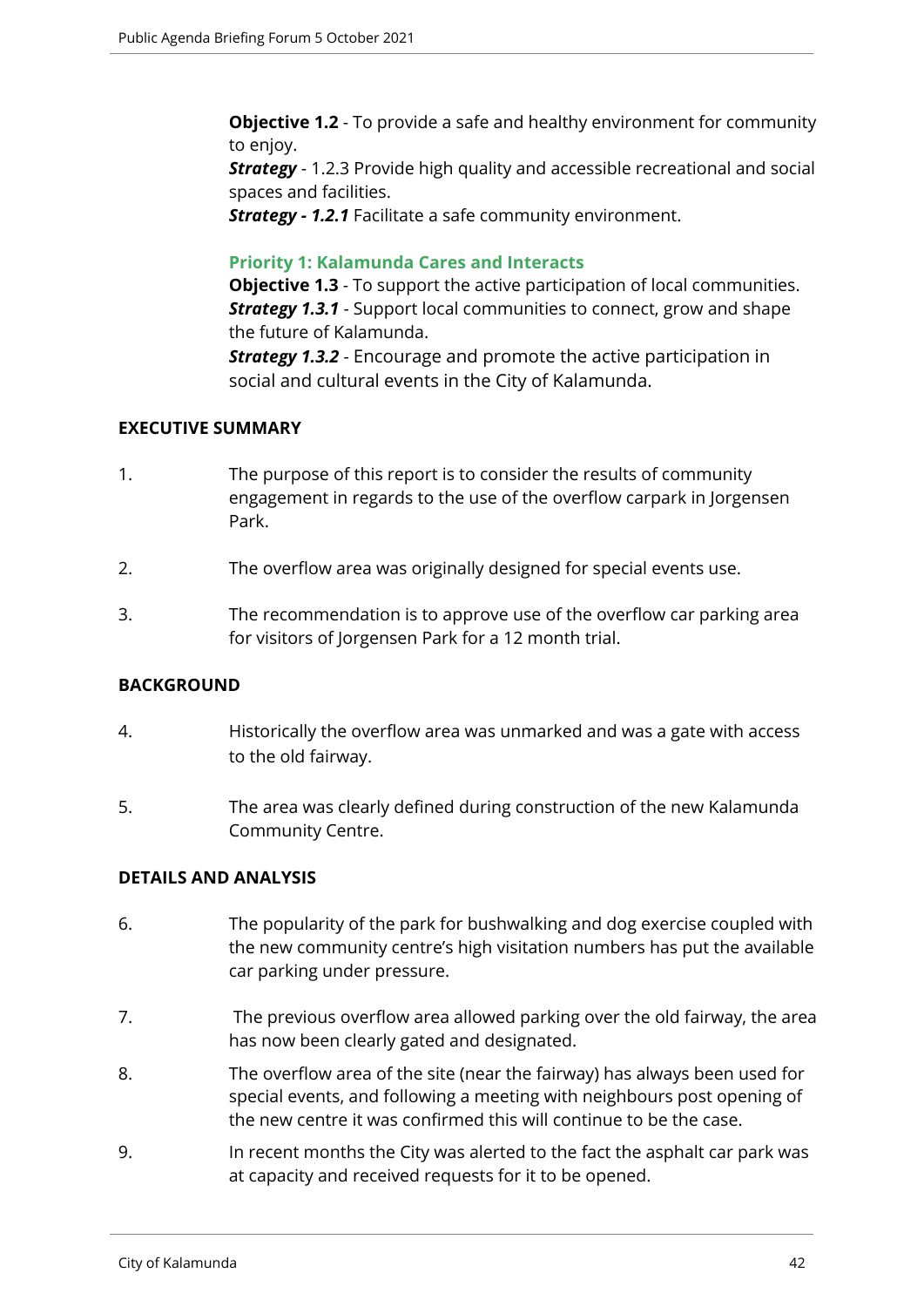- 10. The City has completed consultation with neighbours, local residents, Kalamunda Community Centre patrons and visitors and Jorgensen Park users regarding the availability of parking and the possibility of opening the overflow car park 24/7 or at peak times.
- 11. 373 responses were received during the consultation period. The results are as follows:

| In my opinion, the parking and traffic is a |     |  |  |
|---------------------------------------------|-----|--|--|
| significant problem that needs addressing:  |     |  |  |
| <b>Strongly agree</b>                       | 263 |  |  |
| Agree                                       | 67  |  |  |
| <b>Neutral</b>                              | 8   |  |  |
| <b>Disagree</b>                             | Δ   |  |  |
| <b>Strongly Disagree</b>                    | つら  |  |  |



| 12 <sub>1</sub> | I support the overflow carpark |     |  |
|-----------------|--------------------------------|-----|--|
|                 | being always open:             |     |  |
|                 | <b>Strongly agree</b>          | 198 |  |
|                 | Agree                          | 42  |  |
|                 | <b>Neutral</b>                 | 47  |  |
|                 | <b>Disagree</b>                | 19  |  |
|                 | <b>Strongly Disagree</b>       | 50  |  |
|                 |                                |     |  |

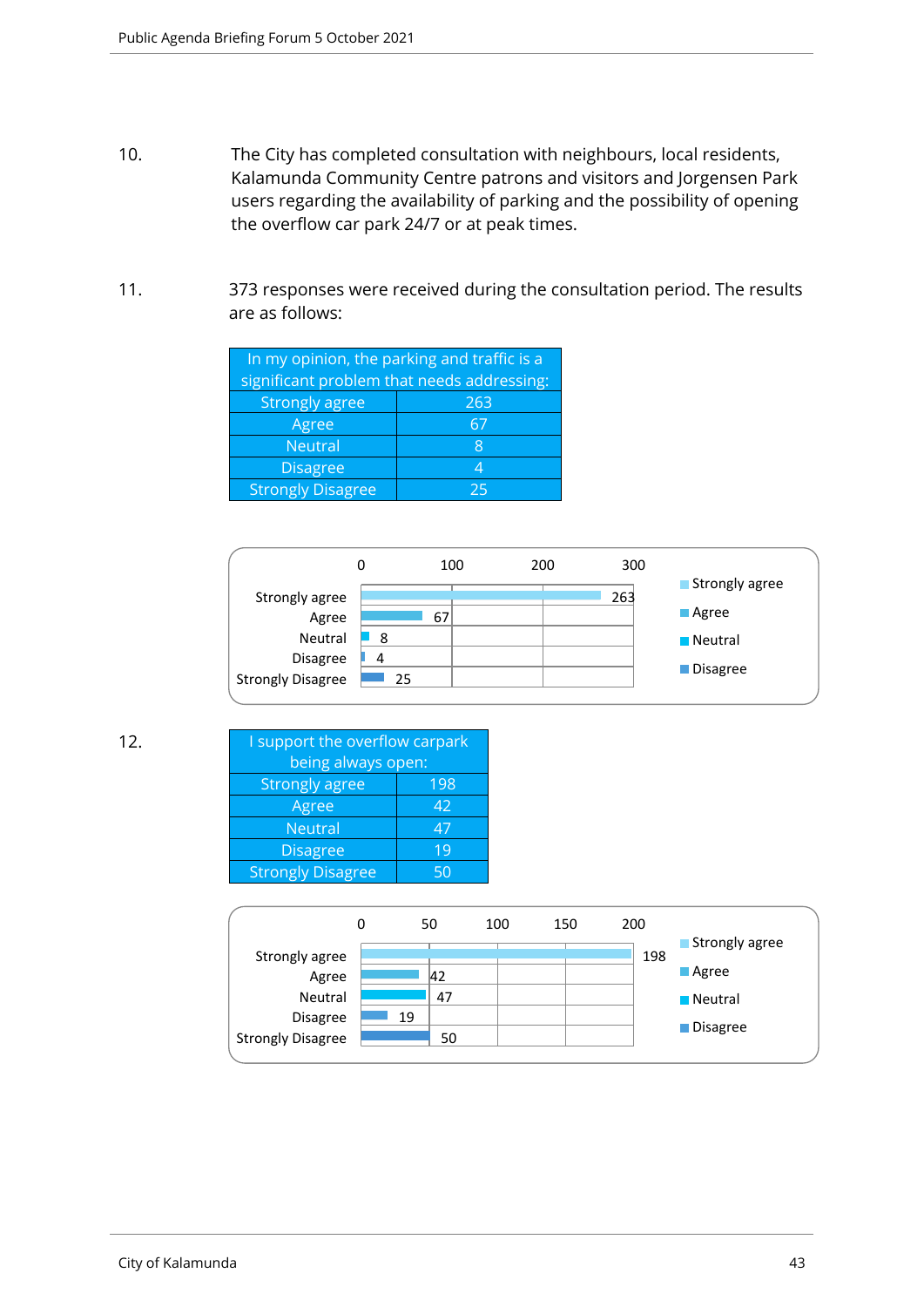| 13. | I support opening the overflow  |     |  |  |  |
|-----|---------------------------------|-----|--|--|--|
|     | carpark daily from 7am and 4pm: |     |  |  |  |
|     | <b>Strongly agree</b>           | 177 |  |  |  |
|     | Agree                           | 63  |  |  |  |
|     | <b>Neutral</b>                  | 35  |  |  |  |
|     | <b>Disagree</b>                 | 25  |  |  |  |
|     | <b>Strongly Disagree</b>        | 54  |  |  |  |
|     |                                 |     |  |  |  |



| 14. | Would you support                |     |  |
|-----|----------------------------------|-----|--|
|     | Sealing of the overflow car park |     |  |
|     | for all weather access           |     |  |
|     | Yes                              | 244 |  |
|     | N٥                               | 120 |  |



15. Would you support further expansion of car parking in to the cleareed areas of Jorgensen Park Yes 195 No 159

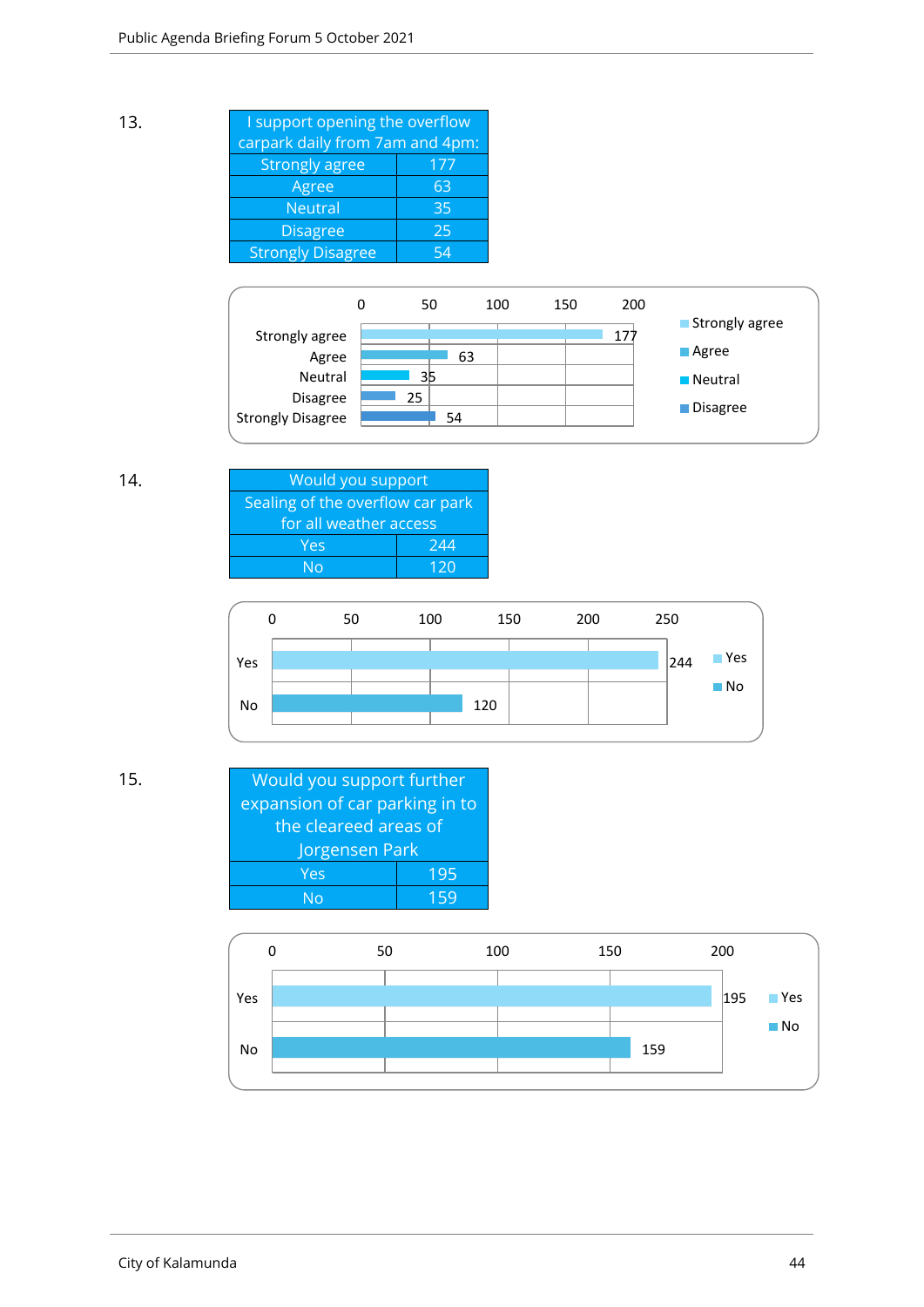| 16. | For what reasons do you       |     |  |
|-----|-------------------------------|-----|--|
|     | currently use/access the area |     |  |
|     | (tick all that apply):        |     |  |
|     | <b>Resident of Crescent</b>   | 5   |  |
|     | Road                          |     |  |
|     | Kalamunda                     |     |  |
|     | Community                     | 191 |  |
|     | <b>Learning Centre</b>        |     |  |
|     | User                          |     |  |
|     | Other user of                 |     |  |
|     | Kalamunda                     | 14  |  |
|     | <b>Community Centre</b>       |     |  |
|     | Jorgensen Park ie.            |     |  |
|     | dog walking, fitness,         | 271 |  |
|     | hiking, playground            |     |  |
|     | Other (please                 | 22  |  |
|     | specify)                      |     |  |



| 17. | How often do you visit: |     |  |
|-----|-------------------------|-----|--|
|     | <b>Daily</b>            | 113 |  |
|     | Weekly                  | 160 |  |
|     | Monthly                 | 28  |  |
|     | Other (please           |     |  |
|     | specify)                | 69  |  |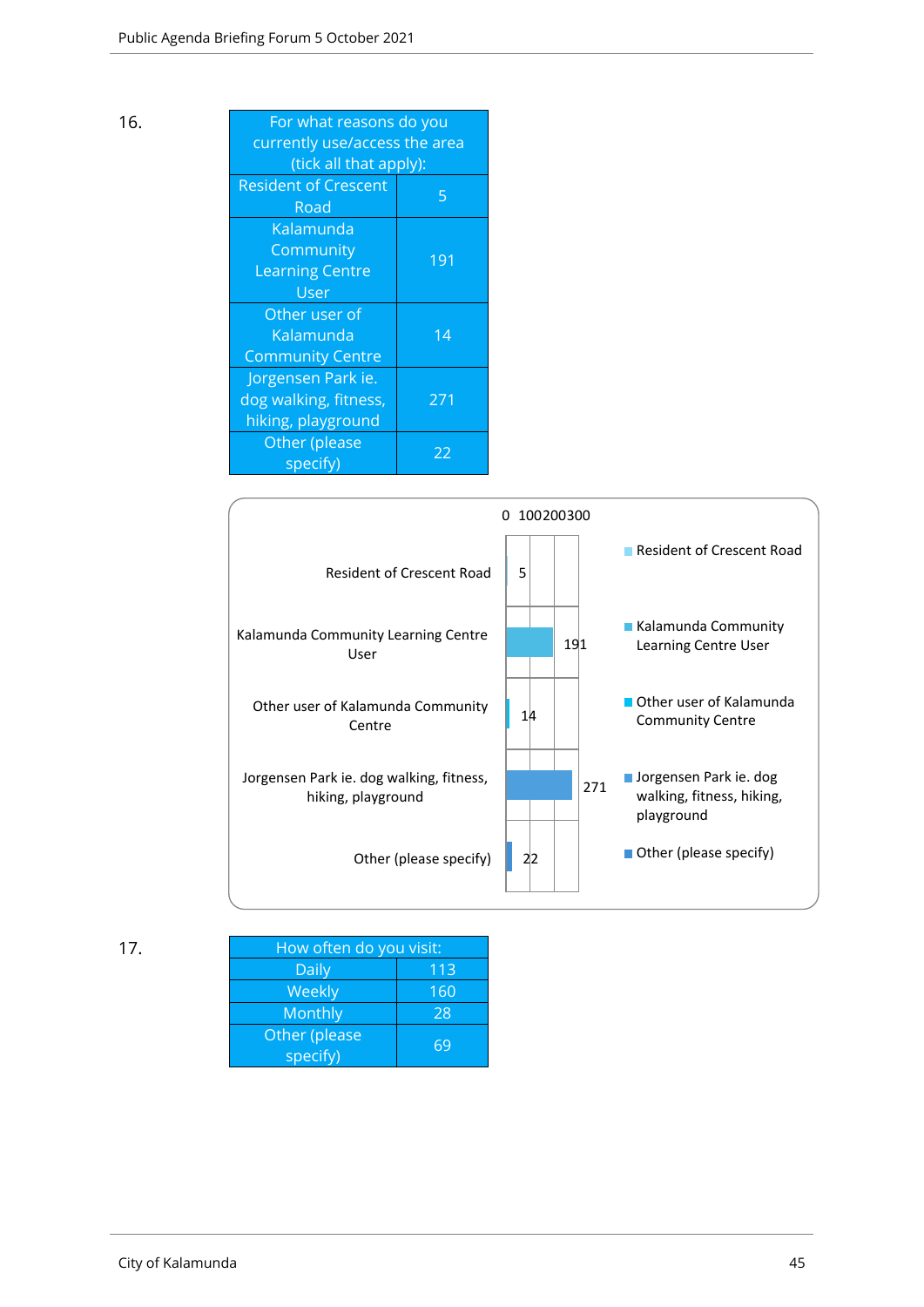

| 18. | When do you usually visit: |     |  |  |  |
|-----|----------------------------|-----|--|--|--|
|     | Before 7am                 | 11  |  |  |  |
|     | 7am to 9am                 | 49  |  |  |  |
|     | 9am to 3pm                 | 238 |  |  |  |
|     | 3pm to 5pm                 | 49  |  |  |  |
|     | After 5pm                  | 21  |  |  |  |
|     |                            |     |  |  |  |



| 19. | How do you access the area: |               |  |  |
|-----|-----------------------------|---------------|--|--|
|     | Car - as passenger          | 29            |  |  |
|     | Car - as driver             | 320           |  |  |
|     | 9am to 3pm                  | $\mathcal{P}$ |  |  |
|     | Walk                        | 17            |  |  |
|     | Other (please<br>specify)   |               |  |  |

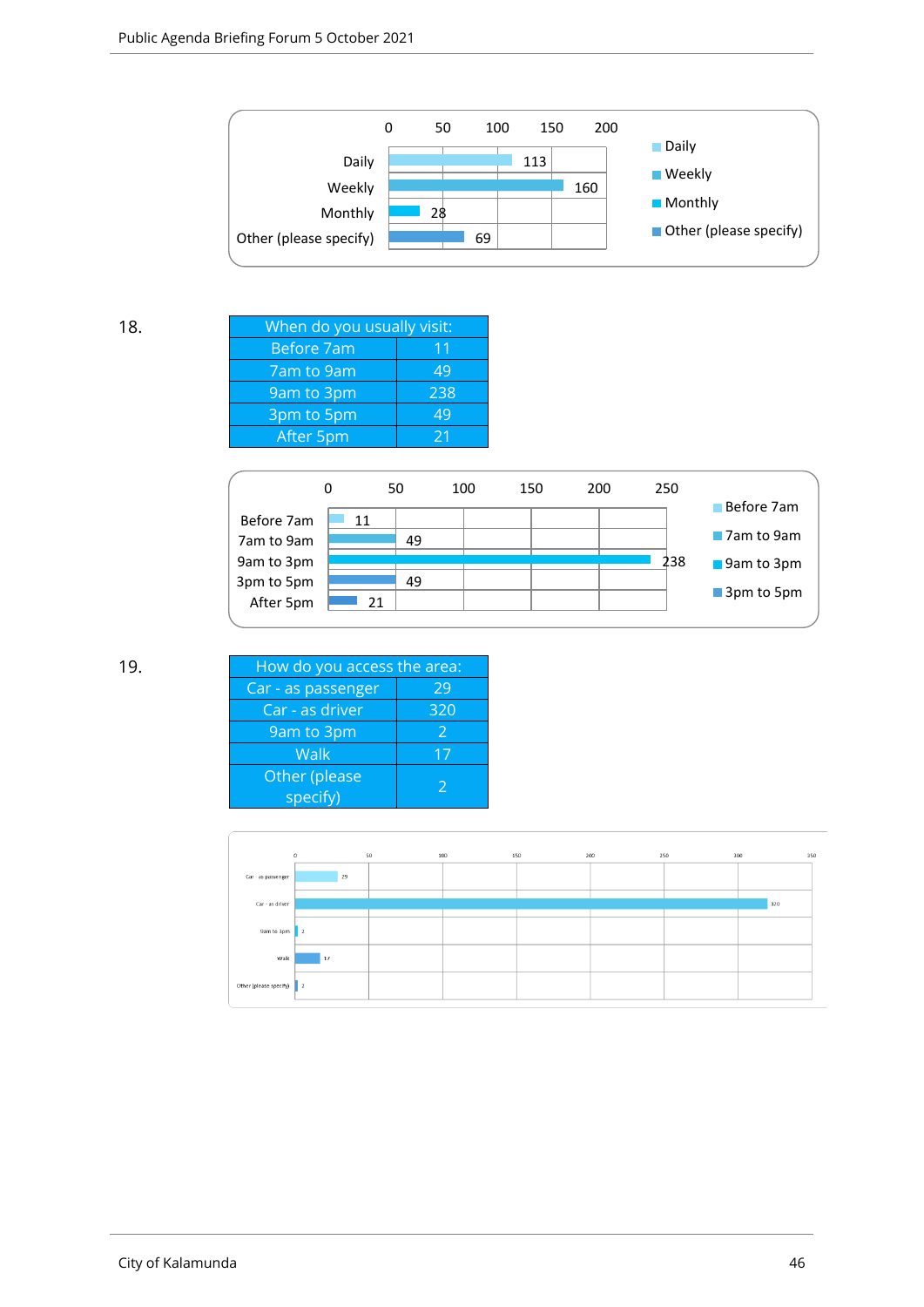20.

| Suburb:                               |                                  |     |     |     |                             |
|---------------------------------------|----------------------------------|-----|-----|-----|-----------------------------|
|                                       | 0<br>50                          | 100 | 150 | 200 |                             |
| KALAMUNDA, WA                         |                                  |     |     | 158 | <b>KALAMUNDA, WA</b>        |
| LESMURDIE, WA                         |                                  | 72  |     |     | LESMURDIE, WA               |
| GOOSEBERRY HILL, WA                   | 39                               |     |     |     | GOOSEBERRY HILL, WA         |
| MAIDA VALE, WA                        | 17                               |     |     |     | MAIDA VALE, WA              |
| HIGH WYCOMBE, WA                      | 12                               |     |     |     | <b>HIGH WYCOMBE, WA</b>     |
| <b>BICKLEY, WA</b>                    | 9                                |     |     |     | <b>BICKLEY, WA</b>          |
| WALLISTON, WA                         | 9                                |     |     |     | <b>WALLISTON, WA</b>        |
| FORRESTFIELD, WA                      | 8                                |     |     |     | FORRESTFIELD, WA            |
| PICKERING BROOK, WA                   | 5                                |     |     |     |                             |
| MUNDARING, WA                         | 3                                |     |     |     | <b>PICKERING BROOK, WA</b>  |
| PIESSE BROOK, WA                      | 3                                |     |     |     | MUNDARING, WA               |
| HELENA VALLEY, WA                     | 3                                |     |     |     | PIESSE BROOK, WA            |
| WATTLE GROVE, WA                      | 3                                |     |     |     | <b>HELENA VALLEY, WA</b>    |
| DUNSBOROUGH, WA                       | $\overline{2}$                   |     |     |     | <b>WATTLE GROVE, WA</b>     |
| BEACONSFIELD, WA                      | $\overline{2}$                   |     |     |     | DUNSBOROUGH, WA             |
| SOUTH FREMANTLE, WA<br>ELLENBROOK, WA | $\overline{2}$<br>$\overline{2}$ |     |     |     | <b>BEACONSFIELD, WA</b>     |
| HAZELMERE, WA                         | $\overline{2}$                   |     |     |     | SOUTH FREMANTLE, WA         |
| SWAN VIEW, WA                         | $\overline{2}$                   |     |     |     | <b>ELLENBROOK, WA</b>       |
| JANE BROOK, WA                        | $\overline{2}$                   |     |     |     |                             |
| NORTH PERTH, WA                       | $\overline{2}$                   |     |     |     | HAZELMERE, WA               |
| MILLENDON, WA                         | $\mathbf{1}$                     |     |     |     | SWAN VIEW, WA               |
| ST JAMES, WA                          | 1                                |     |     |     | <b>JANE BROOK, WA</b>       |
| KEWDALE, WA                           | 1                                |     |     |     | NORTH PERTH, WA             |
| NEDLANDS, WA                          | 1                                |     |     |     | <b>MILLENDON, WA</b>        |
| STIRLING ESTATE, WA                   | 1                                |     |     |     | ST JAMES, WA                |
| KOONGAMIA, WA                         | 1                                |     |     |     | <b>KEWDALE, WA</b>          |
| KENWICK, WA                           | $\mathbf{1}$                     |     |     |     | NEDLANDS, WA                |
| COMO, WA                              | 1                                |     |     |     | STIRLING ESTATE, WA         |
| WEST LEEDERVILLE, WA                  | $\mathbf{1}$                     |     |     |     |                             |
| <b>BULLSBROOK, WA</b>                 | 1                                |     |     |     | KOONGAMIA, WA               |
| MIDDLE SWAN, WA                       | $\mathbf{1}$                     |     |     |     | <b>KENWICK, WA</b>          |
| CARMEL, WA                            | $\mathbf{1}$                     |     |     |     | COMO, WA                    |
| BAYSWATER, WA<br>BEDFORDALE, WA       | $\mathbf{1}$<br>$\mathbf{1}$     |     |     |     | <b>WEST LEEDERVILLE, WA</b> |
| SUCCESS, WA                           | 1                                |     |     |     | <b>BULLSBROOK, WA</b>       |
| DARLINGTON, WA                        | $\mathbf{1}$                     |     |     |     | MIDDLE SWAN, WA             |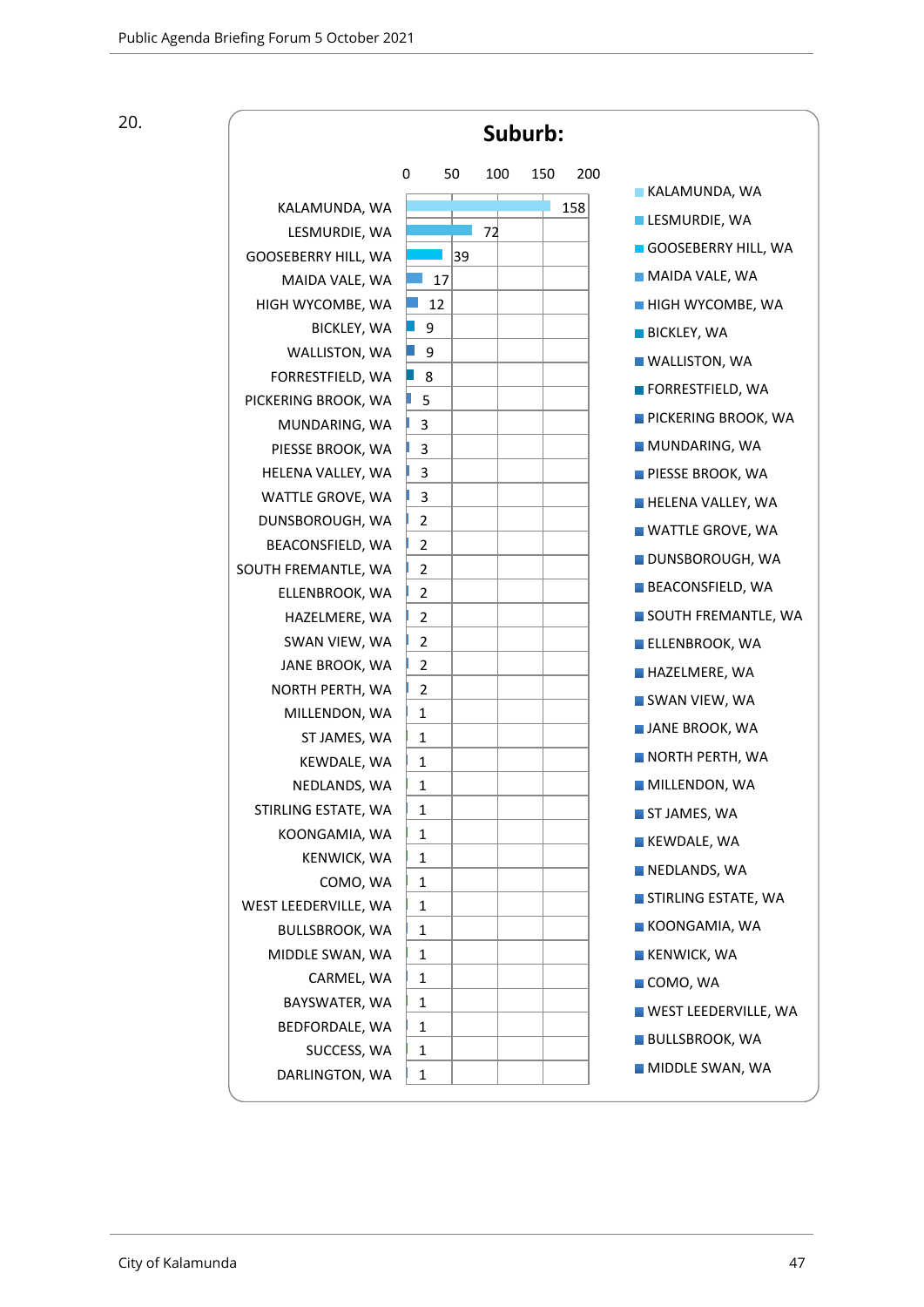

22.



23. The City also undertook a poll asking people how they found parking at the site. Results are as follows:

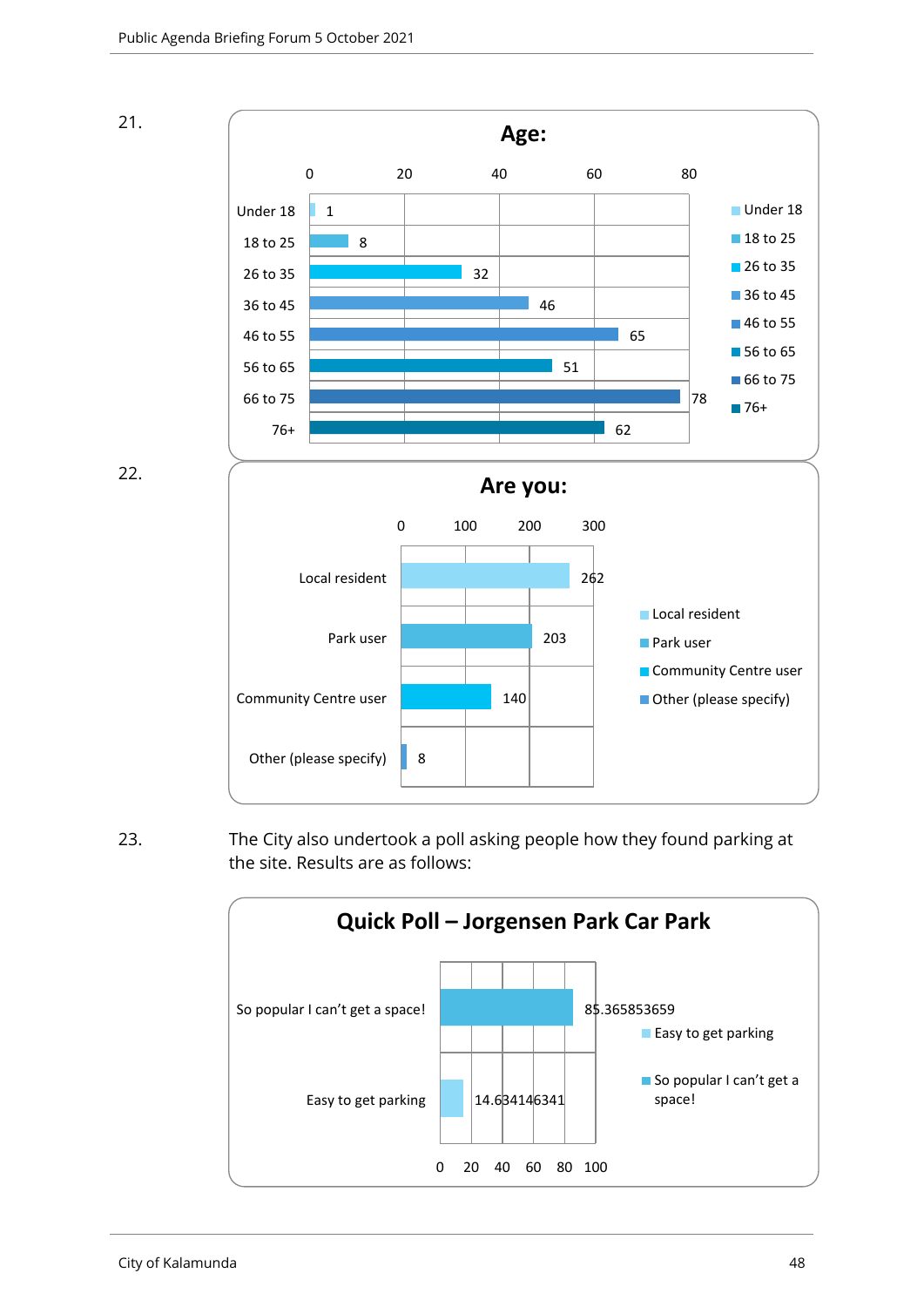- 24. The polarised views of the local residents and the broader community regarding the opening hours of this overflow are apparent to the City. It is believed that there is more overall benefit in having the overflow carpark open full time. A proposed 12 month trial will allow better understanding of the issues and feedback received.
- 25. Noting the support for sealing this overflow carpark, the City will prepare concept designs and costs for consideration in future capital works budgets.

#### **APPLICABLE LAW**

26. *Local Government Act 1995* 

#### **APPLICABLE POLICY**

27. N/A

#### **STAKEHOLDER ENGAGEMENT**

- 
- 28. Community consultation was promoted via:
	- Letter drop
	- Online Project Area Engagement HQ
	- Survey
	- Online (Engagement HQ) and hard copies at City contact points
	- Meetings
	- Promotional materials at all local libraries, recreation centres etc.
	- Poster available for static displays/notice boards at sporting grounds.
	- Print / Newspaper Advertisement Echo News
	- Social Media advertising/posts
	- Coverage in the City of Kalamunda E-Newsletters
	- Outcomes summary published on Engage HQ and final Strategy published on website and hardcopy on endorsement by Council
- 29. People invited to participate included representatives from the below groups, but is not limited to:
	- » Neighbours and local residents
	- » Jorgensen Park users
	- » Community Centre Users

#### **FINANCIAL CONSIDERATIONS**

30. N/A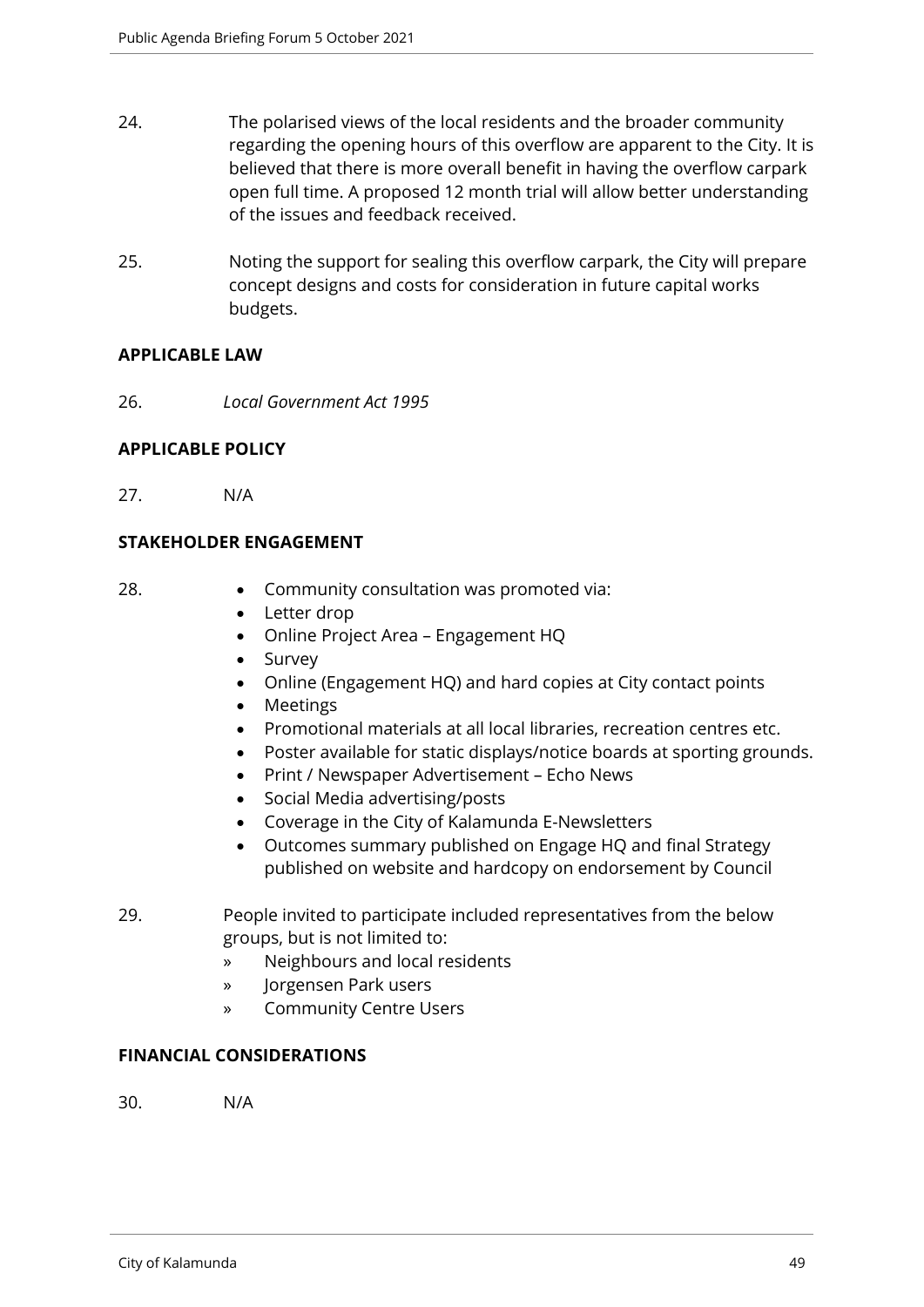#### **SUSTAINABILITY**

31. The area has been constructed with ability to be able to be utilised. Long term use will need to be further considered from a sustainability point of view.

#### **RISK MANAGEMENT**

32. **Risk**: Different stakeholder groups with different need/aspirations.

| Consequence                                                              | Likelihood | <b>Rating</b> |  |  |
|--------------------------------------------------------------------------|------------|---------------|--|--|
| Moderate                                                                 | Likely     | Medium        |  |  |
| <b>Action/Strategy</b>                                                   |            |               |  |  |
| Ensure process is open and transparent. Each stakeholder group will be   |            |               |  |  |
| invited to engage, with feedback analyzed to identify differing opinions |            |               |  |  |
| within the community. Monitor the results of decision and review if      |            |               |  |  |
| required.                                                                |            |               |  |  |

#### **CONCLUSION**

- 33. Overall results showcased community support for the overflow carparking to be open.
- 34. Some local neighbours have indicated a preference for the car park to be opened at certain times, with a number advising the City they understand it is at capacity, and don't have objection to it being used in the day. However they have raised concerns with the car park being open at night.
- 35. A large number of responses came from dog walkers who prefer the overflow car park area as the safest exit point and car park access to the Jorgensen Park.

#### **Voting Requirements: Simple Majority**

#### **RECOMMENDATION**

That Council:

- 1. APPROVE the overflow carpark to be opened for parking at all times for a trial of twelve months.
- 2. REQUEST the Chief Executive Officer monitor and review the impact of the overflow car parking area being utilised and report back to Council at the completion of the trial period.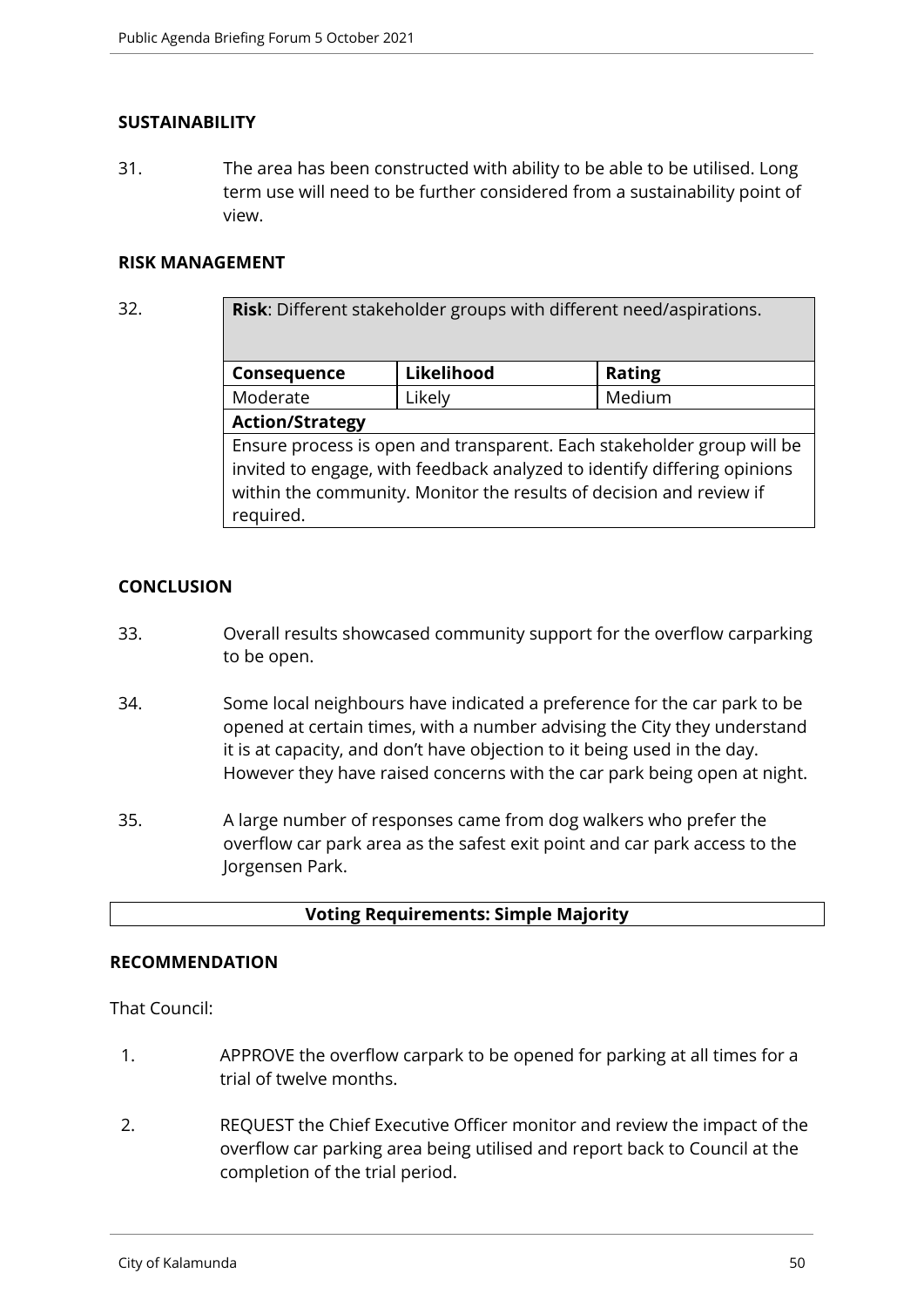#### <span id="page-50-0"></span>**11. Closure**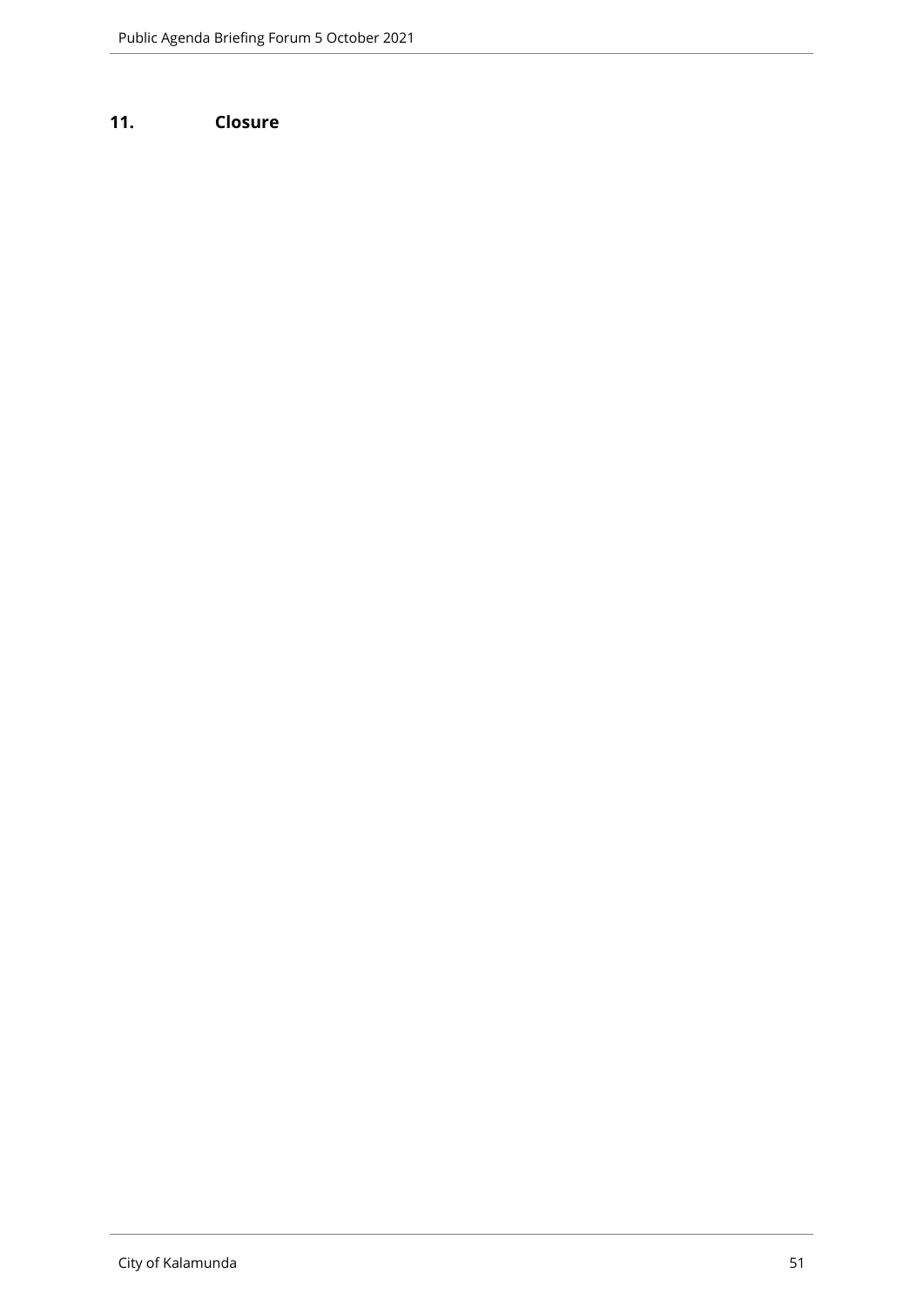#### <span id="page-51-0"></span>**12. Public Information**

#### **PROCEDURES FOR PUBLIC AGENDA BRIEFING FORUMS**

The following procedures will apply to all Public Agenda Briefing Forums conducted by the City of Kalamunda:

a. Public Agenda Briefing Forums will be open to the public matters of a confidential nature will not be presented. The guide in determining those matters of a confidential nature shall be in accordance with the *Local Government Act 1995* (WA).

b. Dates and times for Public Agenda Briefing Forums will be set more than one (1) week in advance where practicable, and appropriate notice given to the public.

c. The Chief Executive Officer will ensure timely written notice and an agenda for each Public Agenda Briefing Forum will be provided to all Elected Members, members of the public and external advisors (where appropriate).

d. Ordinarily, the Mayor is to be the Presiding Member at Public Agenda Briefing Forums. However, should Elected Members wish to rotate the role of Presiding Member for a particular meeting, those Elected Members present may select, by consensus, a Presiding Member for the relevant Public Agenda Briefing Forum from amongst themselves to preside at that Public Agenda Briefing Forum.

e. Relevant employees of the City of Kalamunda will be available to make presentation or respond to questions on matters listed on the agenda for the Public Agenda Briefing Forum.

f. All Elected Members will be given a fair and equal opportunity to participate in the Public Agenda Briefing Forum.

g. The Presiding Member will ensure time is made available to allow for all matters of relevance to be covered.

h. Elected Members, employees and relevant consultants shall disclose their interests on any matters listed for the Public Agenda Briefing Forum. When disclosing an interest, the following is required:

- i. Interests are to be disclosed in accordance with the provisions of the *Local Government Act 1995,* the *Local Government (Rules of Conduct) Regulations 2007* and the City's *Code of Conduct*.
- ii. Elected Members disclosing a financial interest will not participate in that part of the forum relating to the matter to which their interest applies and shall depart the room.
- iii. Employees with a financial interest in a matter may also consider it appropriate to depart the room when the matter is being considered, however there is no legislative requirement to do so.

i. Minutes shall be kept of all Public Agenda Briefing Forums. As no decisions are made at a Public Agenda Briefing Forum, the minutes need only be a general record of the items covered but shall record any disclosure of interests as declared by individuals. A copy of the minutes is to be attached to the following Ordinary Council Meeting for Council of the preceding forum.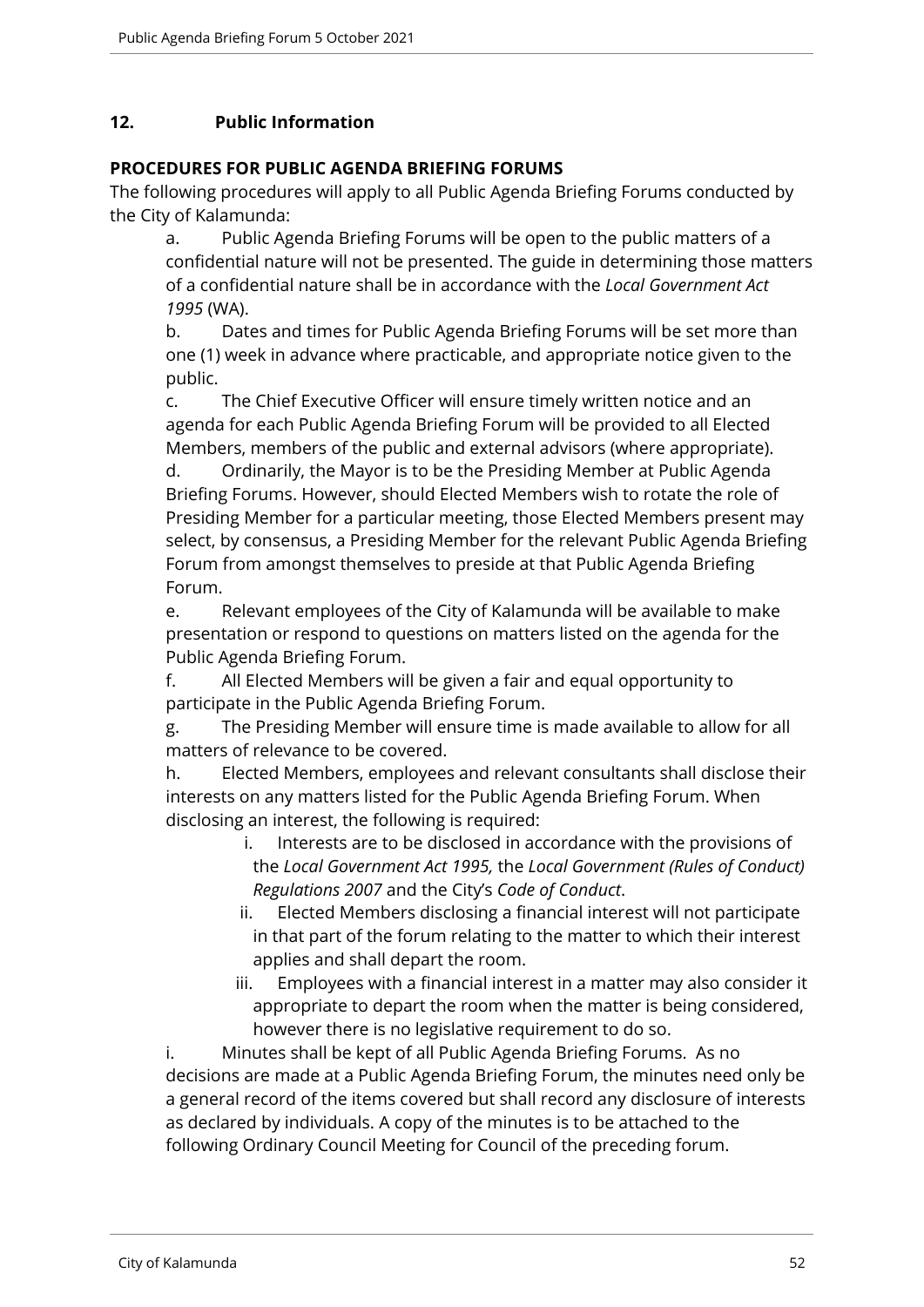j. At any Public Agenda Briefing Forum, Elected Members may foreshadow a request to the Chief Executive Officer for the Chief Executive Officer to prepare a report on a matter they feel is appropriate to be raised and which is to be presented at a future Public Agenda Briefing Forum.

k. Requests of this nature may not be accepted by the Chief Executive Officer at forums, but instead, Elected Members wishing to formalise such a foreshadowed request, shall submit a Notice of Motion to that effect to the Chief Executive Officer in accordance with the *City's Standing Orders Local Law 2015* (**City's Standing Orders**).

## **PROCEDURES FOR PUBLIC QUESTION TIME**

#### **Questions Asked Verbally**

Members of the public are invited to ask questions at Public Agenda Briefing Forums.

a. Questions asked at a Public Agenda Briefing Forum must relate to a matter contained on the agenda.

b. A register will be provided for those persons wanting to ask questions to enter their name. Persons will be requested to come forward in the order in which they are registered, and to give their name and full address.

c. Public question time will be limited to two (2) minutes per member of the public, with a limit of two (2) verbal questions per member of the public.

d. Statements are not to precede the asking of a question during public question time. Statements should be made during public submissions.

e. Members of the public are encouraged to keep their questions brief to enable others who desire to ask a question to have the opportunity.

f. Public question time will be allocated a minimum of 30 minutes. Public question time is declared closed following the expiration of the allocated 30 minute time period, or earlier if there are no further questions.

g. The Presiding Member may extend public question time in intervals of 10 minutes, but the total time allocated for public question time is not to exceed 50 minutes in total.

h. Questions are to be directed to the Presiding Member and shall be asked politely, in good faith, and are not to be framed in such a way as to reflect adversely or to be defamatory to any particular Elected Member or City of Kalamunda employee.

i. The Presiding Member shall decide whether to:

- i. accept or reject any question and his/her decision shall be final;
- ii. nominate a City of Kalamunda employee to respond to the question (who make take such question on notice in which case, provision of a response shall be in accordance with the City's Standing Orders); or
- iii. take a question on notice (in which case, a written response will be provided as soon as possible and included in the agenda of the next Ordinary Council Meeting).

j. Where an Elected Member is of the opinion that a member of the public is: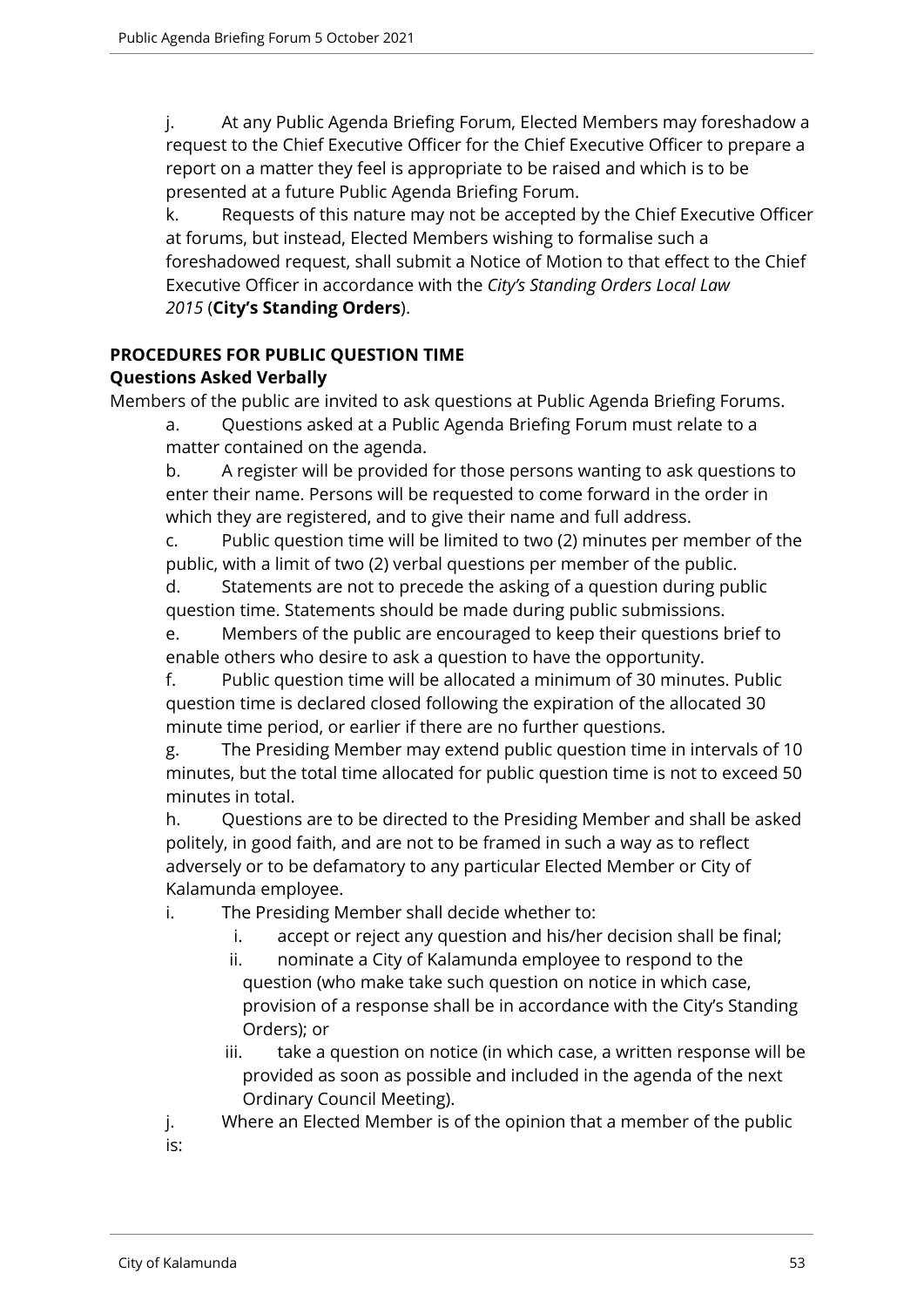- i. asking a question at a Public Agenda Briefing Forum that is not relevant to a matter listed on the agenda; or
- ii. making a statement during public question time,

they may bring it to the attention of the Presiding Member who will make a ruling.

k. Questions and any responses will be summarised and included in the minutes of the meeting.

I. It is not intended that question time should be used as a means to obtain information that would not otherwise be made available if the information was sought from the City's records under Section 5.94 of the *Local Government Act 1995* (WA) (**LG Act**) or the *Freedom of Information Act 1992* (**FOI Act**).

m. Where the response to a question(s) would require a substantial commitment of the City's resources, the Chief Executive Officer will determine that it is an unreasonable impost upon the City of Kalamunda and may refuse to provide it. The Chief Executive Officer will advise the member of the public that the information may be sought in accordance with the FOI Act.

#### **PROCEDURES FOR PUBLIC STATEMENT TIME**

a. Members of the public are invited to make statements at Briefing Forums.

b. Statements made at a Briefing Forum must relate to a matter contained in the agenda.

c. A register will be provided for those persons wanting to make a statement to enter their name. Persons will be requested to come forward in the order in which they are registered, and to give their name and full address.

d. Public Statement Time will be limited to two (2) minutes per member of the public.

e. Members of the public are encouraged to keep their statements brief to enable everyone who desires to make a statement to have the opportunity to do so.

f. Public Statement Time will be allocated a maximum time of ten (10) minutes. Public Statement Time Is declared closed following the ten (10) minute allocated time period, or earlier if there are no further statements.

g. Statements are to be directed to the Presiding member and are to be made politely in good faith and are not to be framed in such a way as to reflect adversely or be defamatory on a particular Elected Member or City of Kalamunda employee.

h. Where an Elected Member is of the opinion that a member of the public is make a statement at a Briefing Forum that is not relevant to a matter listed on the agenda, they may bring it to the attention of the Presiding Member who will make a ruling.

i. A member of the public attending a Briefing Forum may present a written statement rather than make the statement verbally if he or she so wishes.

j. Statements will be summarising and included in the notes of the Briefing Forum.

#### **Questions in Writing**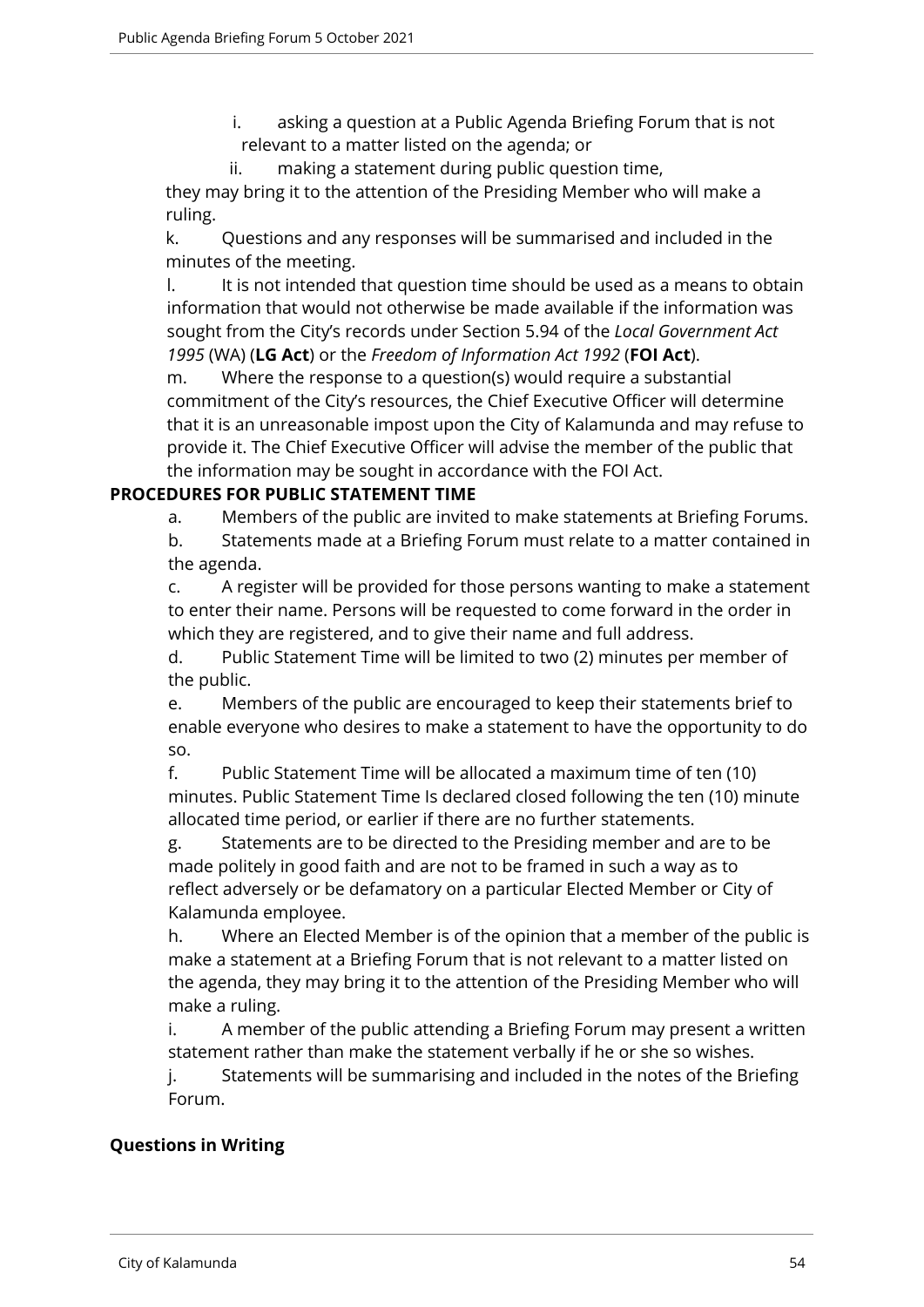a. Questions must relate to a matter contained in the Agenda Briefing Forum agenda.

b. The City will accept a maximum of five written questions per member of the public. To ensure equality and consistency, each part of a multi-part question will be treated as a question in its own right.

c. Questions lodged by the close of business on the working day immediately prior to the scheduled Agenda Briefing Forum will be responded to, where possible, at the Agenda Briefing Forum. These questions, and their responses, will be distributed to Elected Members and made available to the public in written form at the meeting.

d. The Presiding Member shall decide to accept or reject any written question and his/her decision shall be final. Where there is any concern about a question being offensive, defamatory or the like, the Presiding Member will make a determination in relation to the question. Questions determined as offensive, defamatory or the like will not be published. Where the Presiding Member rules questions to be out of order, an announcement to this effect will be made at the meeting, including the reason(s) for the decision.

e. The Presiding Member may rule questions out of order where they are substantially the same as questions previously submitted and responded to.

f. Written questions unable to be responded to at the Public Agenda Briefing Forum will be taken on notice. In this case, a written response will be provided as soon as possible and included on the agenda of the next Ordinary Council Meeting.

g. A person who submits written questions may also ask questions at a Public Agenda Briefing Forum and questions asked verbally may be different to those submitted in writing.

h. Questions and any response will be summarised and included in the minutes of the meeting.

i. It is not intended that question time should be used as a means to obtain information that would not be made available if it was sought from the City's records under Section 5.94 of LG Act or the FOI Act.

j. Where the response to a question(s) would require a substantial commitment of the City's resources, the Chief Executive Officer will determine that it is an unreasonable impost upon the City and may refuse to provide it. The Chief Executive Officer will advise the member of the public that the information may be sought in accordance with the FOI Act.

#### **Questions of Clarification**

Members of the public may ask questions of clarification at Public Agenda Briefing Forums.

a. Questions of clarification asked at a Public Agenda Briefing Forum must relate to a matter contained on the agenda.

b. Questions of clarification will be limited to two (2) minutes per member of the public, with a limit of two (2) verbal questions per member of the public.

c. The period at which members of the public may ask questions of clarification must follow the presentation of reports.